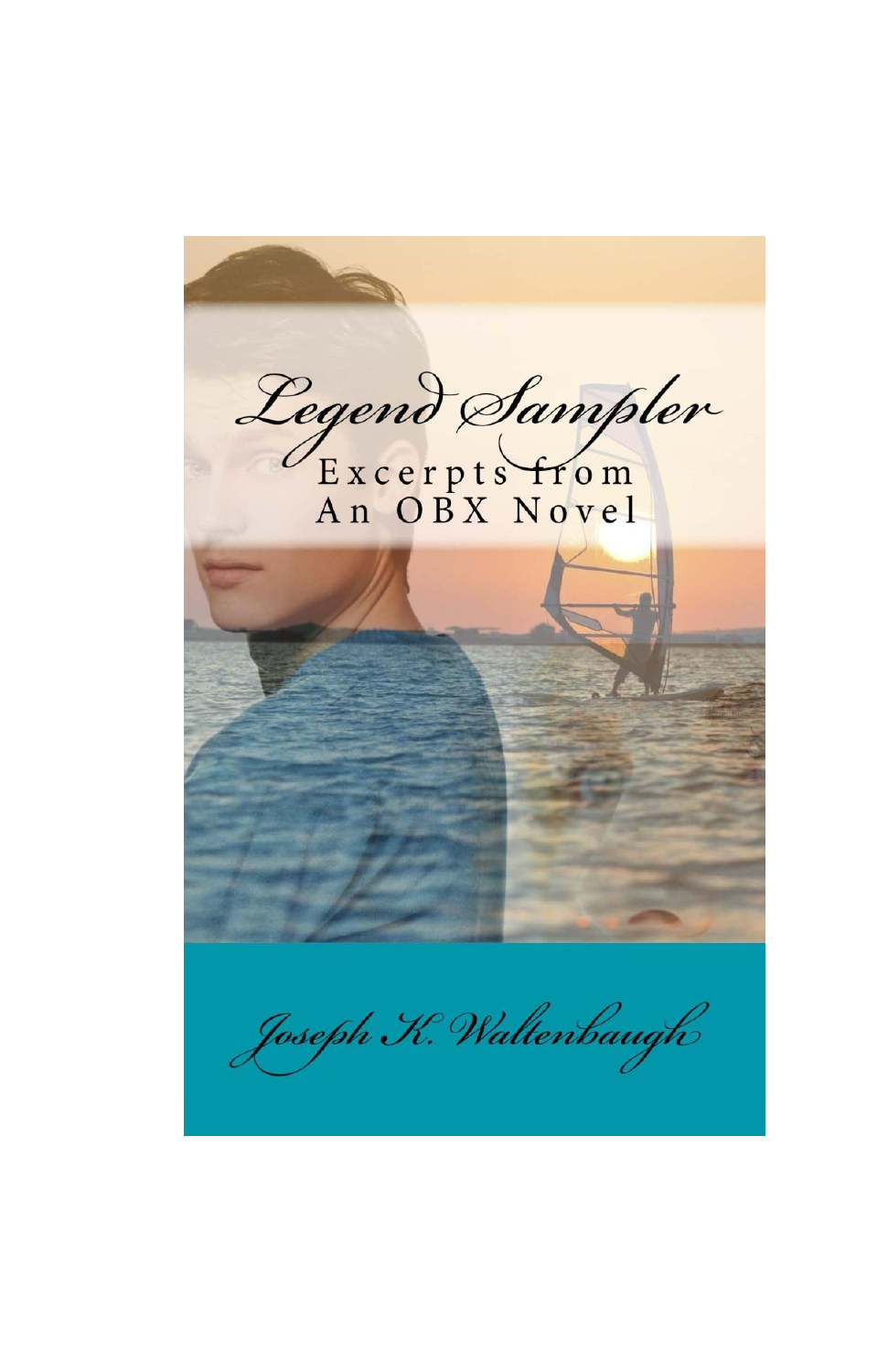## Legend Sampler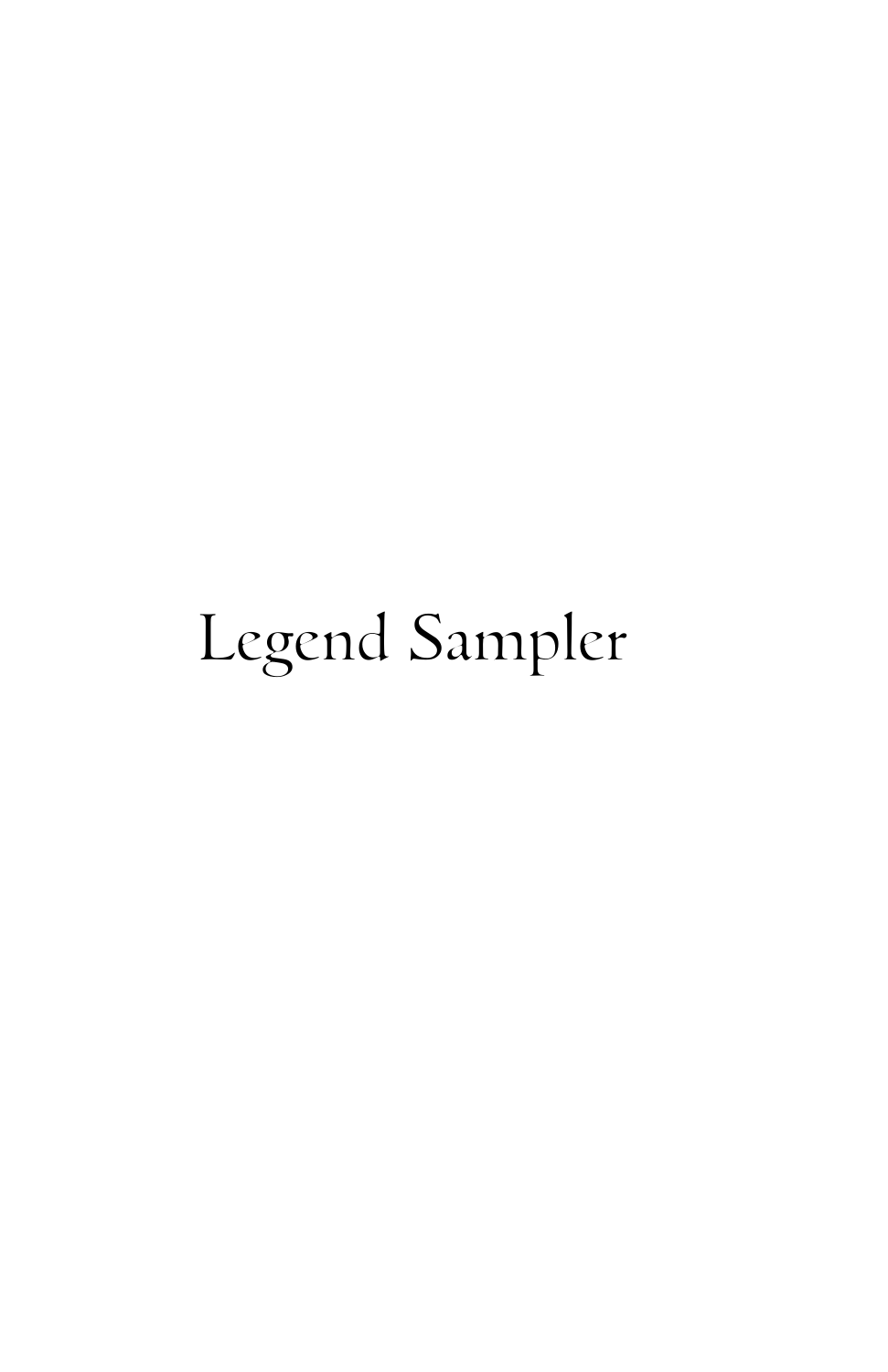

- A. Holy Redeemer by the Sea Catholic Parish
- B. Colington Harbour
- C. Port O' Call Restaurant
- D. Kelly's Restaurant and Tavern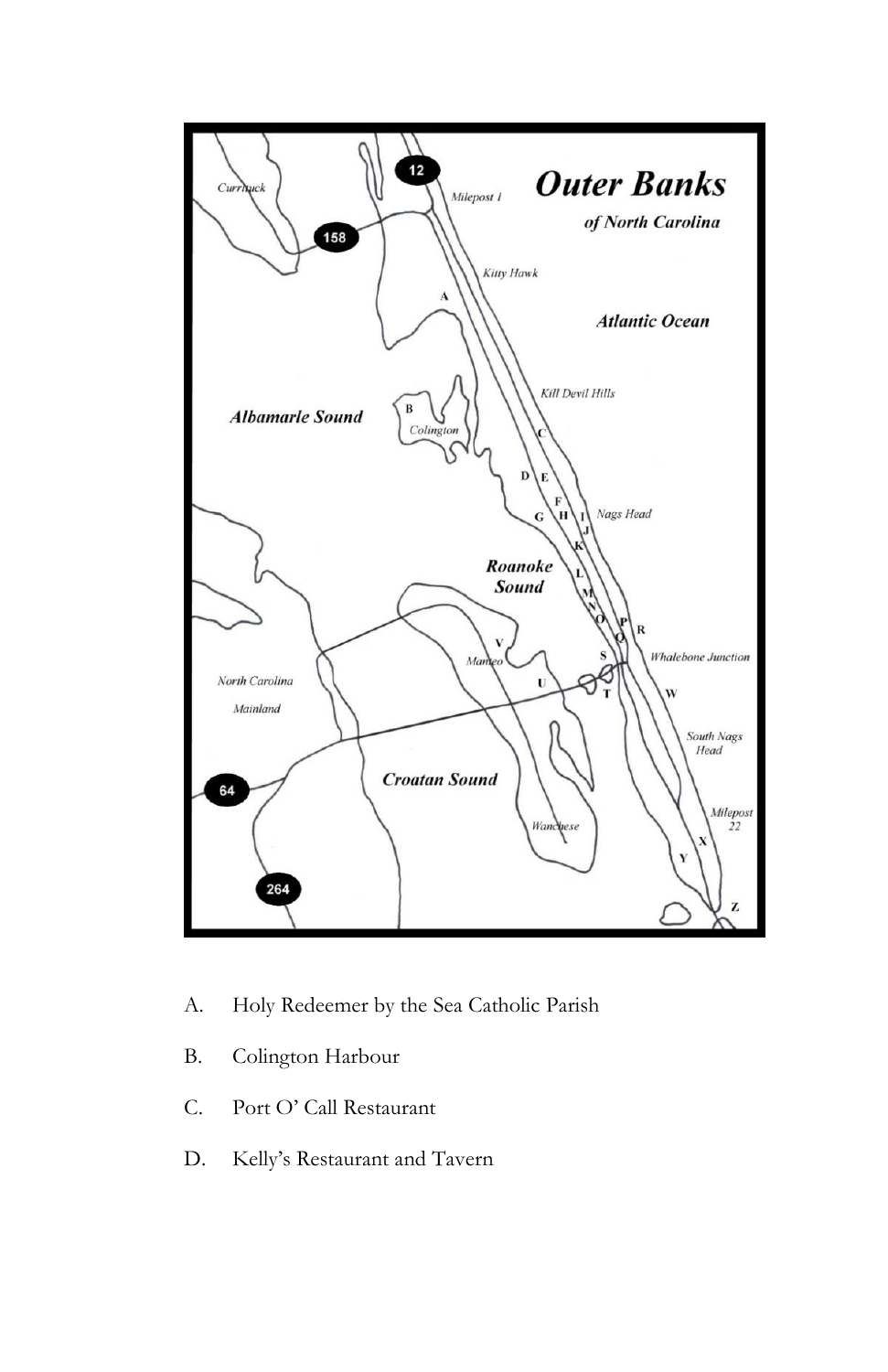- E. Secret Spot Surf Shop
- F. Jockey's Ridge Crossing/Kitty Hawk Kites
- G. Jockey's Ridge State Park
- H. Mulligan's Raw Bar & Grille
- I. Surfside Plaza/Harley-Davidson
- J. Cavalier Surf Shop
- K. Animal Hospital of Nags Head
- L. The Village at Nags Head/Golf Links/Outer Banks Mall
- M. Harvey Sound Access
- N. Miller's Waterfront Restaurant
- O. Kitty Hawk Water Sports
- P. Cahoon's Market & Cottages
- Q. Sam & Omie's Restaurant/Dune Burger
- R. Jennette's Pier in Nags Head
- S. Sugar Creek Seafood Restaurant
- T. Tale of the Whale Restaurant
- U. Blue Water Grill & Raw Bar/Pirate's Cove
- V. Manteo Waterfront Marina
- W. Outer Banks Fishing Pier/Fish Heads Bar & Grill
- X. Coquina Beach/Wreck of the *Laura Barnes*
- Y. Bodie Island Lighthouse
- Z. Oregon Inlet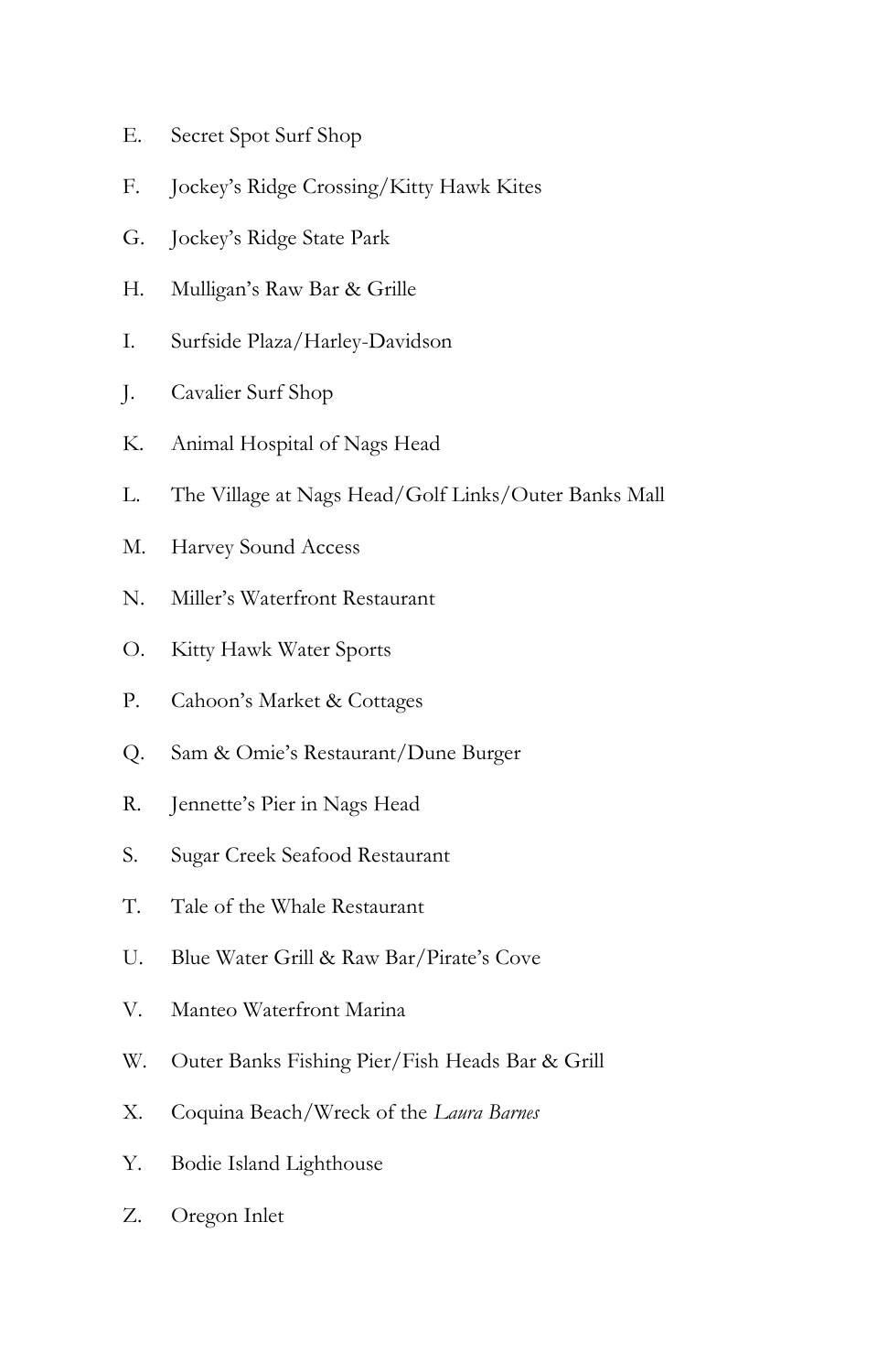#### Also by Joseph K. Waltenbaugh

#### *The Elephants' Graveyard*

*A Guide for Getting and Keeping Your Welfare Entitlements*

TheElephantsGraveyard.net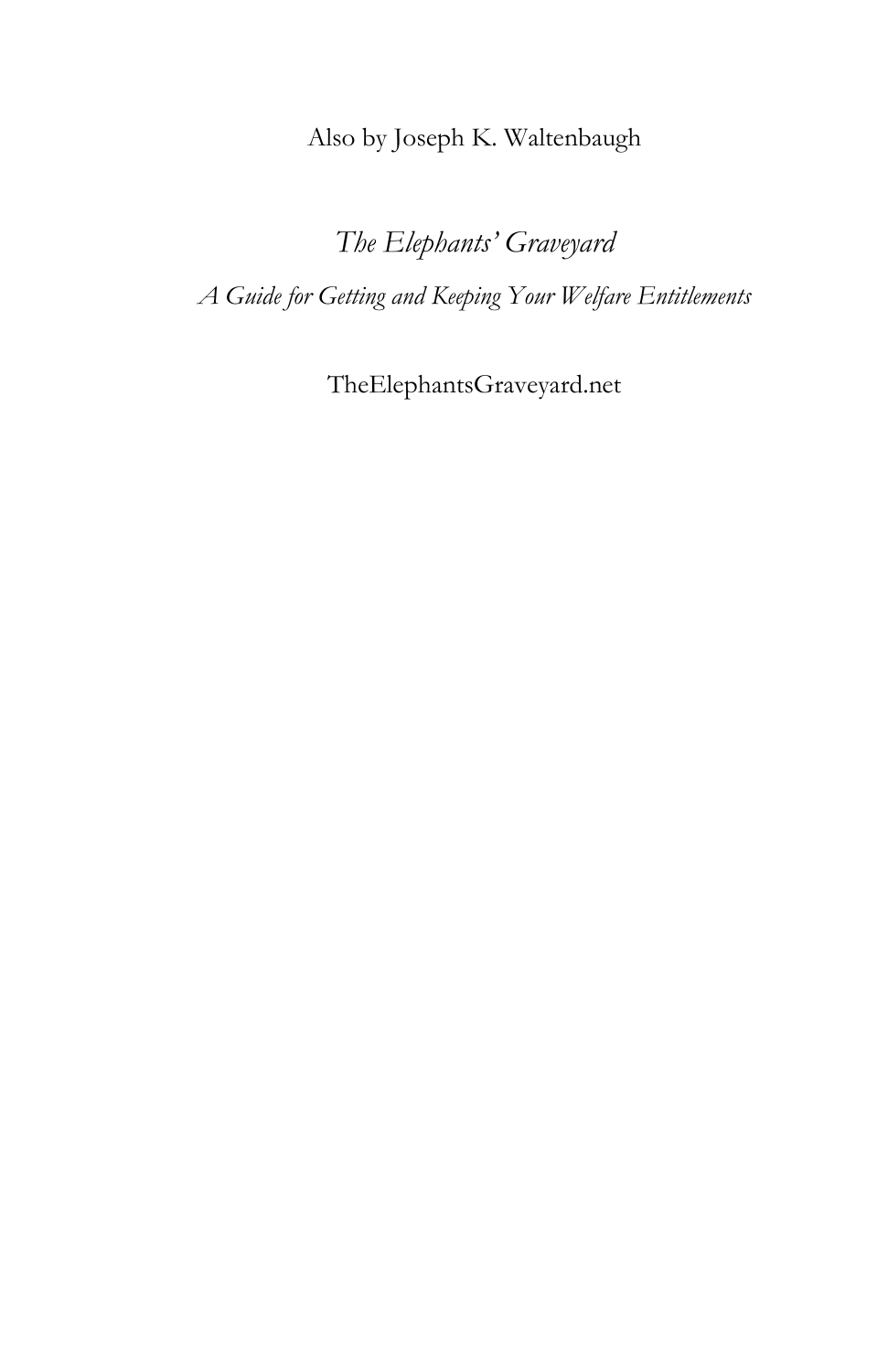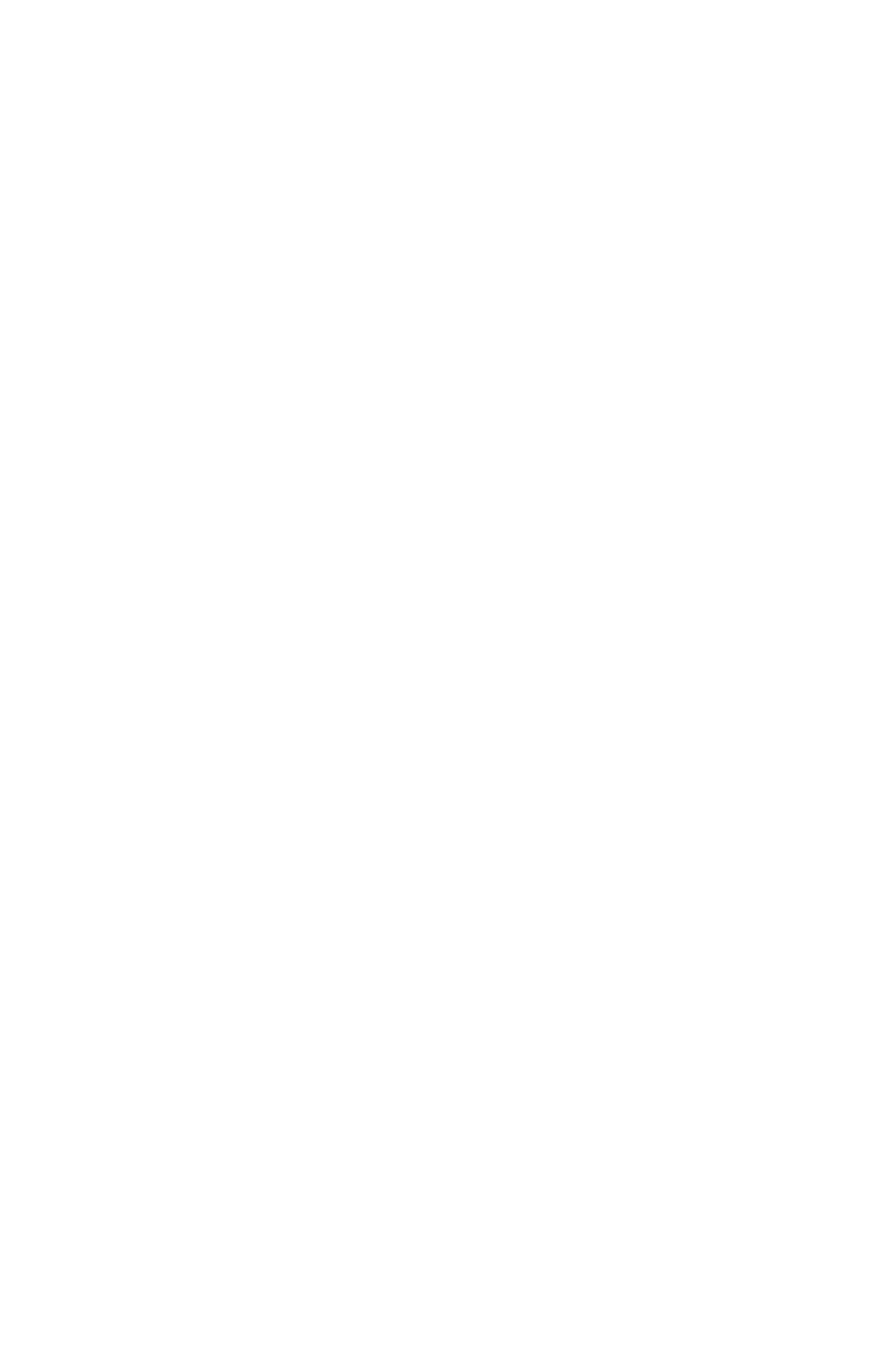<<<<

## Legend Sampler

## Excerpts from An OBX Novel

Joseph K. Waltenbaugh

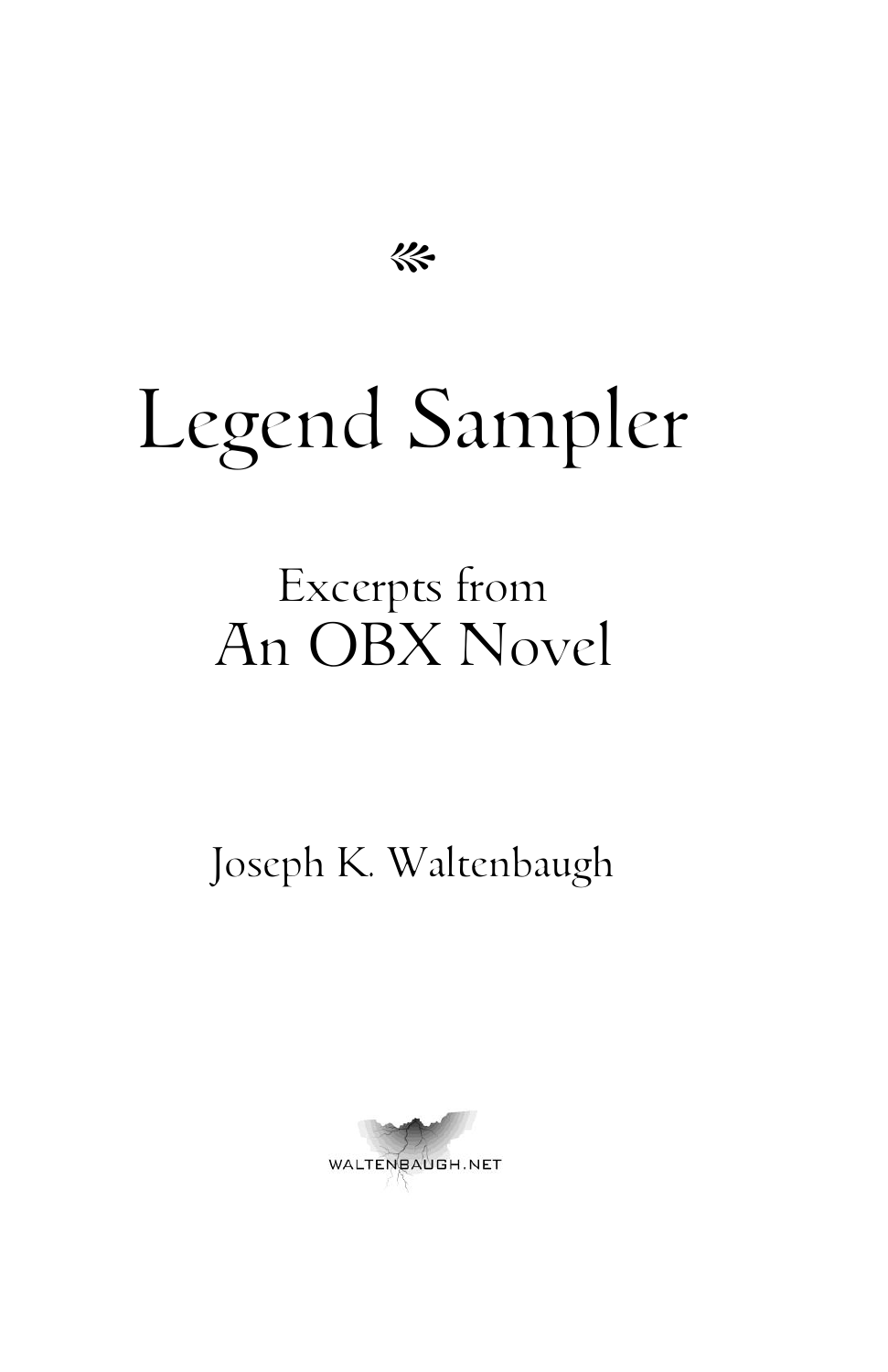Copyright © 2016 by Joseph K. Waltenbaugh

All rights reserved.

ISBN-13: 978-1530866281 ISBN-10: 1530866286

LegendOBX.com

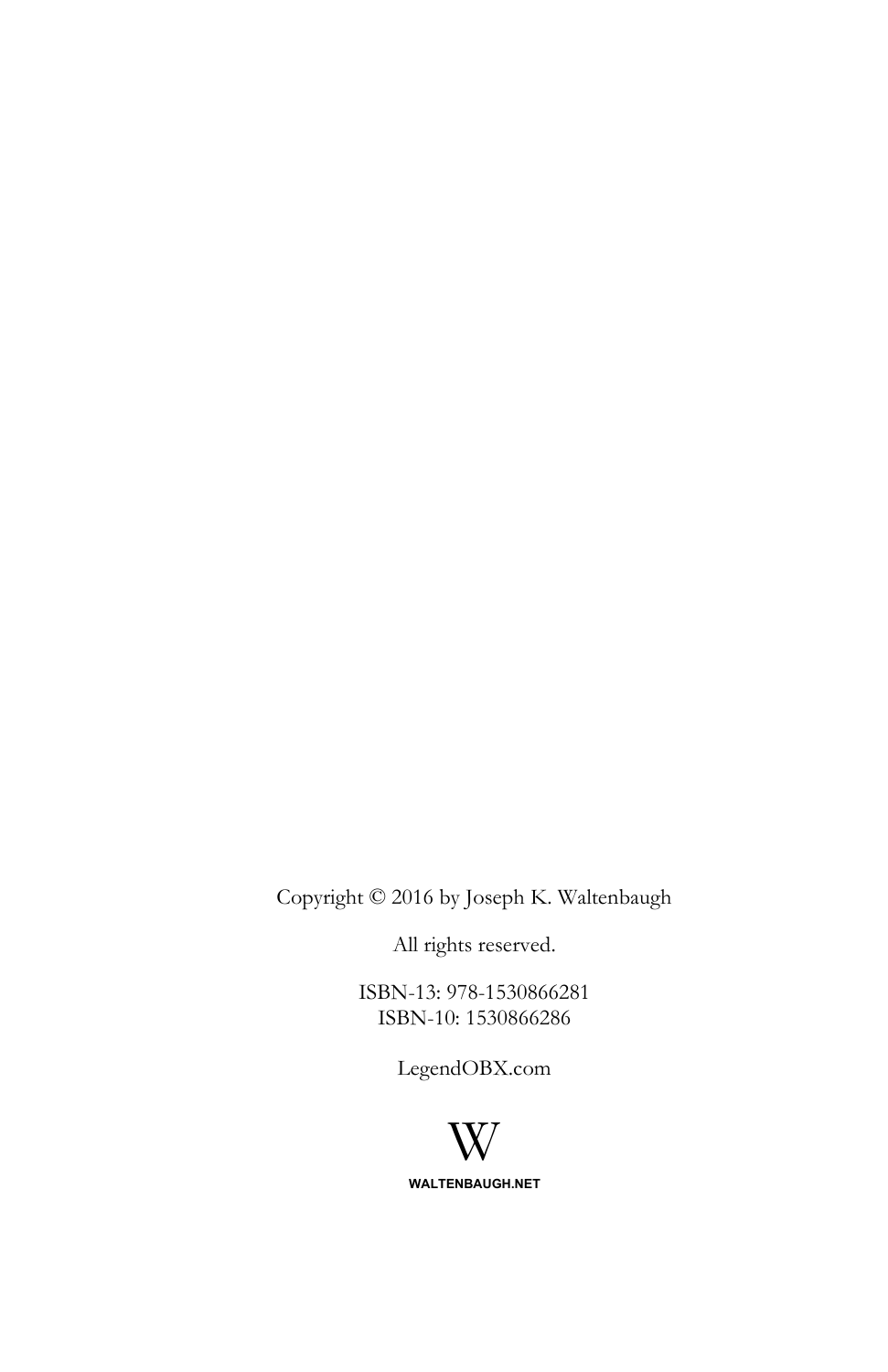This book contains selected passages from *Legend: An OBX Novel* available for purchase in paperback and Kindle from LegendOBX.com.

## **LegendOBX.com**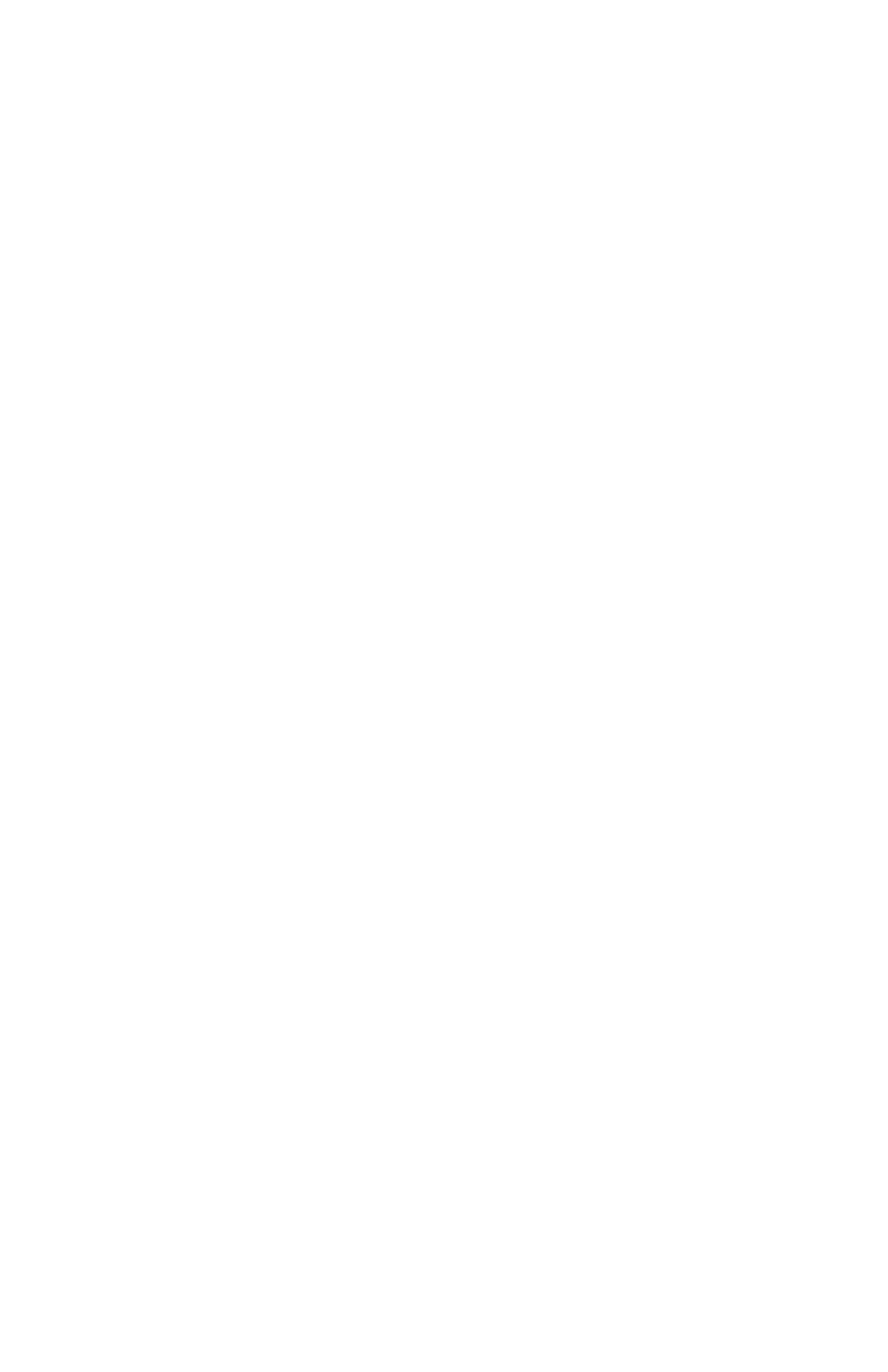## $\frac{1}{\sqrt{2}}$ CHAPTER 1

… Speaking distinctly and purposefully, he slowed his delivery to increase the level of suspense. "First," he continued, "you need to understand something about ghosts."

"What's that?" Jeffrey asked, the volume of his voice reduced to a muted tone.

"Sometimes, just sometimes … they sneak up on you!" The moment Tim delivered his warning, Jay clawed his little brother's back, causing Jeffrey to shriek involuntarily. The cry echoed throughout the tent, its sheer volume causing Tim and Jay to start laughing hysterically to which Jeffrey frowned and called them "assholes" again, this time with a more pronounced lisp. The sound of his insult only served to increase their amusement, embarrassing and infuriating Jeffrey even more until he jumped on the two older boys and began wildly swinging his fists at them, pummeling them with punches that mostly missed their marks. Tim and Jay did not retaliate against his attacks but merely protected themselves from his blows while howling with laughter.

Amid the laughter and their tossing about inside the tent, Tim leaned back and glanced out the door flap. "Hush," he said with a motion of his hand. Once again, he saw light spilling from the bedroom window. "Quiet, quiet, quiet," he continued before reaching over and dousing the small flashlight. A profound stillness then fell over the three of them as they sat quietly in the dark, listening to the nocturnal songs of the night creatures while wondering if this marked the end of their camping adventure.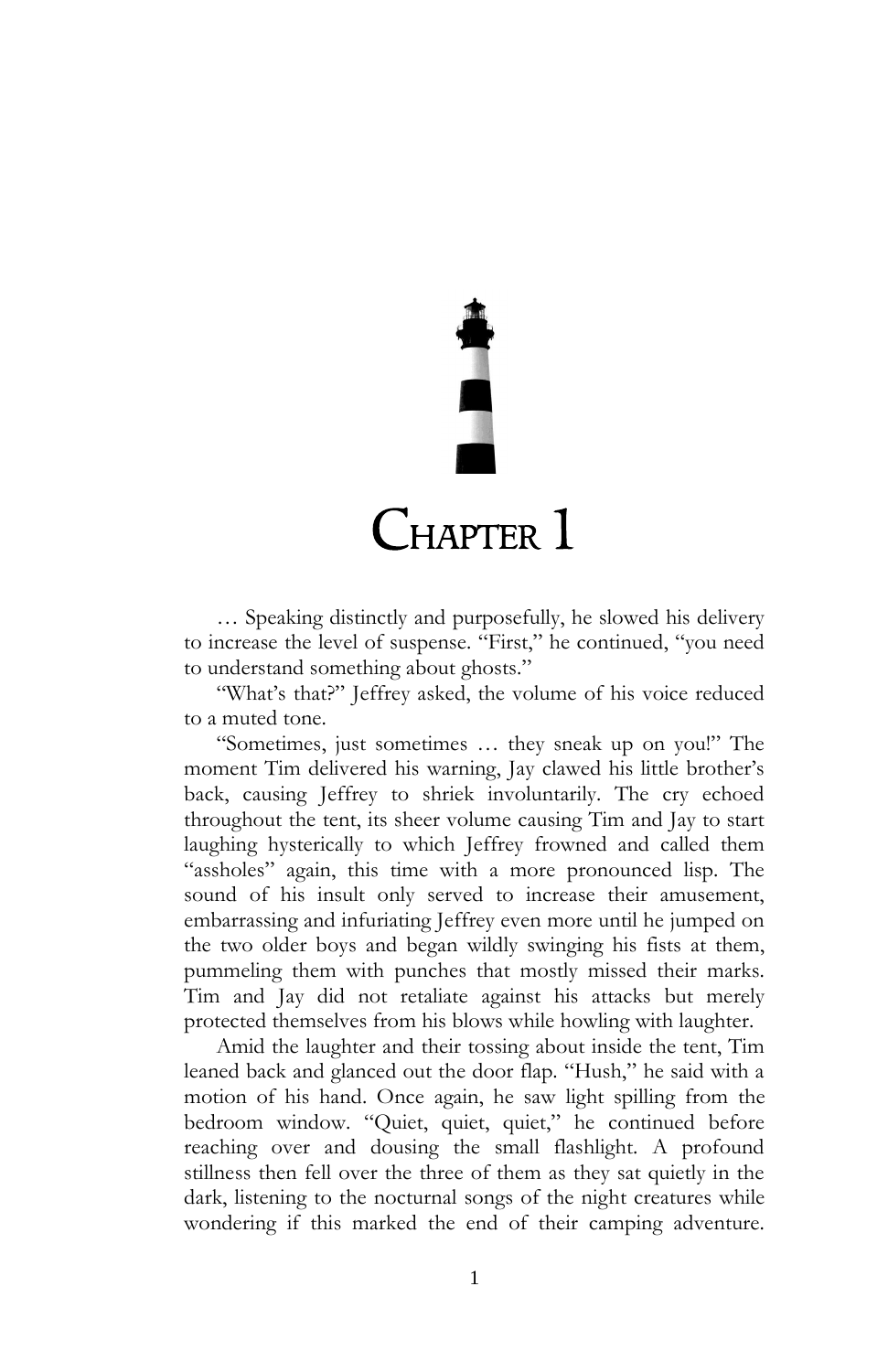After a few tense moments, however, the bedroom light was again extinguished, and they were granted one final reprieve.

"Okay," Tim spoke in a low voice as he restored order and returned to his storytelling. "Like I said, it's not actually a ghost story, but it's close. It's a new Dave Rasputin story."

"Dave Rasputin, all right!" Jeffrey said approvingly, forgetting his prior anger at the mention of his beloved hero. He enjoyed listening to the stories told by the older boys about the legendary local figure, someone of questionable character who drove a hearse and was purported to have inflicted unspeakable atrocities on his brothers and sisters. Jeffrey had memorized all the Dave Rasputin tales, and he already had begun spreading them among his own friends. Now he would have a new one to tell.

"Well," Tim began. "Brian said that it had happened years ago when Dave was about Jeff's age. It was during the summer when school was out. His parents worked during the day, and Dave's older sister would watch him while they were away. He and his sister were supposed to go bowling one afternoon, but she got mad at him and refused to take him. Instead, she went out into the yard and fell asleep under a giant oak tree, kind of like the one we're under now." Tim elevated his eyes toward the roof of the tent as he made the remark, noticing that both Jeffrey and Jay did the same.

The two brothers listened intently and hung on every word uttered by Tim as he related the tale, their passion and interest piquing when Tim paused and again switched on the small Maglite, placing it on the ground in candle mode. There, at that moment in the lives of all three boys, the only thing that mattered to them was the recounting of another episode in the ever-continuing saga of Dave Rasputin. As the two brothers hovered like moths around the light, their friend continued his discourse, acting as a chronicler of culture and entertainment, of no less importance among his peers than a Dickens or a Homer. With the storyline building to its climax, all three paused to absorb the full impact of its deep and mysterious meaning, the significance of which they could not discern but which surely must be present due to the excitement and emotion it aroused in them.

Tim continued in a slightly subdued tone that added an air of suspense to the listening experience of his audience. "So," he said, "Dave decided to get even with her. He snuck out into the yard with a bowling ball and managed to climb the tree with it. Because his sister was asleep, she didn't see or hear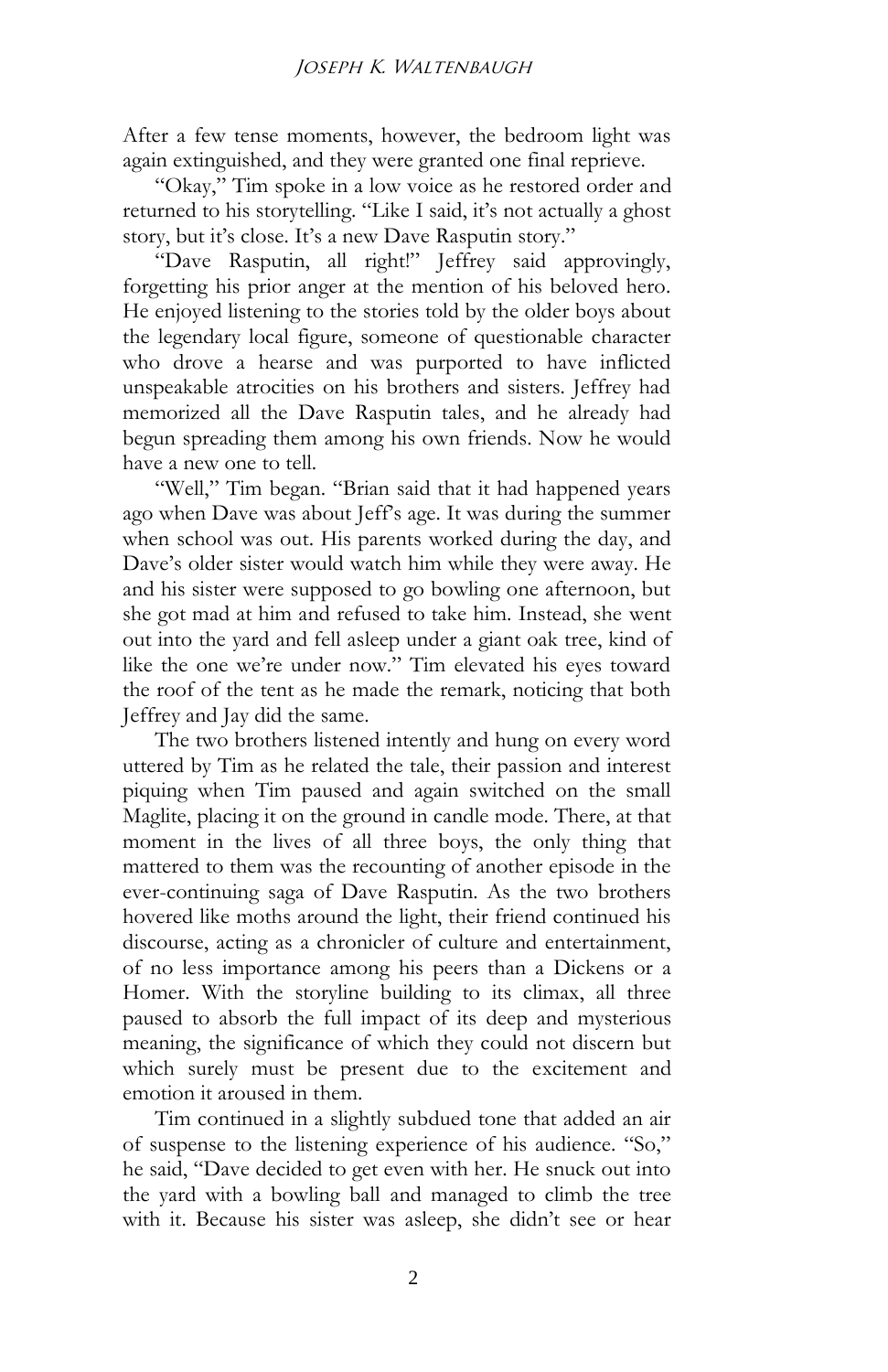him. Then, when he was on the branch directly over her, he let the bowling ball drop right onto her stomach. Strike!" he said with a snap of his fingers. "Killed her just like that!"

"All right!" Jeffrey exclaimed with a grin, excitedly looking around at the other two boys.

"You know," Jay said in a softer tone. "I saw a big black hearse coming down the street the other day and felt sure it was Dave Rasputin. However, when it got closer, I didn't see a hangman's noose dangling from the inside mirror, so it couldn't have been him. What do you think? Is Dave Rasputin real?"

In response to such an open and honest admission of doubt …



… A black 1965 Cadillac hearse with Florida license plates sat in the parking lot at the southern end of the Herbert C. Bonner Bridge over the Oregon Inlet, a channel separating Bodie Island from the Pea Island National Wildlife Refuge at the northernmost tip of Hatteras Island. Dredged to maintain a water depth of fourteen feet, the channel represented one of the few navigable routes into Pamlico Sound from the Atlantic Ocean beneath the arch at the southern end of the bridge. Like many other inlets of the Outer Banks, it was in constant motion, its sands displaced by strong tides and powerful ocean storms.

Standing barefoot on the giant boulders of a breakwater along the inlet's southern shoreline was a handsome young man in a relaxed pose reminiscent of Michelangelo's *David*, his lean body undisturbed by the falling rain as he gazed thoughtfully at the surging tide flowing into the sound from the sea. Like the Oregon Inlet itself, he too was subject to the vagaries of shift, flux, and drift, rarely staying in one place more than six months at a time. However, the only migration on his mind at that moment involved the itinerant sands beneath the water near a small beach next to the parking lot. Alone on the rocks, he listened impassively to the cries of the gulls and terns as he mentally performed a calculated study of the deserted beach and its environs.

Focusing his eyes, he tried to identify the shoals beneath the surface of the water, but the dark clouds hindered his ability to do so. Additionally, his rain-streaked sunglasses impaired his vision, so he removed them and hung them on the neck of his tee shirt, squinting and straining his eyes but still unable to detect any variation in water color. On a bright sunny day, it would have been an easy matter for him to discern the shallows of the inlet, but on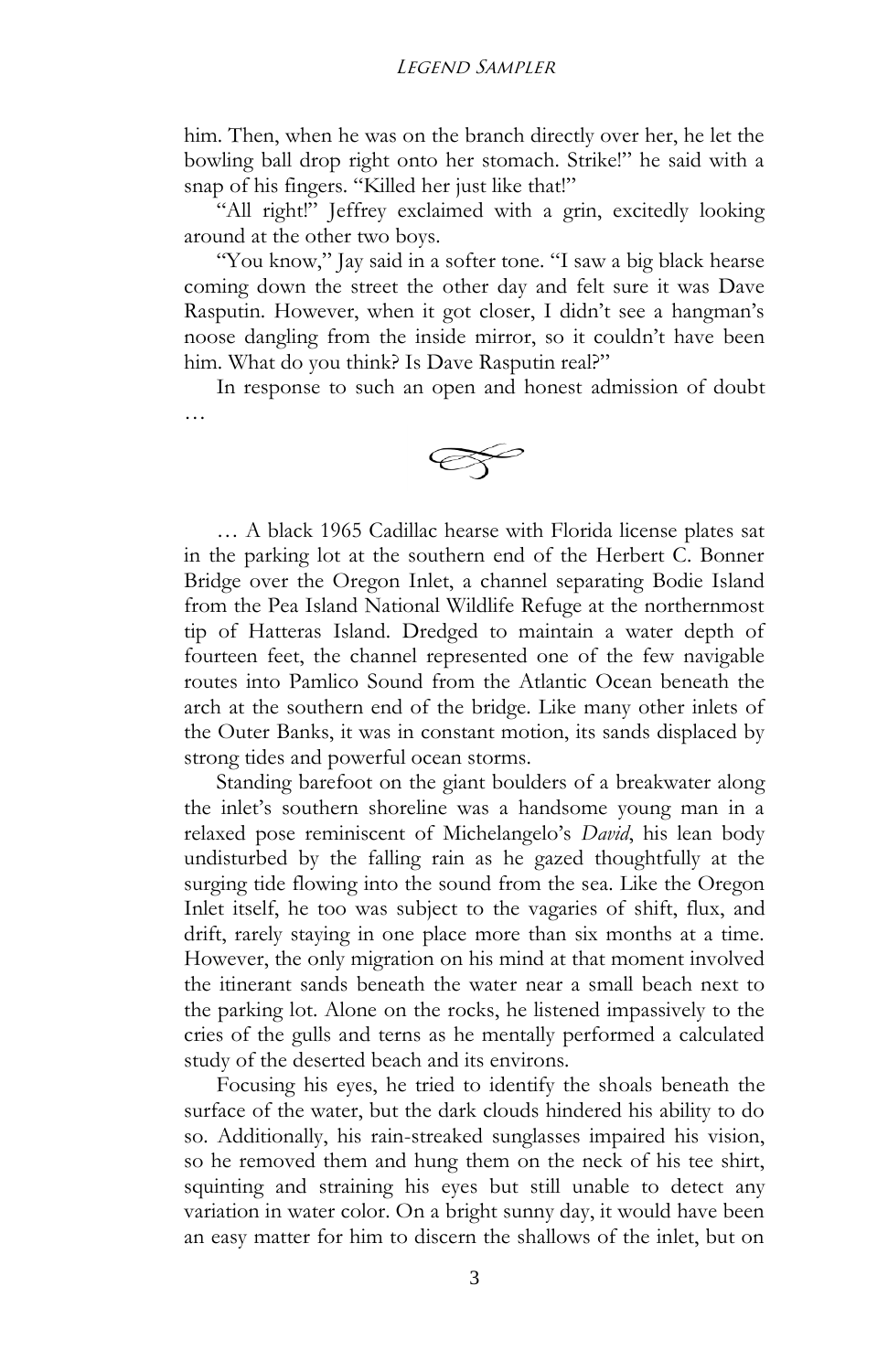that day, under those conditions, the task was nearly impossible; he would need to stop back on another day when the sun was out.

If there was one thing about which Dave Rasputin was knowledgeable and passionate, it was the sea. Moreover, he was an aficionado of water sports, namely: surfing, windsurfing, and kiteboarding. In matters related to any of those activities, the man was the sport, and the sport was the man. His reason for stopping along the highway that day was to scout a new location from where he could launch his sailboard. Having never before sailed the Oregon Inlet, he wondered what it would be like to windsurf from the ocean into Pamlico Sound and back out again. Earlier in the day, he had driven down to Hatteras Island to pick up some replacement parts for his kiteboard and to look for a new windsurfing sail, stopping first at Ocean Air Sports in Avon and then Fox Watersports in Buxton. It was on his return trip home to his cottage in Nags Head that he had pulled off the highway to investigate the beach at the Oregon Inlet as a potential windsurfing launch area. He was in no hurry to get back north because the wet weather had already washed out his scheduled surfing lesson for the day.

The rain striking his body as he stood on the rocks was not the torrential downpour of earlier that morning, but it still fell steadily, although it did not seem to bother him. He found it far less vexing than the malicious flies he had encountered on the path between the parking lot and the beach, nasty insects that had attacked him savagely, biting him on the neck and refusing to surrender even in death. It was only after he had scaled the large rocks of the breakwater that they had suspended their assault, and it was for that reason he was reluctant to come down despite the rain.

Dave Rasputin cut an impressive figure in or out of the rain with a youthful appearance that made him look ten years younger than his actual age, something he used to his advantage whenever it served his purpose. His haunting, enigmatic look created an aura about him, one that naturally attracted people to him, especially those intrigued by his facial features, most notably his high cheekbones and somber expression that made him resemble James Dean when viewed in a particular light. It was especially noticeable whenever he squinted, so he usually wore a pair of Wayfarer sunglasses both indoors and outdoors—to shield his eyes and avoid the embarrassing comparison to the deceased movie star. While he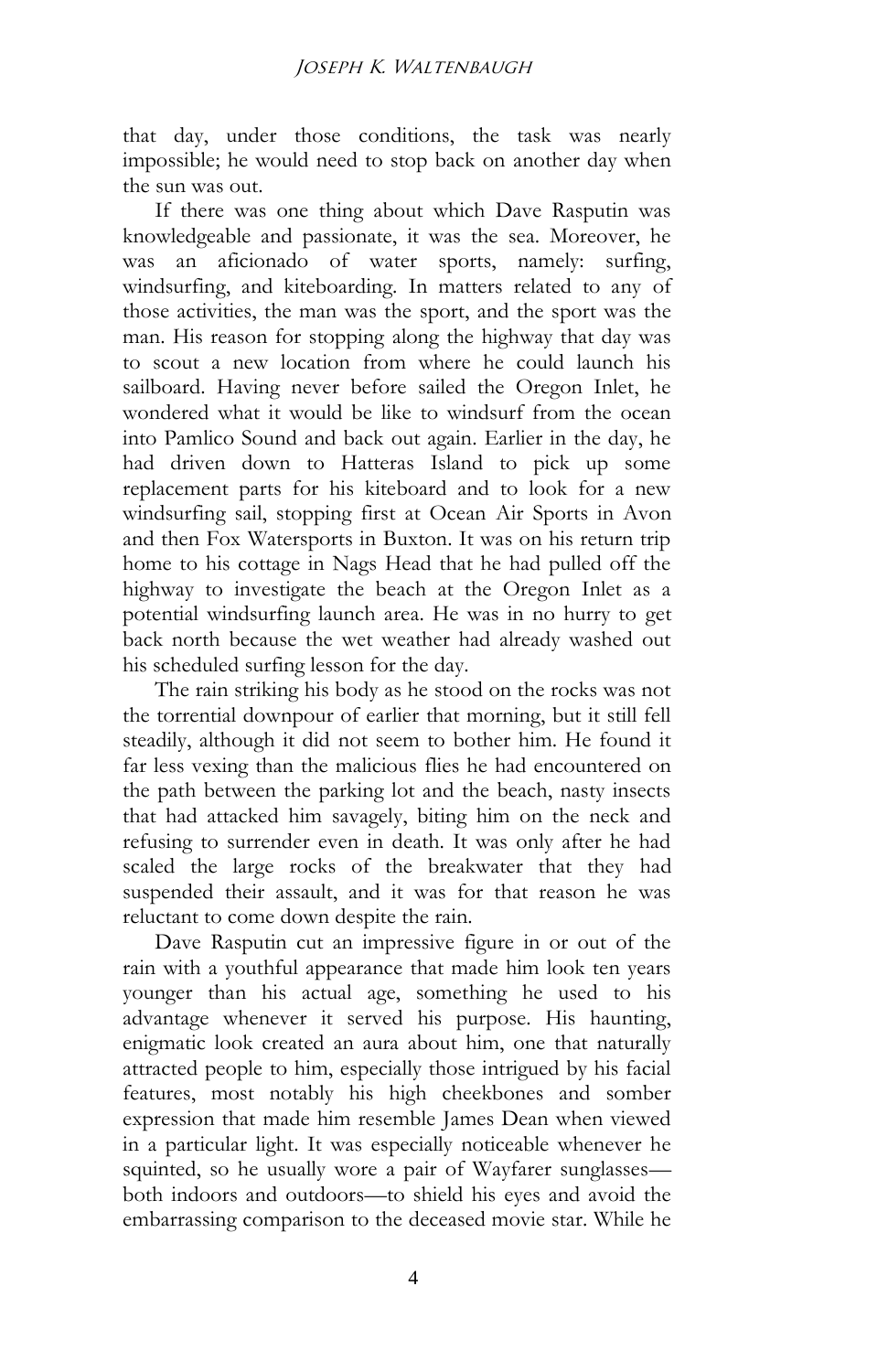#### Legend Sampler

did not attempt it, he personified the film star in much of his bearing as well as his mannerisms and appearance with his slow, halting speech pattern and his dark, wavy hair swept up in typical Dean fashion.

The long, smooth lines of his extremely tanned body made him resemble a distance swimmer without the sharp angular cuts of an athlete, although he was incredibly athletic with a welldefined musculature that even his weathered tee shirt and baggy cargo shorts could not conceal. Having spent the better part of two decades tossing around heavy sails full of wind and carving out radical turns in large ocean waves, he had sculpted for himself a slim body of high tensile strength and phenomenal flexibility that did whatever he commanded it to do. He exuded confidence, poise, and grace while always appearing lean and hungry. His emotional state, however, was not that easily defined. It was complicated.

It is a common belief that most myths and legends have their origins in truth, something he would not dispute, although he made a determined effort to avoid such reflections if only to prevent the onset of melancholy. Sadly, however, thoughts of that nature often crept into his mind, usually at odd moments, almost always in the rain. Standing in the late morning drizzle while perched atop the rocks, he experienced one such moment.

Turning his gaze from the water to the shoreline, he directed his eyes toward an old lifesaving station in the distance, and he thought about the station's watchtower, especially the way it aided rescuers in helping those in peril. The sight of it made him reflect upon his past and how life might have turned out differently had there been more lifesaving stations placed strategically along the way …

#### **Full text available at LegendOBX.com**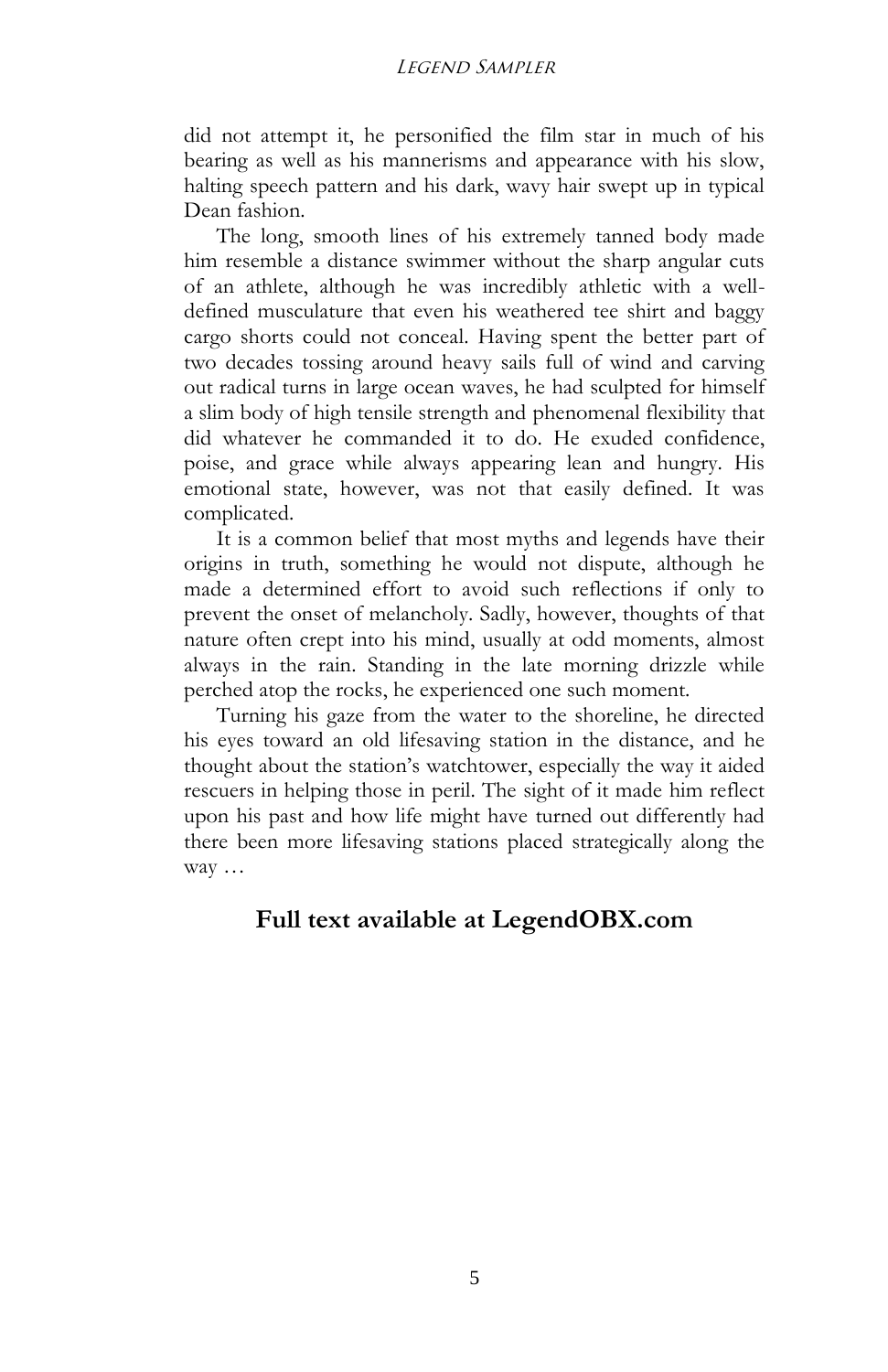## i<br>I<br>I CHAPTER<sub>2</sub>

… The region identified as the Outer Banks—or "OBX" as it is commonly known—is a narrow band of barrier islands running two hundred miles along the eastern seaboard, principally off the coast of North Carolina. Unlike other barrier islands, the landmasses of the Outer Banks migrate and shift under the eroding forces of nature. In fact, some people maintain that the islands are marching steadily toward the mainland as they lose beach on the Atlantic side and acquire it along the shores of the sound, the body of water separating the Outer Banks from the mainland. Because of their direct exposure to the Atlantic Ocean, the islands are vulnerable to powerful ocean storms and destructive hurricanes that continually reshape the region, giving rise to treacherous seas that have led to many a shipwreck, over five hundred of them, resulting in the Outer Banks being labeled "The Graveyard of the Atlantic" with all the legends and ghost stories that accompany such a distinctive designation.

In addition to its unique topography and climate, the Outer Banks has a rich historical past. It is the birthplace of Virginia Dare, the first English child born in the New World, who, with her fellow colonists, vanished without a trace from Roanoke Island in 1587. Another historical figure, Blackbeard the Pirate, left his mark on the area, plundering the coastline and fighting his final battle aboard the *Adventurer* in the waters off Ocracoke Island. Although most noted for its treacherous seas and ghost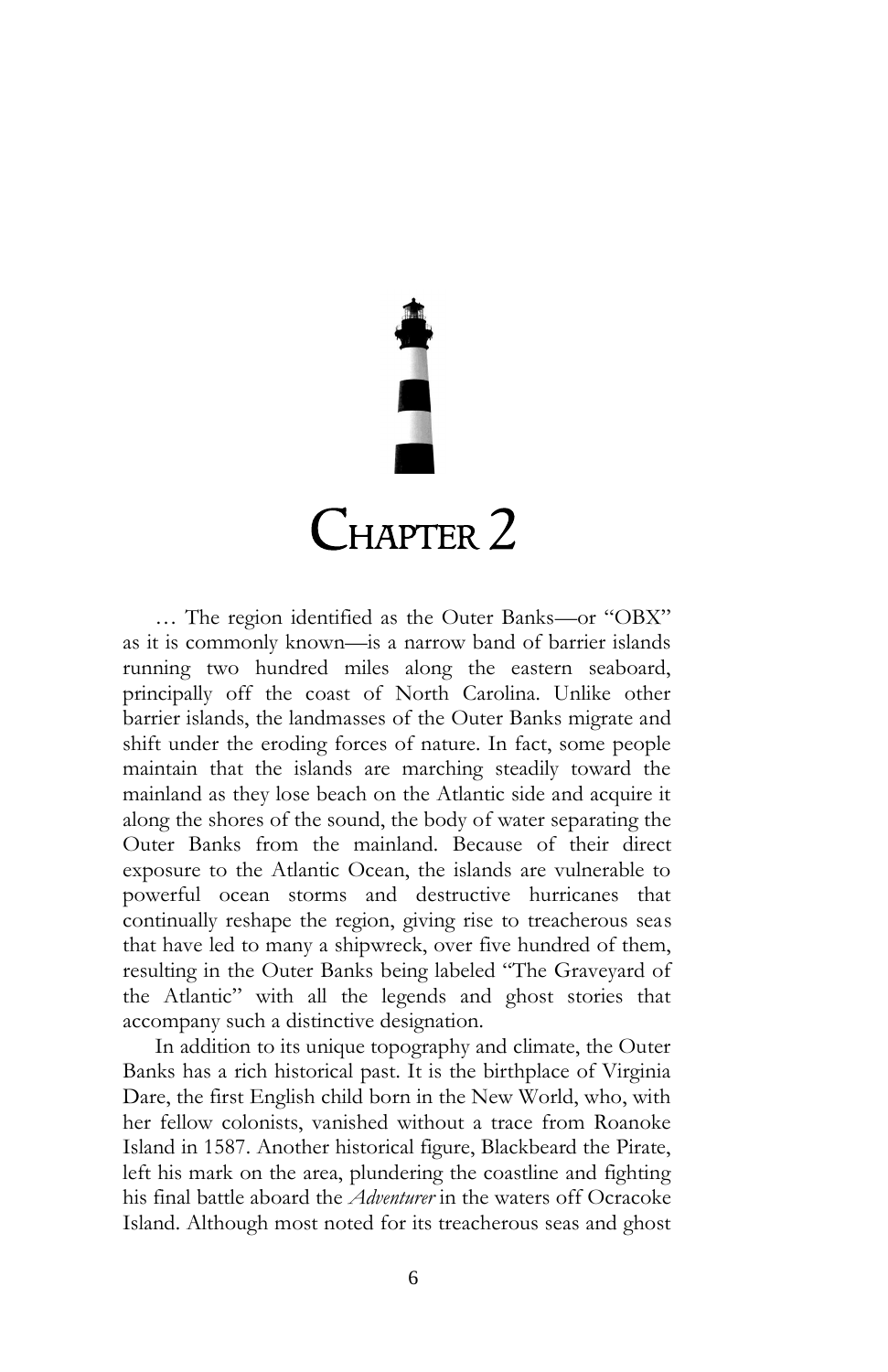fleet of sunken ships along the Atlantic floor, the Outer Banks is also recognized for its consistent and prevailing winds, explaining why the Wright Brothers chose Kitty Hawk as their initial flight location. Founded as a village in the 1830s, the Town of Nags Head was one of the first tourist spots of North Carolina, attracting people of means who sought relief from the summer heat by crossing Roanoke Sound to enjoy the cooler breezes of the region. However, before the influx of tourists, the locals—known as "Bankers"—had called the Outer Banks their home since the eighteenth century …



… The bar at Miller's Waterfront Restaurant had enough seats to accommodate about six people, but Mark sat alone on a stiff wooden chair dressed neatly in a white polo shirt and tan shorts, looking as if he had just stepped off the pages of a golf apparel magazine. Climbing off his chair, he strode to the end of the bar where a glass door led to the outside deck overlooking Roanoke Sound, but he stopped at a server station before reaching the door. Protruding from a pile of guest checks next to a computer, he found what he was looking for—a pencil—which he used to tap on the backs of the vacant chairs as he walked back to his seat. He liked the fact that he was alone in the barroom without even a bartender present because he was not much of a "people person" despite his occupation as a certified financial planner.

Most of the customers in the restaurant were sitting outside on the deck or in the gazebo over the water, but there were also patrons in the dining room next to the bar beyond a dividing wall containing small windows positioned six feet off the ground. At a towering height of six feet, eight inches tall, Mark easily saw through the windows into the dining room where the muffled conversations of the dinner guests made it sound far more crowded than it was. He had not yet requested a table because he was waiting for his golfing partner—a potential client—to show up.

Confident of getting a prime seat with a good view of the sunset, Mark returned to his drink and scorecard at the bar. He was not much of a drinker, but he always enjoyed a gin and tonic after a round of golf, especially on a hot summer day. Shifting his attention back to the scorecard, he added several strokes to his score on seven of the eighteen holes, increasing his final score to nine over par, a significant reduction in his margin of victory.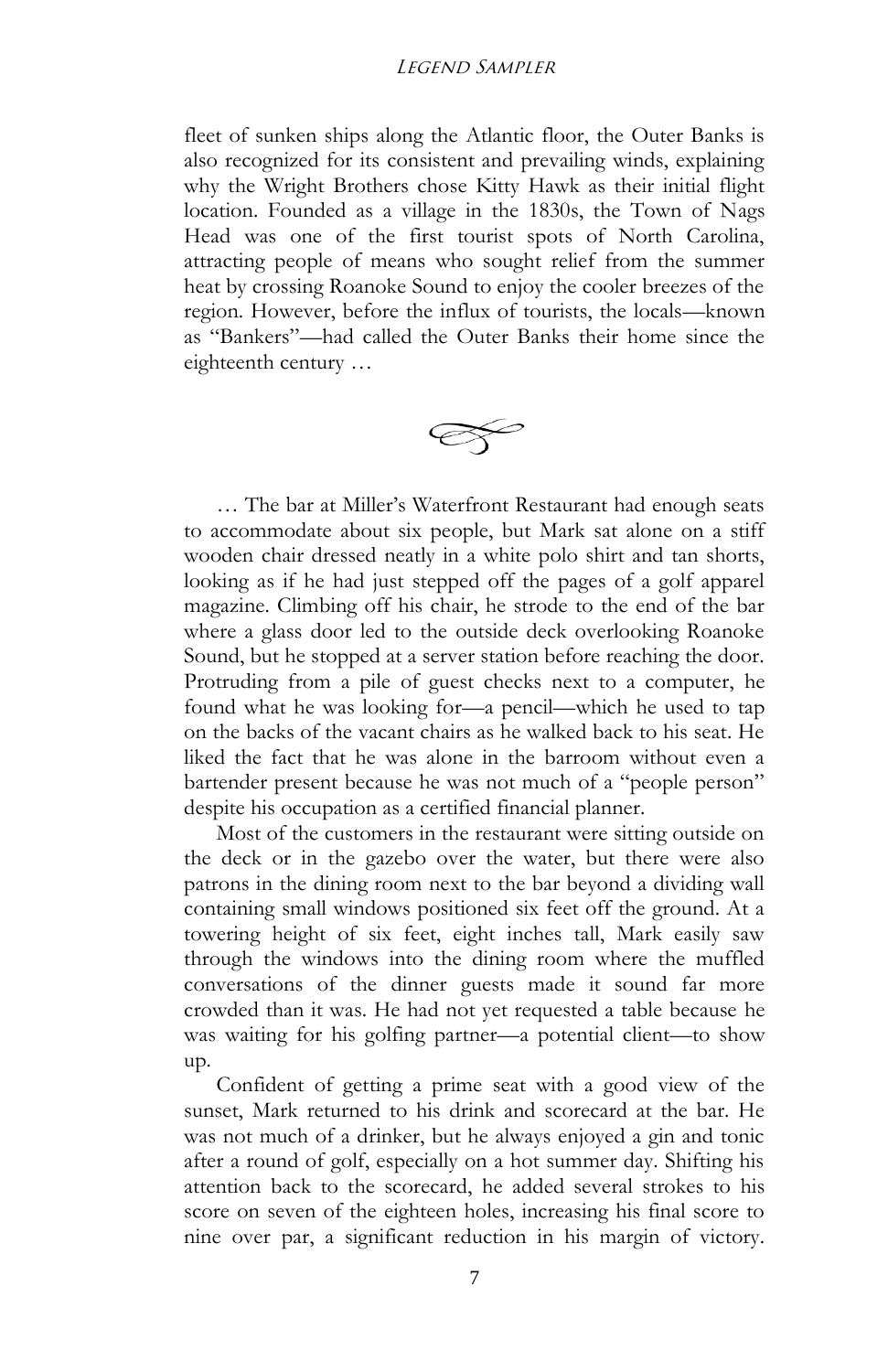Mark was a two handicap, but he had been a scratch golfer in his college days when was golfing for the university team.

Setting down the pencil, he began rubbing his eyes, rolling his fingers around the sockets to relieve the fatigue and strain from all the squinting he had done on the fairway. It had been a bright, sunny day in August without a cloud in the sky, but he had inadvertently left his sunglasses at home. The slow massage of his powerful fingers helped ease the pressure and thwart what threatened to become a headache. Stretching out his free hand for his gin and tonic, he saw the glass virtually disappeared into the hollow of his massive grip. The flicker of the tendons on the back of his hand and the rippling of the muscles across his massive forearm left no doubt that he could have crushed the glass with minimal effort had he chosen to do so, but he instead took a tiny swallow and gently lowered the glass to the bar. These days, he was not into public displays of strength; however, that had not always been the case.

Mark's physical prowess on the golf links was nothing compared to his past performance on the football field. He currently weighed two hundred and eighty pounds, but he had been heavier in his college days when he was an All-American running back in the Big Ten. It was his height and weight along with his speed and agility that had made him such a formidable force coming through the line. Despite receiving several offers upon graduation, he had not pursued a professional football career because he was not an inherently violent person and felt he lacked the temperament to make it in the pros. He had played football in college only to fund his education so he could work with the things he truly loved; namely, numbers. Coming from two generations of barbers, he had been the first one in his family to attend college, relying entirely on football scholarships to pay his tuition because his father, who worked in a small barbershop in Nebraska, lacked the financial resources to help with his college expenses.

Back in school, he secretly had used steroids to increase his size and strength, and he continued taking them for a while after college. Although he no longer played football, he still maintained his weight training, exercising in his garage, which he had converted into a fully stocked weight room, a home modification that left him nowhere to park his car except in the driveway. Religiously, he scheduled time each day to pump iron, compulsively refusing to miss even a day no matter what the reason. As such, he was able to maintain his muscular physique without the need for steroids; however, it was Nikki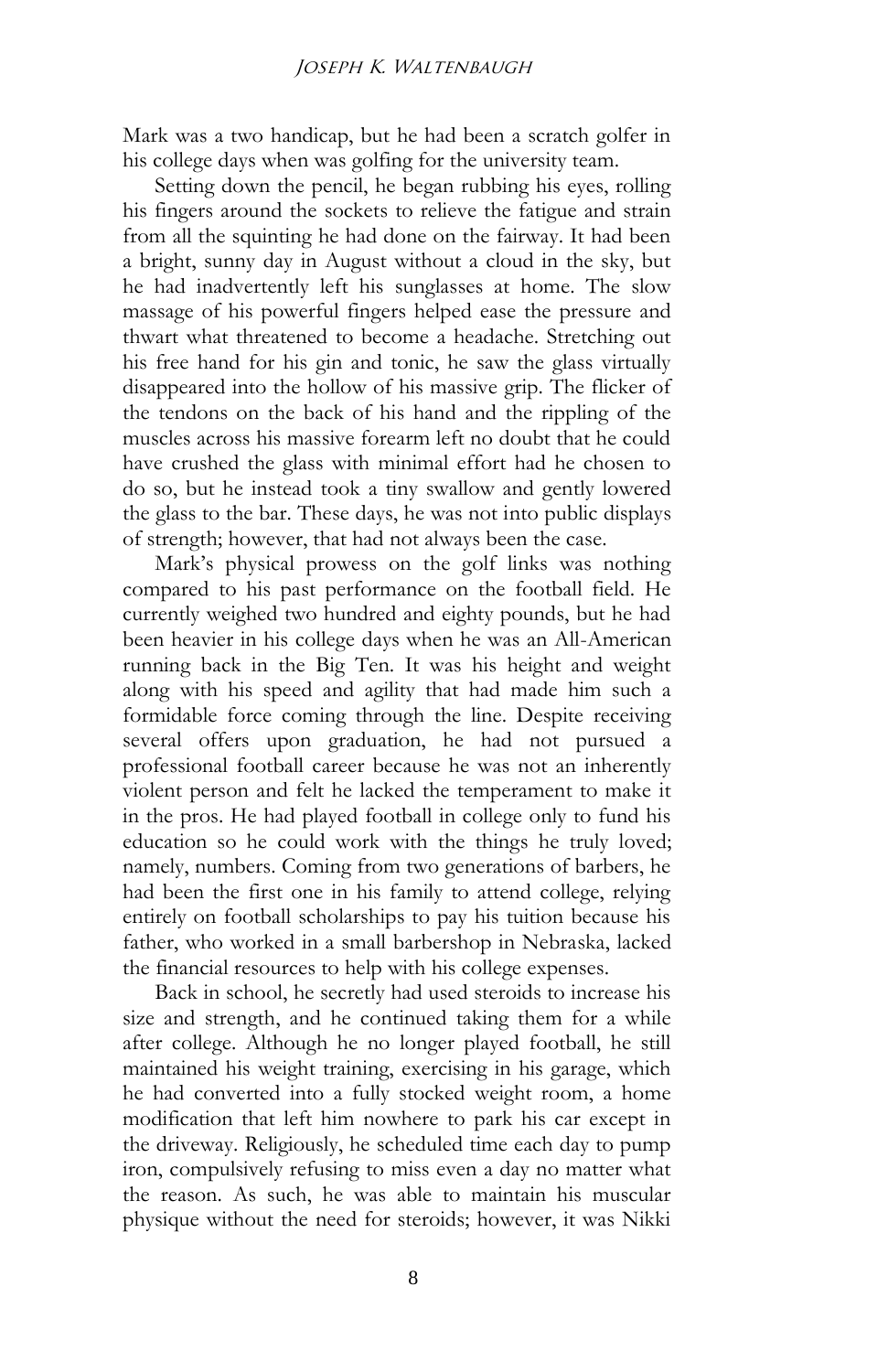who had ultimately convinced him to stop using them.

The thought of his girlfriend caused him to forget the weariness of his eyes and the building pressure in his head. His expression then relaxed as he stared blankly across the bar, lifting his eyes toward a flat-screen television tuned to a cable news show. No sound came from the television, but a crawl ran across the bottom of the screen that read: *… Tropical Storm Kim, having formed in the lower Atlantic region, is making its way toward the Windward Islands. Kim is expected to hit portions of the Lesser Antilles, U.S. Virgin Islands, Dominican Republic, Haiti, and Cuba early next week …* 

Just then, the door at the end of the bar burst open, and a server walked in carrying a clattering tray of dirty dishes on her shoulder. Her entrance ushered into the room a whoosh of air that brought with it the voices and laughter of the crowd on the deck, shattering the subtle resonances of the dinner conversations emanating from the other side of the dividing wall. Turning with a jerk toward the noisy commotion, Mark noticed the outside flags flapping wildly in a stiff breeze, signaling a significant uptick in wind velocity over what he had experienced on the golf course that day. Such a change in weather systems, however, was quite typical for that region in the summer months, especially in the late afternoon and early evening hours.

Once the door closed, everything grew quiet again until another server charged through the barroom carrying several plates filled with burgers and fries. When she opened the door, another blast of wind surged into the restaurant, this time bringing with it the sound of a barking dog. The lingering smell of food from her tray triggered Mark's appetite, and he wondered what was keeping Bill.

Pulling out his cell phone, he checked the time, wincing slightly when he saw that it was already five o'clock. It was getting late, and he still needed to return home to clean up before driving to Norfolk with Nikki later that evening. Their travel plans involved staying at a hotel near the airport in advance of catching an early flight to Hawaii tomorrow morning. The trip was an incentive award for the premium business he had generated through annuity sales. He and Nikki had never traveled together before, and it surprised him greatly when she had agreed to go with him. He often wondered why she even dated him at all because he was not the kind of man most women found exciting. If it had been anyone else other than Nikki, he might have thought the attraction was purely physical.

Besides being tall and incredibly strong, Mark was a ruggedly handsome man with a large square head and a strong jaw to match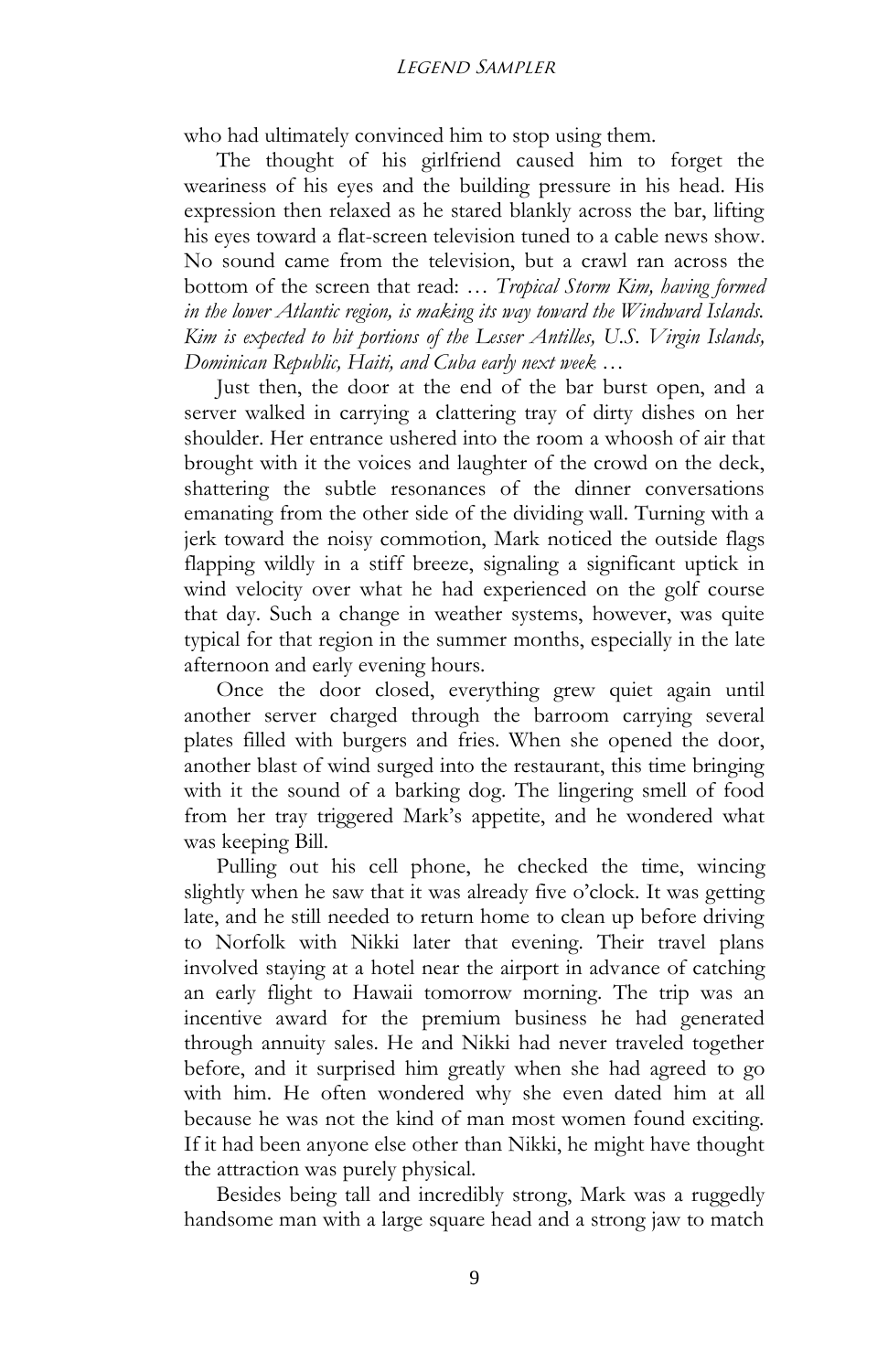#### Joseph K. Waltenbaugh

his physique. His teeth were brilliantly white and remarkably straight, and they would shimmer and sparkle whenever he chose to smile, something he did sparingly except when trying to close a deal or generate sales. He had a well-defined cranial ridge above his eyes and a conspicuous scar on the right side of his forehead, one caused by a deep laceration he had sustained during a college bowl game. His short, sandy-colored hair stood straight up like an inverted hairbrush, making him resemble a football player from the Vince Lombardi era. Lately, he had noticed his hairline receding at the temples, but, having reached the age of thirty-five, he expected it based on his family's history. Women like to be seen with him, which is how he got most of his dates. However, his past relationships had never lasted long because he was rather dull. He knew that Nikki's friends disliked him, but that knowledge did not seem to bother him. Nikki liked him and, as far as he was concerned, nothing else mattered. Other than Nikki and his business associates, he had no actual friends …

#### **Full text available at LegendOBX.com**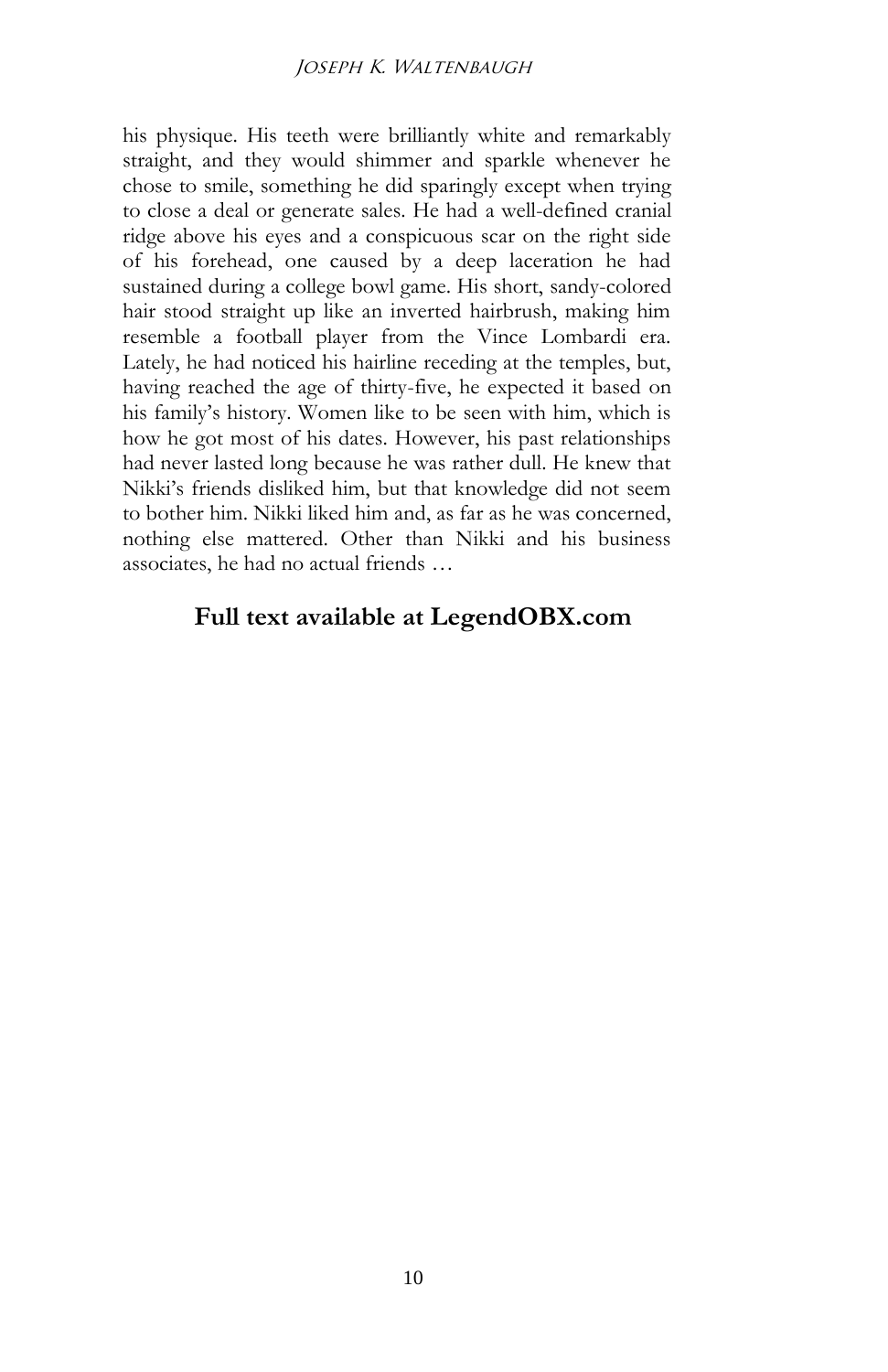# $\frac{1}{\sqrt{2}}$ CHAPTER 3

… "He's such an ass. I don't know what you saw in him in the first place." The girl punctuated her sentence by jamming an oversized portion of seafood salad into her mouth.

"Maria, I think I know what she *saw* in him." The blonde girl giggled while sheepishly glancing in Nikki's direction.

"Yeah, yeah, yeah," Maria said between chews. "He may be built like an Olympic weightlifter, and he may be the only man on the beach taller than Nikki, but he's still an ass—and a boring ass at that!"

All three of Nikki's friends began laughing while she smiled politely at them from across the table. She knew that they meant well, and that is why she had agreed to dine with them at Mulligan's that Sunday evening. Two days had passed since Mark had stood her up, and she had no real reason for feeling lighthearted; however, she felt obliged to make her friends believe that their efforts to support her had not been undertaken in vain.

Two of the girls at the table, Maria and Patty, were former schoolmates of Nikki. They had followed her down from Norfolk shortly after she had landed a job in Nags Head. Maria quickly found work as a dental hygienist, but Patty had difficulty finding a good paying job, bouncing around from temporary job to temporary job until Nikki found her a stable position as a receptionist in a doctor's office. Nikki always felt a little protective of Patty, knowing that she needed someone to look after her. Conversely, she did not feel the same way about Maria, who was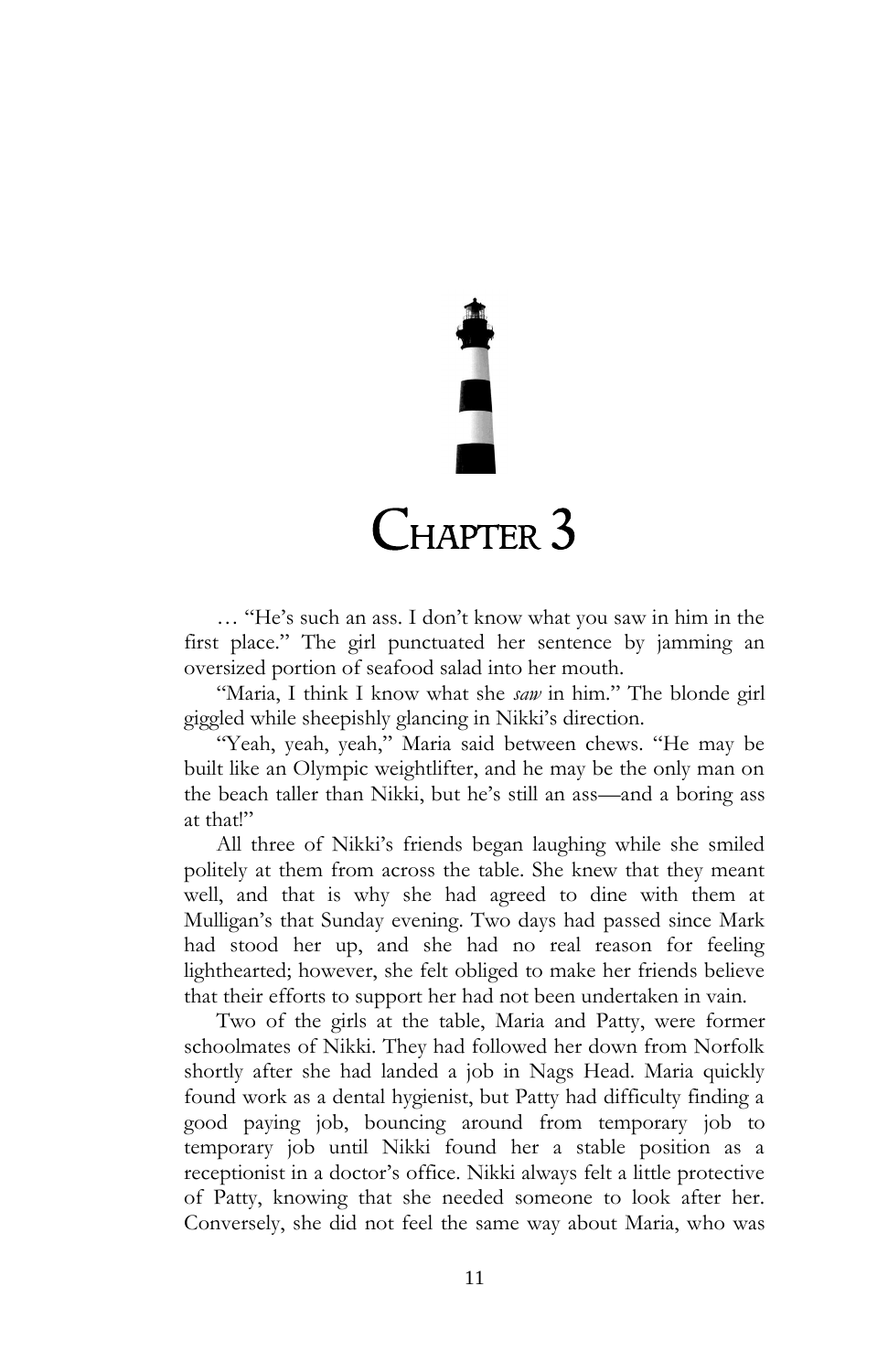quite capable of fending for herself.

With an alluring dark complexion and a sultry personality to match, Maria always made a conscious effort to emphasize her Latin heritage in the way she dressed and the manner in which she presented herself. Even at their casual get-together that night, she wore a bright red off-the-shoulder top with black eyelet shorts and black high heels. Patty, on the other hand, projected an innocent tomboy image at all times, wearing her usual beach attire that night: a white Dolman tee shirt with lemon printed cut-off boyfriend shorts and white sandals.

The third girl at the table was Jan, an attractive girl with long dark hair and a deep, raspy voice that men seemed to love. Like Maria, she looked a little overdressed for the evening in her strapless tie-dye dress, hoop earrings, and large sea-life necklace. Conscious of the coordinated overdress of Maria and Jan, Nikki suspected that they had more in store for her that evening than just consoling her at a sunset meal at Mulligan's.

Jan was the first person Nikki had met after moving to Nags Head. She worked as an executive assistant at the local bank where Nikki kept her financial accounts, and she took it upon herself to show Nikki around the Outer Banks upon her arrival, introducing her to some of her friends and ensuring that she felt at home in the area. After that, Maria and Patty arrived on the scene, and they immediately bonded with Jan. The three of them then formed a wild trio that frequented all the local nightspots, going wherever dance music was playing and alcohol was being served. The one stabilizing force in all of their lives was Nikki.

Nikki had never shown much interest in the party scene. Despite the prodding of her friends, she rarely joined them in their nightly escapades, but that never stopped them from asking. Her relationship with Mark had been the expressed reason she had given for declining their invitations; however, that relationship had now ended, and she knew she would have to come up with a new excuse.

Jan noticed Nikki's smile fading, so she chimed in. "Well, did you go over to his place and confront him?"

"Actually, I did." Nikki quickly answered, awaiting an opportunity to give a full accounting of what had happened. "When he hadn't shown up by ten o'clock, I started calling him on his cell phone, but he never answered. The call kept jumping to voicemail, so I left him messages—*many* messages. I also tried his landline, the one he keeps in his office, but I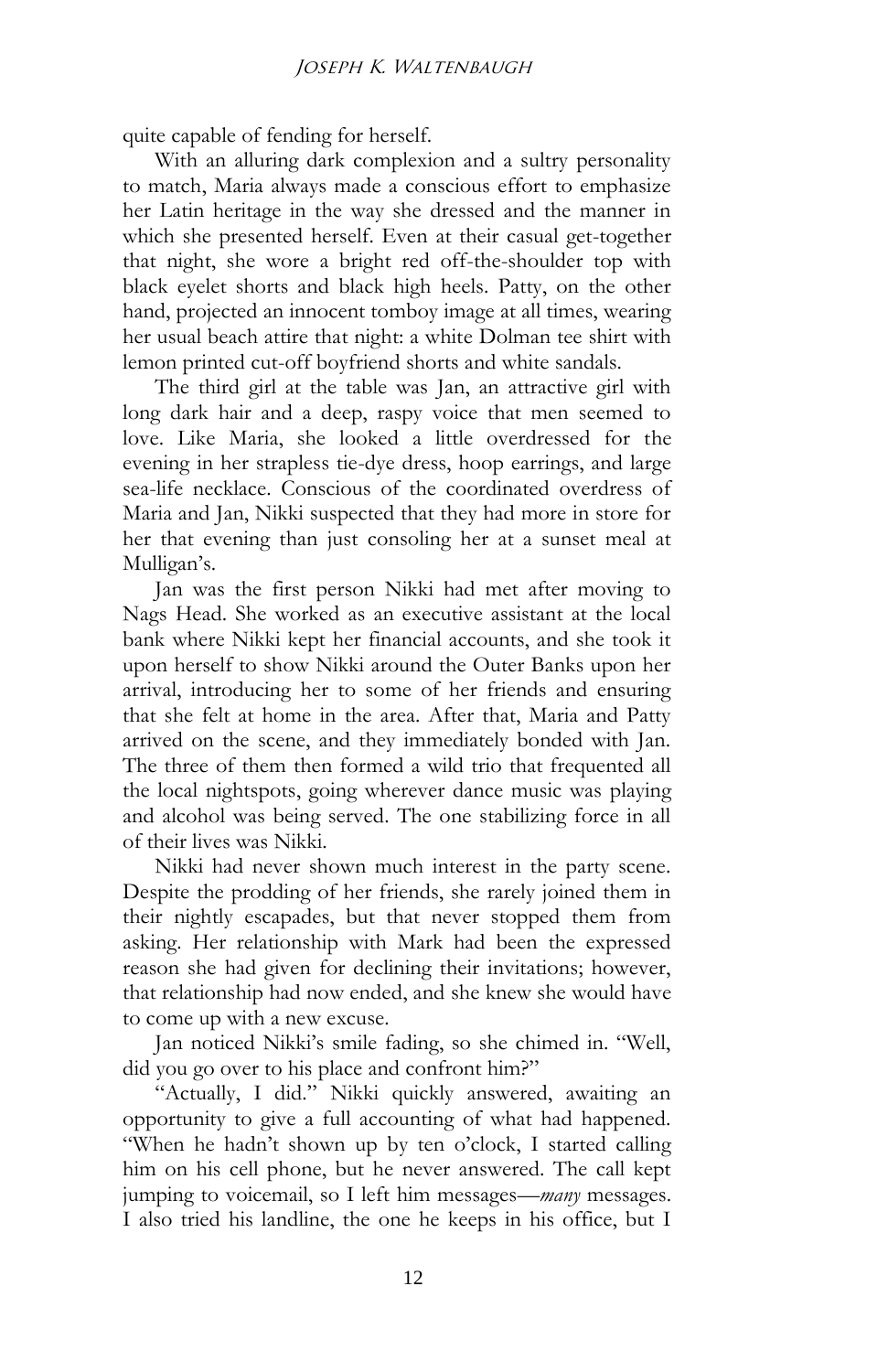#### Legend Sampler

only reached a recorded announcement telling me to call back after he returns from vacation. The voicemail function was turned off, so I couldn't leave a message on that phone …

… Mulligan's Raw Bar & Grille where the girls sat on the outside deck was a two-story building with yellow shingles and pink storm shutters. Located between the bypass and the beach road at Milepost Thirteen near Jockey's Ridge, it served food on both levels and drinks at all three of its bars: an outside Tiki Bar on its second-floor wraparound deck, an upstairs bar that zigzagged the entire length of the room, and an octagon-shaped tavern bar—also known as the Gazebo Bar—attached to the side of the building next to the downstairs dining room. The pale yellow of the lower dining room walls nicely complemented the minty seafoam blue of second floor, giving the establishment a beachy, almost island-like charm and atmosphere. Known for its excellent food and a lively crowd, the upper bar and Tiki Deck would get jammed during the summer season, especially on Karaoke nights and whenever musicians performed on the outside deck, and that is exactly the way Dave found it upon climbing the stairs to the second-floor bar that Sunday evening.

"Commodore!" The man behind the bar became as rigid as steel with his hand glued to his forehead in a military-style salute the moment he spotted Dave at the top of the stairs. With a small nose out of proportion to the size of his head, the bartender appeared to be in his early thirties with a slight paunch around the middle and a perfectly round face that bore an affable expression at all times. His hair was short and sandy, and it stood straight up, giving him a fuzzy Kuala bear appearance.

Remaining at attention, the bartender held his salute while shuffling his feet in place, turning his body to follow his friend's progress toward the bar. Dave's usual seat was taken, as was every other chair and table in the place, so he sauntered to the end of the bar and stood by the waitress station near a glass door leading to the Tiki Deck. It was not until Dave had parked himself at the corner of the bar that the bartender relinquished his formal salute.

Dave did not say a word but instead glanced longingly at his usual seat currently occupied by someone else. The bartender immediately caught the inference and spoke up. "You know … tourists," he said with a shrug and a grin before commenting, "What can you do?" Dave did not reply but continued gazing despondently at his favorite chair, to which the bartender said, "Oh, I suppose I'm now expected to anticipate your arrival and reserve that chair for you." He said it loudly and emphatically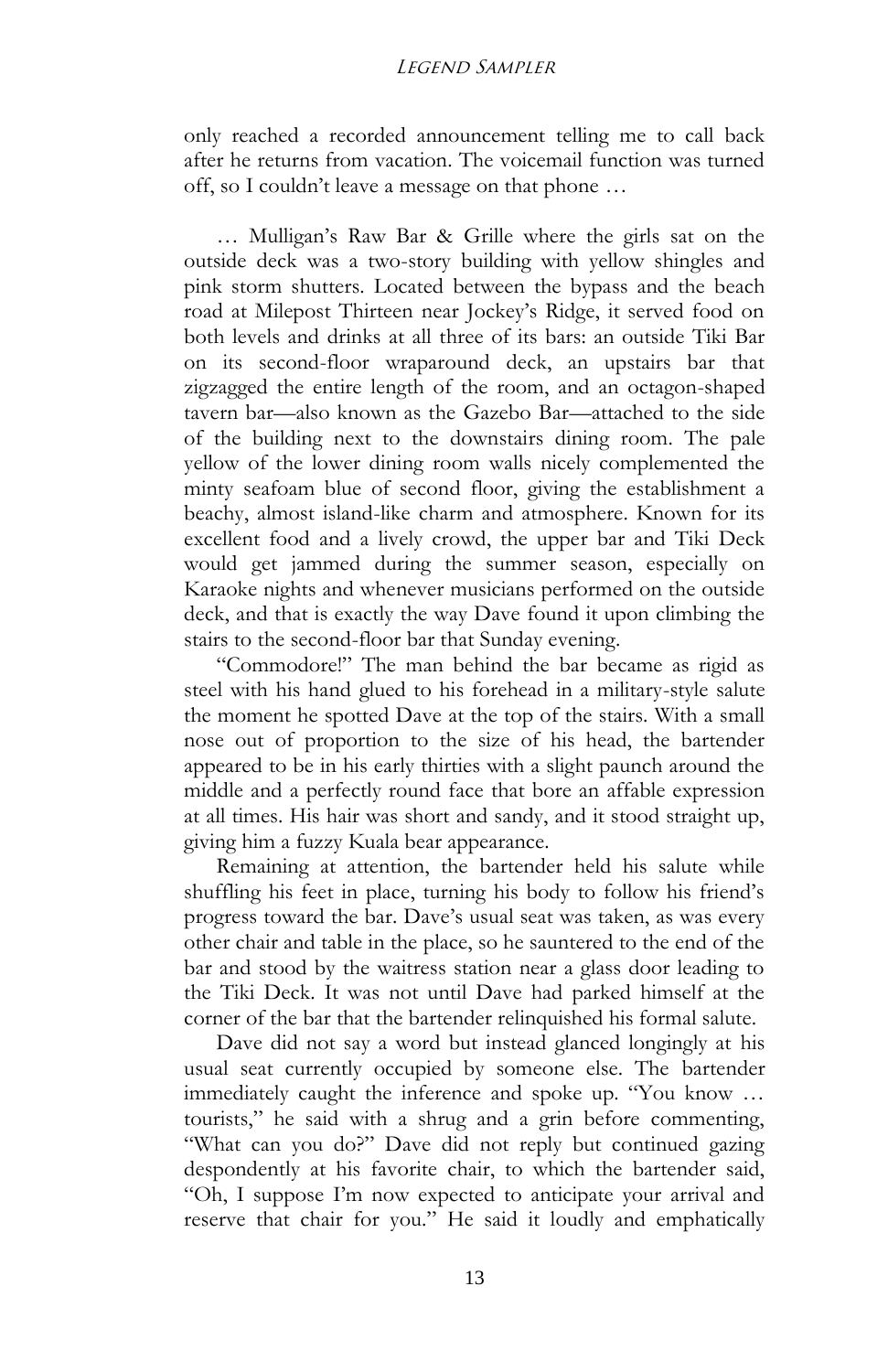while glancing around to ensure that everyone at the bar was watching his performance.

Dave still did not respond and instead began searching the space on the bar top in front of him as if looking for something he had misplaced. Picking up a cardboard drink coaster, he peeked beneath it before directing a forlorn gaze at his friend behind the bar.

The bartender understood that inference as well. "Oh, pardon me!" he said. "How is it that I failed to have a brew waiting for you so that you might quench your parched lips? And, lest I forget, a bowl of clam chowder to replenish your strength while you unload your burdensome day upon the shoulders of this lowly bartender?" As he turned to fill another customer's drink order, he pointed his finger back at Dave and said rather good-naturedly, "Buddy, you've been hanging around the Mayor too long …

… It was extremely crowded in the upstairs bar that night with the indistinct garble of voices filling the room. Occasionally, the door to the deck would open as servers passed in and out, allowing the music of the outside guitarist to drift in and blend with the overlapping voices and laughter of the people in the barroom. While listening to the snippets of songs and partial conversations, Dave waited patiently for his beer and soup while watching the others eat and drink around him. Although he was inside, he still wore his sunglasses, not bothering to remove them because their photochromic lenses had lightened to where he could see indoors without straining his eyes. Glancing through the door, he was unable to see anything on the Tiki Deck because of the outside darkness, and it surprised him how quickly night had fallen. Just then, several overhead strings of clear incandescent bulbs flicked on, illuminating everything on the deck so that he could observe the many customers sitting at the wooden picnic tables as well as those standing along the railing. One customer, in particular, caught his attention.

It was almost impossible for him not to notice the blonde girl in the light green pants sitting with her friends at the table just outside the door. He did not want to stare, but he could not help himself. She was quite possibly the most attractive girl he had ever seen in his life, at least up close and in person, and the effect she had on him was most unsettling. It was not his normal reaction to women, especially girls he had never met before. Despite the physical distance that separated them, he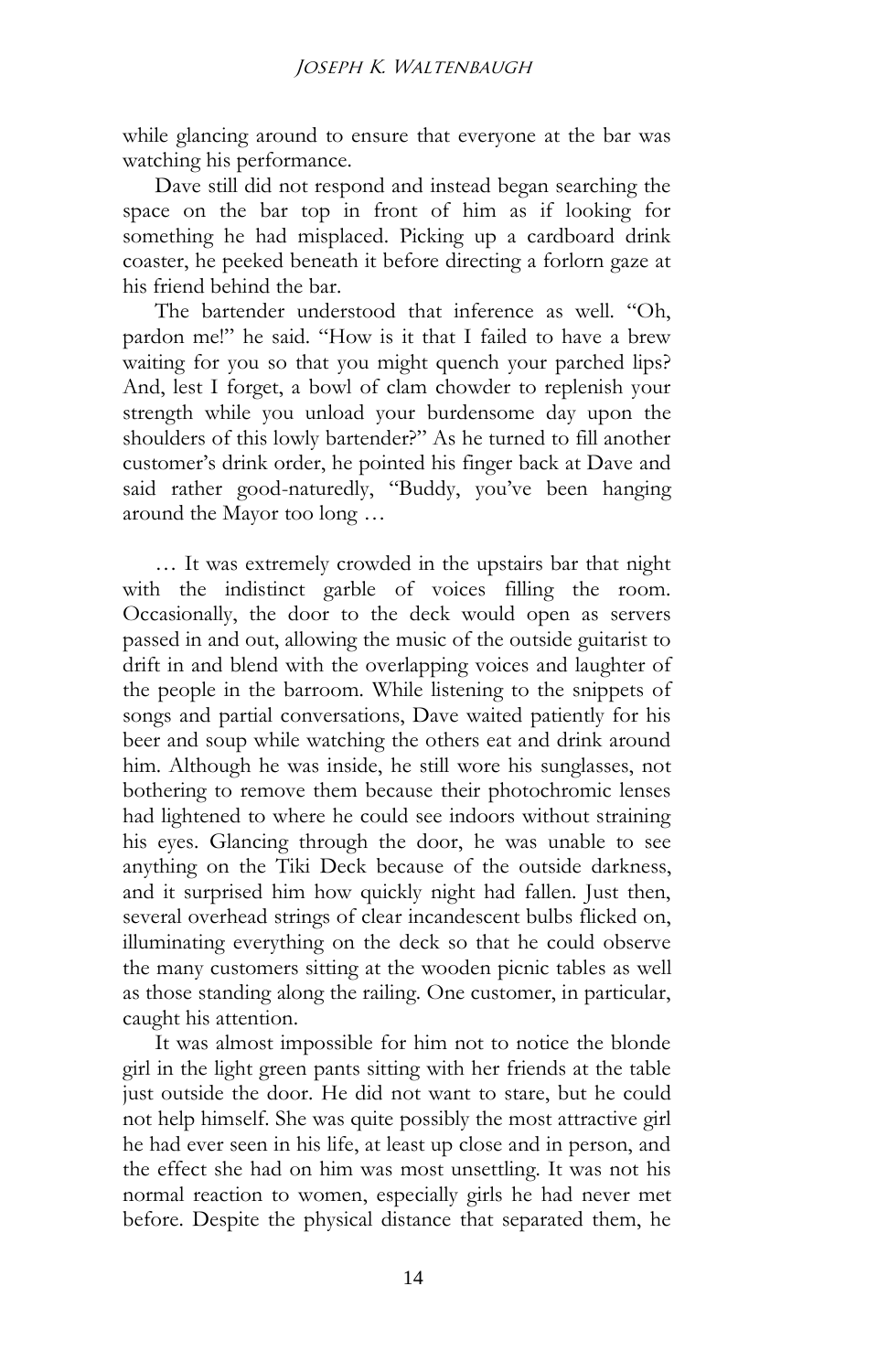felt disarmed and vulnerable in her presence.

From her outward appearance and demeanor, it was apparent that she was not the bar hopping type of girl he would expect to find in the places he frequented. No, there was something more to her—more substance, more culture, definitely more style. Even the clothes she wore complemented the smooth curved lines of her body, appearing as fresh and new as the image she projected. Glancing down at his own attire, his old green cargo shorts and his tee shirt printed with a faded advertisement reading *Surfboards by Dewey Weber*, he chuckled while turning back to the bar, saying under his breath, "Yeah, a woman like that would really be interested in someone like me …

#### **Full text available at LegendOBX.com**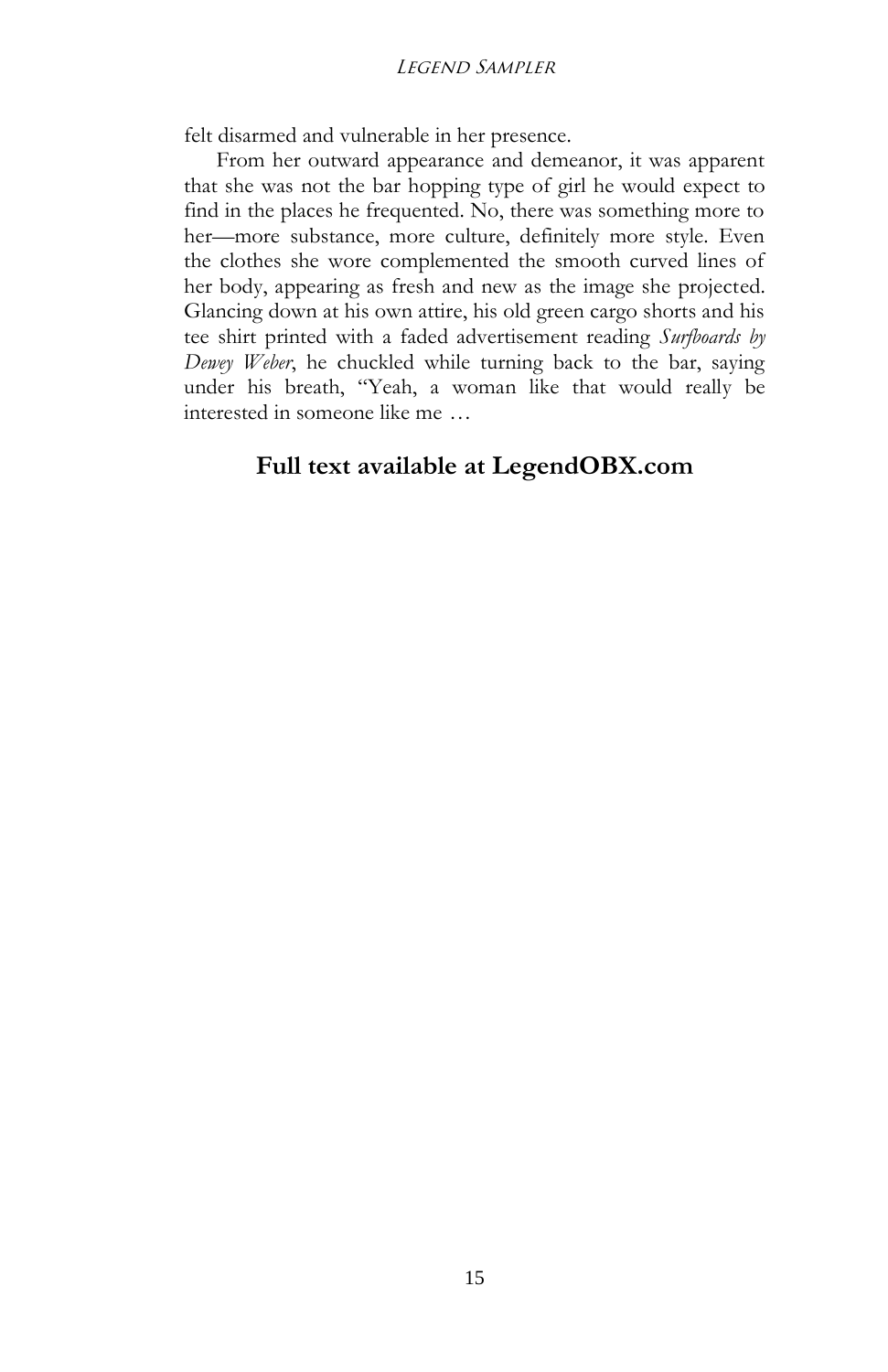

… The girl peeked flirtatiously at Mark over the top of her glass as she sipped the wine before returning it to the table. Unrolling a cloth napkin, she placed it on her lap saying, "I'm not sure what I want to eat. I can't decide between the crab cakes or the pan-seared scallops."

Glancing down at the menu lying open on the table, Mark said with a smile, "Why not both?"

Wrinkling her nose in a quirky fashion, she peered across the table at him and asked, "How can you read the menu with those dark glasses on? The sun went down hours ago. Don't you think it's time to take them off … or are you hiding from someone?" Raising her eyebrows, she added, "I certainly hope you're not embarrassed being seen with me?"

He did not respond to her question but simply glanced at her with an expression that betrayed a note of seriousness. She immediately noticed the subtle change in his mood and became fearful that she might have offended him with her last remark. She had intended it as a joke, but his reaction indicated that he had not taken it that way. He watched her fidget nervously in her chair a few moments before speaking. "You are aware that I am blind, aren't you?" he asked in a manner that was very straightforward.

"What?" The candor of his admission startled her.

"Yes, I'm blind," he said, "in one eye. I used to wear a patch, but I got tired of looking like a pirate all the time." A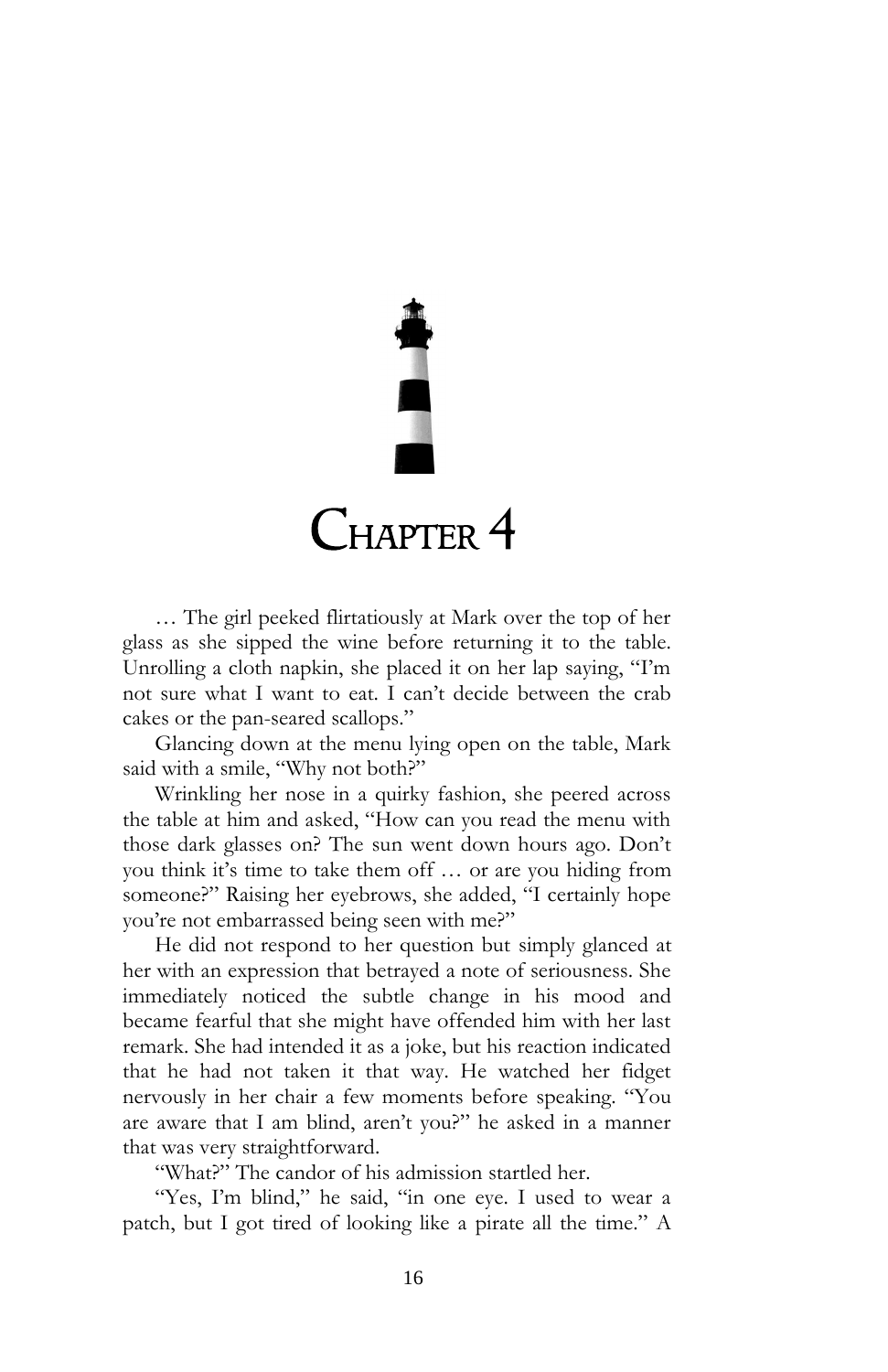deadening silence hung in the air for a few seconds until he shattered it with a hearty chuckle and a smile that slowly broadened across his face.

Realizing that he was not sensitive about his admitted handicap, the girl relaxed and made light of the moment. "Ah, but then I could call you Patch or, rather, Patches. I used to have a dog name Patches. Here, Patches! Here, Patches!"

"You know," he said, raising one eyebrow over the top of his sunglasses, "the kids in school really put me through hell over my disability. That's why I'm not bothered by it now. You can't imagine the insults those deviant young minds could conjure up, their sole purpose to offend me and make my life miserable."

Sensing that he was being honest and not playing another one of his pranks, she said softly and sincerely, "You poor thing." Although they had just met the previous night at Kelly's Restaurant, it seemed like she had known him for years, and she felt totally at ease in his company. Surprised when he called to invite her to dinner, she had rushed out to purchase the colorful sarong she was wearing that evening because all she had with her at the beach were shorts and tee shirts. Her sisters always traveled with smart, stylish clothing that she could have borrowed, but they had left two days earlier with her parents. In fact, the whole family had gone home before her chance meeting with Mark, and she looked forward to calling them later that evening or early tomorrow …

… It was a short drive from Pirate's Cove to the town of Manteo where Mark pulled into the parking lot beside The Tranquil House Inn along the boardwalk of the waterfront district. The car had barely come to a stop when his excited companion jumped out and began sprinting toward the marina. "Race you!" she exclaimed while running like a girl of ten until she discovered that her wedge sandals were slowing her down. Reaching down, she removed them and called out, "Chicken!" when she noticed that he was not trying to keep up with her. At the center of the boardwalk, she whirled around and peered back at him, uncertain of which way to go. His darkened figure, silhouetted against the aura of a lamppost, was all she could see of him as he strolled silently toward her, swinging the bottle of wine at his side as he walked along. "Which way?" she yelled.

Mark used his thumb to gesture to his left as he called out, "Past the next live oak. First dock near the bridge."

Lined with live oak trees, lampposts, and benches, the boardwalk snaked around the waterfront district from the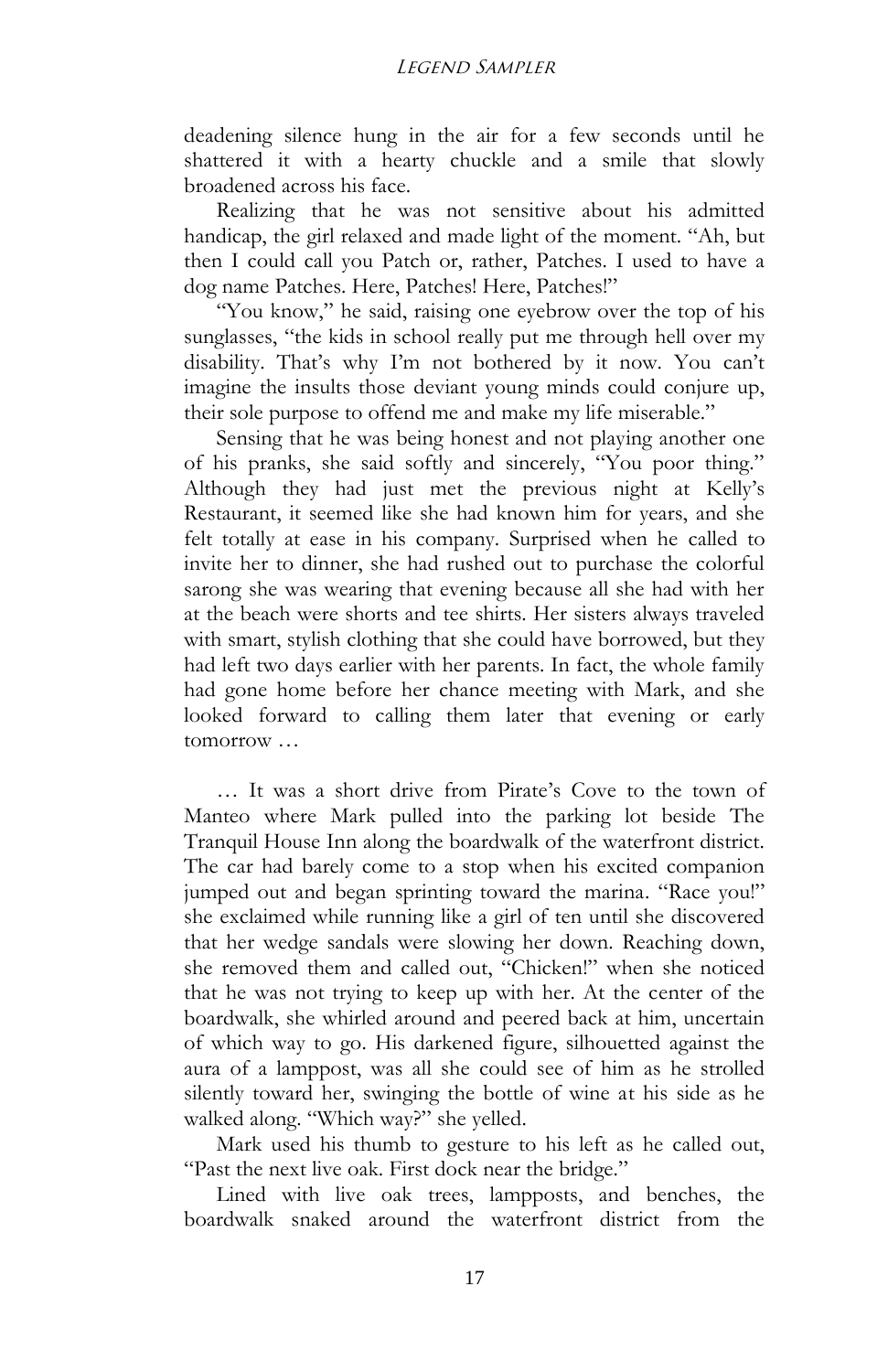#### Joseph K. Waltenbaugh

Roanoke Marshes Lighthouse to a staircase and bridge leading to a tiny island directly across from the marina. Arching three hundred feet across the water, the bridge was both a vehicle roadway and a pedestrian crossing to the Roanoke Island Festival Park, an interactive historic site depicting the first English settlement where the *Elizabeth II*, a replica of a sixteenth-century merchant ship, sat moored along the shoreline. Attached to the handrails of the pedestrian walkway were flags that snapped briskly in the fresh breeze amid the glowing radiance of several lampposts lining the bridge.

The marina consisted of several piers extending out from the boardwalk, three of them providing dock space for private slip holders and a few shorter piers used by the commercial boats. The private piers contained enough slips for about twenty boats, ten on each side, with the larger vessels moored near the ends. Most of the berths had short boarding platforms extending out from the docks as well as pilings set farther out in the water, weathered wooden posts to which the watercraft were secured with dock lines. Mark's boat floated in its slip midway down the first dock, the one nearest the bridge arching over the water to the Roanoke Island Festival Park.

Most of the moored boats in the marina had their bows facing the pier, but Mark preferred to back his sailboat into its berth. It was a thirty-five foot Beneteau Oceanis, specially rigged for single-handed sailing. Unlike most Beneteaus of that size, it had a shortened keel, which was an available option for that model year, one the previous owner had selected because of his plan to cruise the shallow waters of Florida before crossing the Gulf Stream on his way to St. Thomas. The shorter keel also aided Mark, making it easier for him to maneuver around the shoals of the Albemarle, Pamlico, and Roanoke Sounds in the Outer Banks.

Mark continued signaling the girl, guiding her to the boat via hand signals. When he finally arrived at the slip, he found her standing on the dock near the stern of the boat staring up at the mast and rigging. Approaching her from behind, he said, "It's not as big as that fishing boat I showed you, but it's very comfortable."

"I think it's wonderful," she replied with a grin.

Everything was relatively quiet at that hour except for the flags flapping on the bridge and the shackles clanking against the aluminum masts, echoes of a maritime lullaby played to the accompaniment of sailboat riggings humming in the breeze and water lapping against the hulls of the boats. The young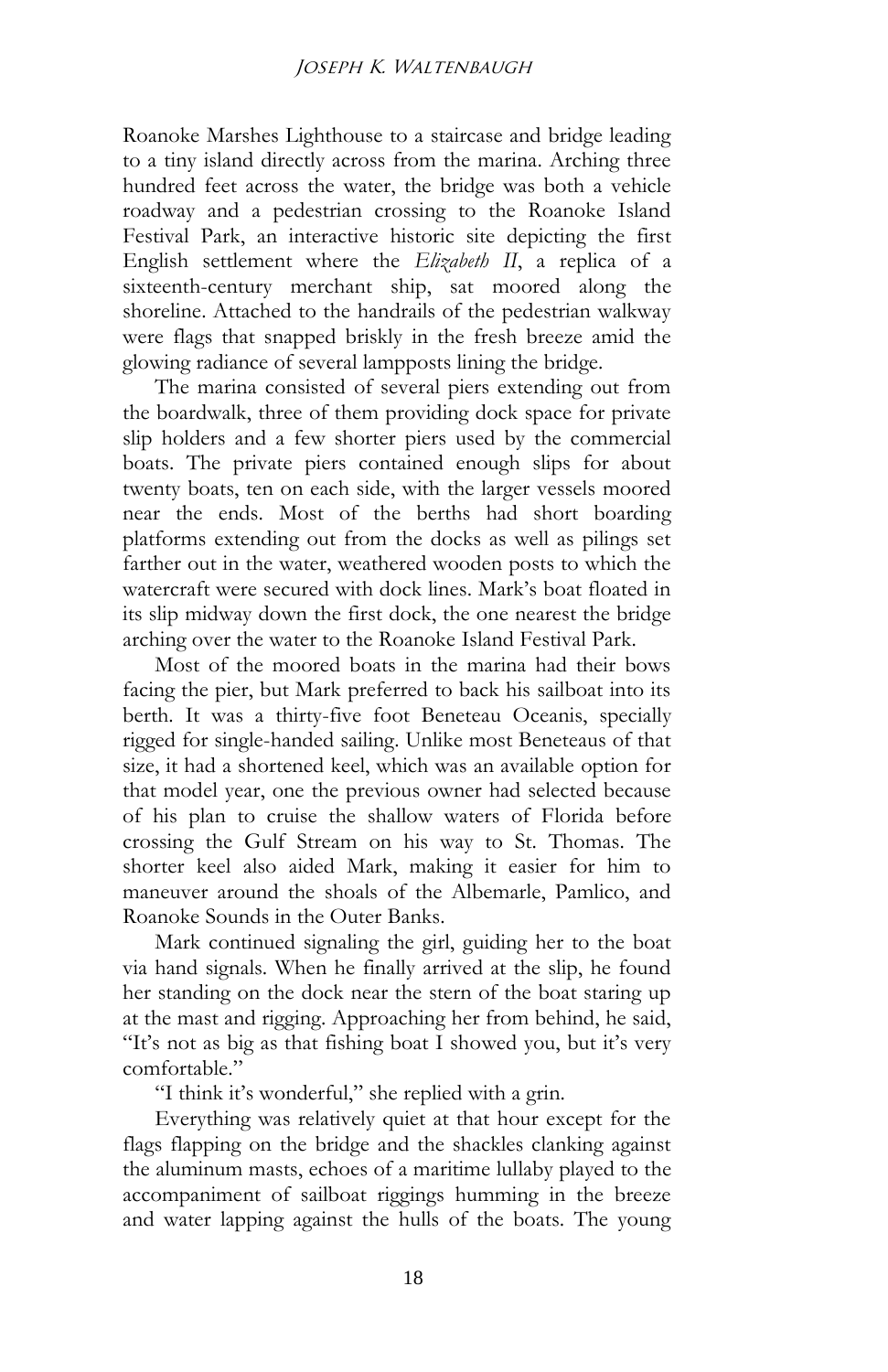girl's expression made it apparent that she found the whole scene mesmerizing as she gazed starry-eyed across the marina, observing the various types of watercraft rocking gently on their moorings.

The waterfront marina played host to many sailboats as well as power boats, cabin cruisers, and houseboats. Additionally, several commercial craft operated out of the marina, boats such as Captain Johnny's Outer Banks Dolphin Tours, *The Cypress Queen*  Luxury Yacht Cruise, the *Downeast Rover* topsail schooner, and the *Sea Gypsy IV* pirate ship; all of them berthed several yards away along the boardwalk. Directly across from the marina, along the darkened shoreline of Roanoke Island Festival Park, the *Elizabeth II* floated serenely in the night, its colorful hull and complex rigging brightly illuminated by several powerful floodlights. Framed in yellow pine and planked with juniper, the sixty-ninefoot square-rigger represented the type of ship used by Sir Walter Raleigh to transport colonists to that region of the New World.

"Well," Mark said, motioning to his boat, "shall we board?"

"Where?" she asked. She had never been on a sailboat before …

#### **Full text available at LegendOBX.com**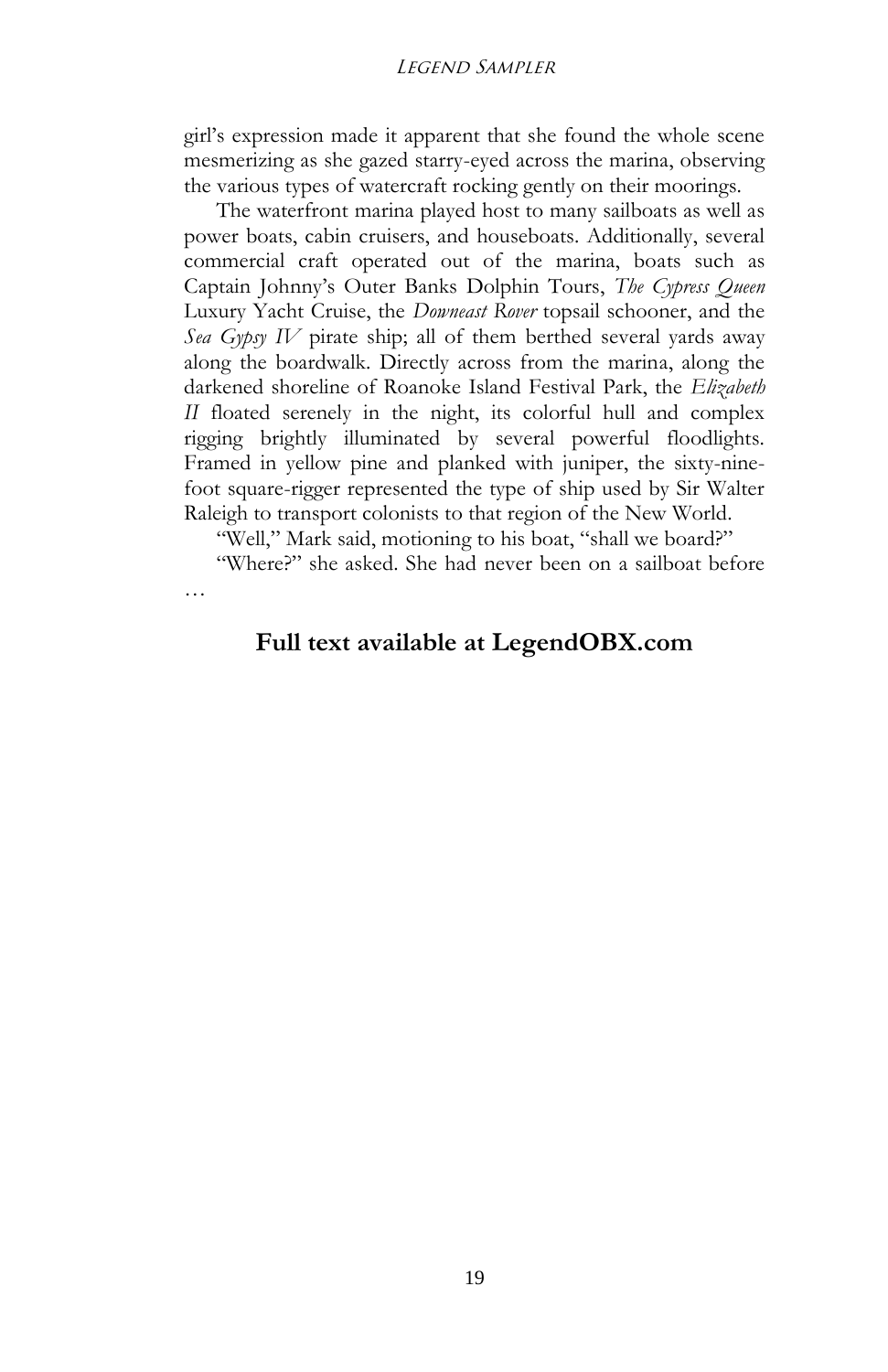## CHAPTER<sub>6</sub>

… Dave was barely visible in the shadows of the late afternoon sun. It was shortly after six o'clock on Tuesday, and he appeared to be waiting for someone while sitting beneath the yellow Mulligan's sign along the beach road at the corner of East Soundside Road, a side street running between the bypass and the beach road. Resting his back against one of the wooden support posts, he sat partially concealed behind a sprawling juniper bush growing under the sign. About three hundred feet away, directly across the parking lot, people had gathered on the upstairs Tiki Deck of Mulligan's Raw Bar & Grille to eat and drink while listening to live music performed by a guitarist and singer. Due to the number of cars in the paved portion of the parking lot, Dave had parked his hearse in the unpaved section closest to a gravel exit lane leading to the beach road. Having then planted himself under the sign by the juniper bush, he was invisible to anyone traveling along East Soundside Road but in plain view of everyone sitting on Mulligan's deck or standing just inside the glass-paneled door of the upstairs bar.

"What the hell is he doing?" Sally asked while staring through the door panel.

Travis heard her question but ignored it, choosing instead to continue talking to Gary, a local high school English teacher who regularly spent his summer days at the bar in Mulligan's. Gary normally sat at the bar consuming large quantities of beer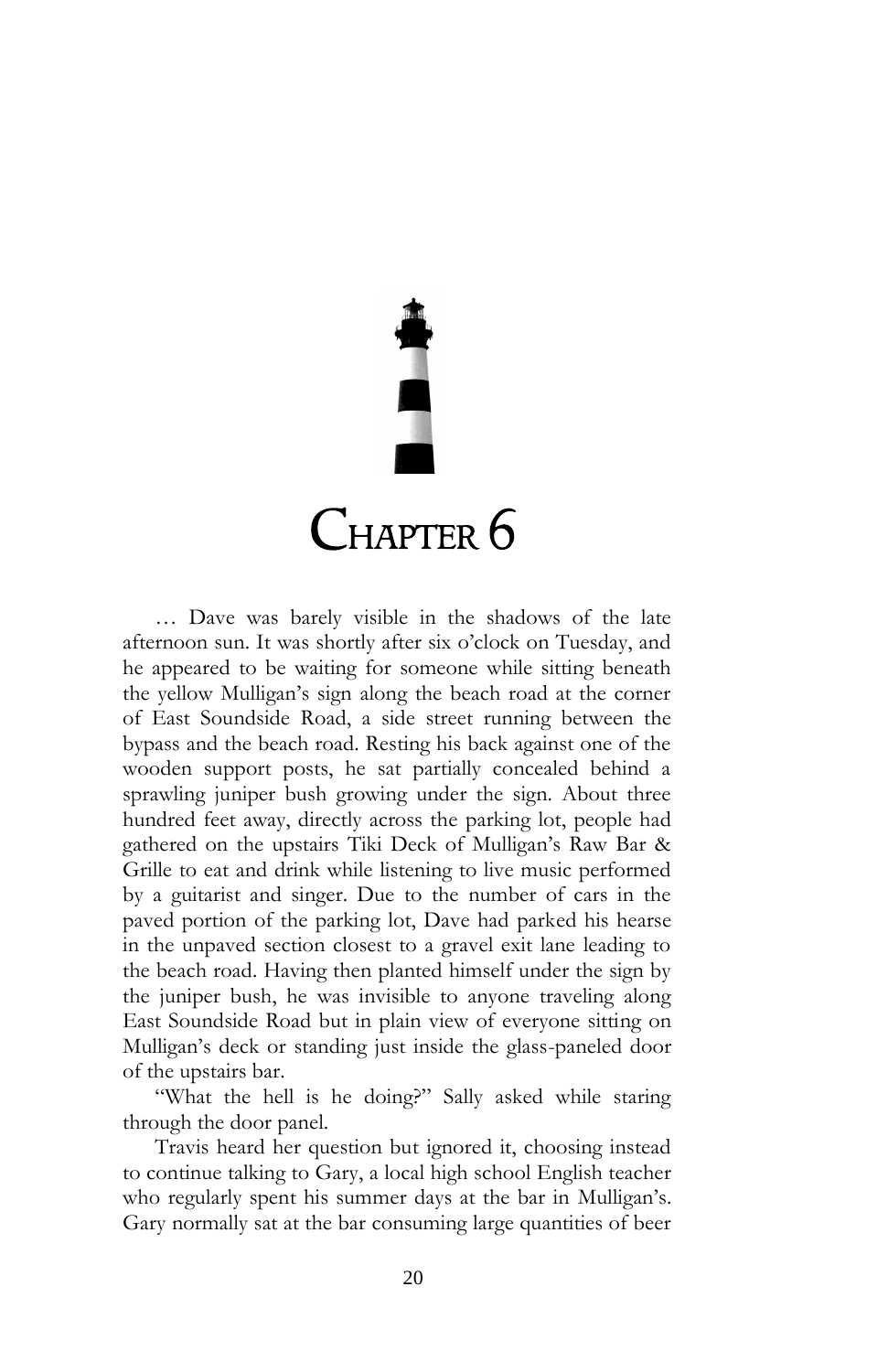while silently reading the books he intended to use in his English Literature class the upcoming school year, but he would occasionally interrupt his studies to converse with Travis, whom he considered a close personal friend despite Travis having branded him with the name the "Professor."

"Travis, what the hell is he doing out there?" This time, Sally's question was louder and more insistent.

"Who?" Travis asked reflexively without ending or interrupting his conversation with Gary.

"Buddy," she said shrilly while continuing to stare out the window of the door.

The sound of his friend's name caused Travis' ears to perk up. "Buddy?" he asked with a grin before walking around the bar to see for himself. Gary, likewise, became intrigued upon hearing Dave's name mentioned, so he too wandered over to observe the melodrama unfolding near the road. They could see Dave's hearse sitting in the parking lot, but Dave, himself, was barely visible on the ground, hiding in the shadows under the sign. From their perch high on the second floor of Mulligan's, the three of them watched with great amusement the comic antics of their friend.

"He looks like a damn hermit crab," Travis said. "I knew he was eating too much clam chowder. It's gone to his head."

"Oh, leave him alone," Sally said brusquely.

Knowing all too well that Sally never stopped at just one sentence, Travis looked at Gary and rolled his eyes while awaiting Sally's follow-up.

"Can't you see he's waiting for someone," she continued without taking her eyes off Dave whose body remained motionless under the sign.

"Who could he be waiting for?" Travis asked. "We're all here." He then began taking attendance while pointing a finger at each of them. "You, me, the Professor—everybody's here." He paused a moment before resuming. "You know," he said, speaking frankly, "Buddy's doesn't have a lot of lasting personal attachments. Sad as it seems, we may be the only family he has." With a twinkle in his eye, he then added, "But, of course, who could ask for more?" To punctuate his last remark, he spread his hands and looked around the room with a panoramic turn of his head.

While Travis continued playing to his audience in the upstairs bar, Dave remained seated on a scattering of spent oyster shells spread beneath the sign, unaware that the others were watching him. Boredom had dulled his senses, lulling him into a state of semi-consciousness where, if he had been more alert, he would have discerned the sound of something striking the pavement a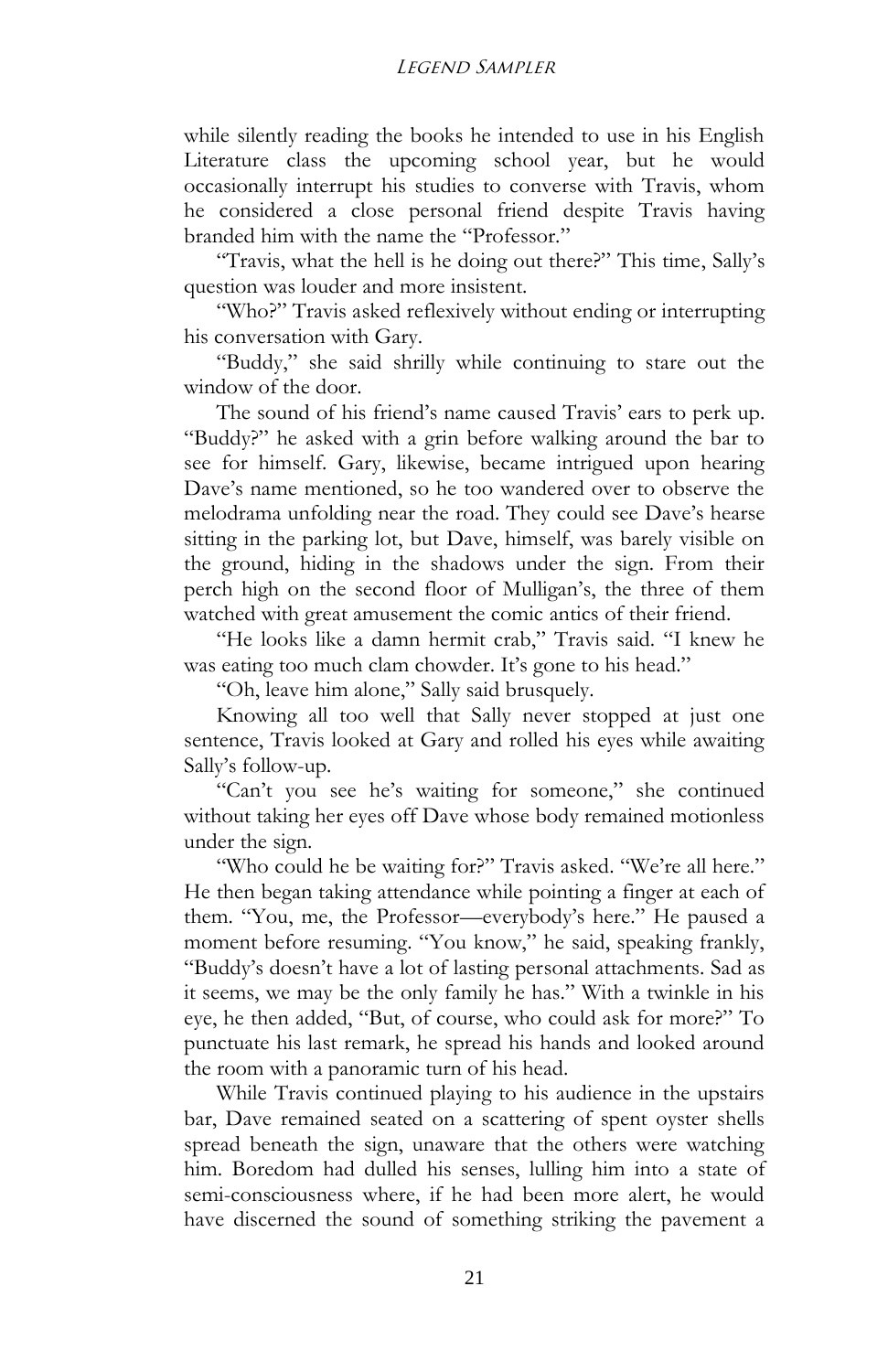short distance away, a rhythmical percussion that increased steadily in volume until it was directly on top of him. By then, however, it was too late, leaving him dazed and surprised when a blonde flash rounded the corner of East Soundside Road and sped past him so quickly that he nearly missed it.

She was there and gone in less than a millisecond, but it was long enough to jar his senses, nudging him back to reality and reawakening him to his surroundings. He may have missed her approach from behind him, but he caught all of her departure down the beach road, telling him that he must hurry or she would get away before he had a chance to catch her. Lunging to his feet in one frantic bound, he started running after the young girl as she jogged effortlessly ahead of him, her ponytail bouncing with each stride she took, swishing back and forth like the pendulum of a clock. Inside the bar, far outside his range of hearing, his loyal fans were chanting in a cheerful, melodious tone, "Run, Buddy, run! Run, Buddy, run!"

Although he could not hear his friends' voices resonating inside the barroom, he followed their instruction to the letter, sprinting after the girl with all his strength, running harder and faster than he had ever run in his life …

#### **Full text available at LegendOBX.com**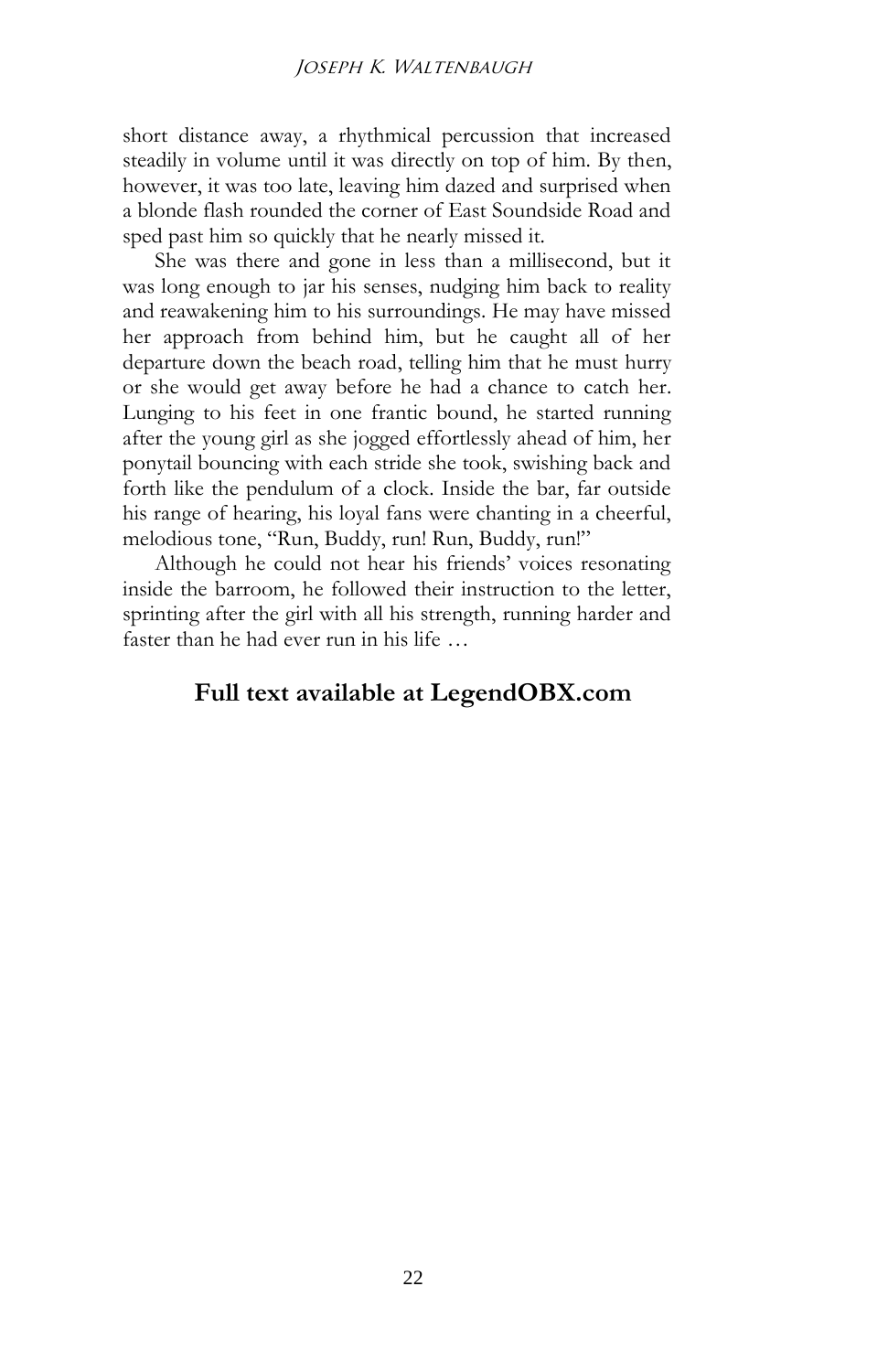

… Since Dave had not yet eaten lunch, he decided to swing by Sam & Omie's to grab a quick bowl of clam chowder served "Hatteras-style," but those plans were instantly scuttled when he received a phone call from Travis whose car had broken down in the vicinity of Kelly's Restaurant. Without hesitation, he wheeled his hearse onto the bypass and sped off to his friend's rescue. Knowing that Nikki would not approve of another diversion from his surveillance duties, he nevertheless jumped at the opportunity, feeling safe in the knowledge that she would never find out. After a few minutes of traveling up the bypass, he spotted his friend trudging down the side of the road in front of the Secret Spot Surf Shop near the sixteenth milepost, so he pulled into the lot and parked facing the highway.

"Damn, it's hot … and humid," Travis moaned while climbing onto the passenger's seat. "Doesn't this antique have air conditioning? Close the windows and turn it on. I'm dying here!" With perspiration streaming down his cheeks, the overweight bartender wiped his face on the front of his Mulligan's tee shirt while panting profusely, barely able to catch his breath.

Dave used the switch on the door panel to close all the windows and then reached for the air conditioning controls. "I'm trying to save some money," he stated grudgingly while complying with his friend's request. "It's expensive running the AC."

Travis slumped in his seat and gently closed his eyes. "I'll write you a check," he said serenely as his panting subsided. "But, first,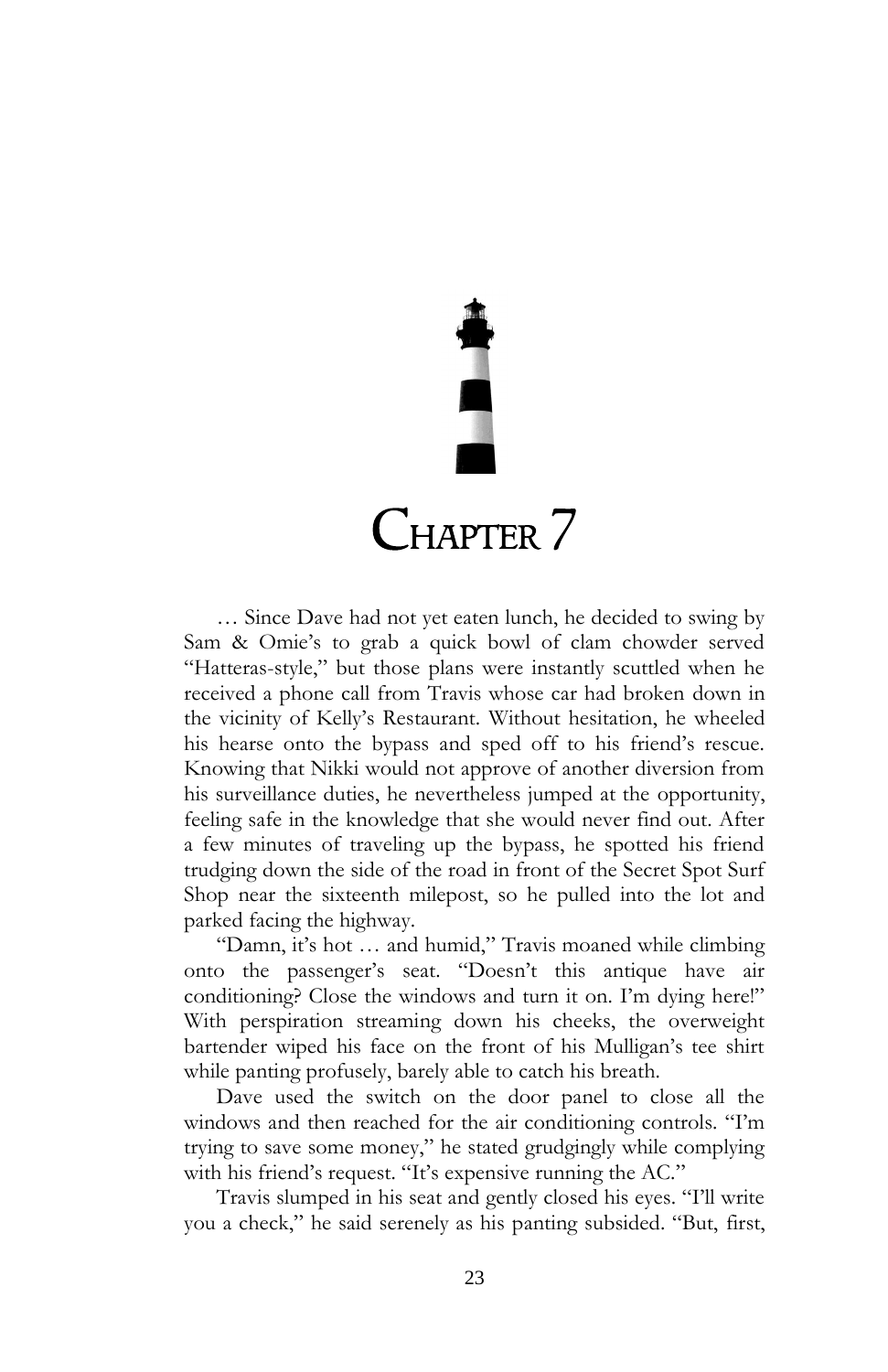let me cool down and rest."

Dave looked down the bypass but saw no sign of a disabled vehicle. He asked, "Where's your car?"

"It's farther up the highway, about a half-mile on the other side of the road near Kelly's. Actually, it's right across from Dirty Dick's Crab House. That's where it broke down. I thought I could walk to Mulligan's, but it's too damn hot for that. After a half-mile, I said, 'Forget it,' and I called you." With a smile widening across his face, he opened his eyes and rolled his head in his friend's direction.

Dave looked at him and said, "Wow, you walked a whole half-mile. So that's how you stay so slim and trim."

"Screw you," Travis said lightheartedly while massaging his Buddha-like belly. "You're just jealous of my Adonis physique."

After studying his friend's beer gut for a few seconds, Dave shook his head and asked, "Do you want me to stop back and take a look at your car after I drop you at work?"

"Hell, no!" Travis said with a playful glint in his eye. "Buddy, I know you're good at keeping this old heap running, but I called a *real* mechanic—a professional. I called the Mayor."

"You called the Mayor?"

Travis started laughing uncontrollably. "Yeah, I called him and told him that my car had broken down on the side of the road. It gave him a thrill knowing that I was stranded—an even bigger thrill when I asked for his help. He was absolutely ecstatic knowing that I was at his mercy, but I let him have his fun. I laid it on thick too. I spoke so meekly and humbly; it was pathetic. It was all I could do to keep from laughing as I sucked up to him. Trust me, Buddy, it was not pretty. Be glad you weren't there to hear any of it. On second thought, maybe you should have been there. My performance was Oscarwinning."

Dave again shook his head. "I can't believe you called him … I can't believe he agreed to help you."

"That's the beauty of it, Buddy. The Mayor's ego is so massive that he's easily manipulated. I've known him longer than you have, so I know the right buttons to push when dealing with him. Here's the thing you need to understand about the Mayor: if some piece of machinery is not functioning properly anywhere in the world, he views it as a disturbance in the cosmos and a direct affront to him. He then feels obligated to set things right by repairing it—even if it is owned by me!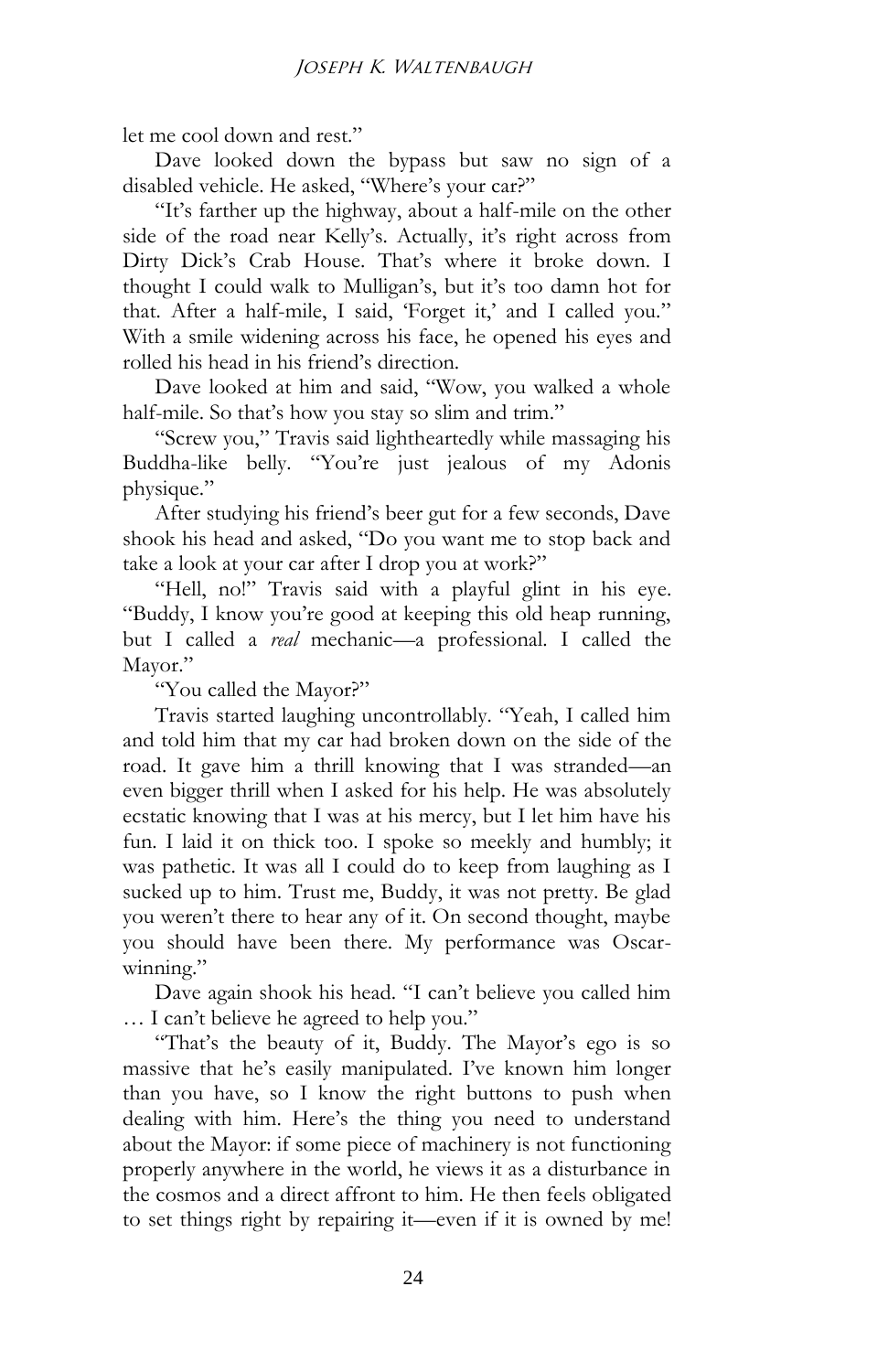#### Legend Sampler

The fact that I let him know there is a disabled vehicle requiring his assistance means he will become obsessed with it until it's running again. He even told me that he'd get his truck and tow it to his shop if he can't fix it on the road, but he doesn't anticipate having to do that. On the phone, he acted as if he already knew what was wrong with it, telling me he could probably repair it onsite." Travis then chuckled while reclining his head and again lowering his eyelids.

"Oh, one other thing, Buddy," he said without opening his eyes. "If you find yourself down here later today while the Mayor is working on my car, you better wear your shades because the glare of the sun reflecting off his chrome-dome might cause a driving hazard." He then sat upright and beamed an enthusiastic smile. "Perhaps we should post warning signs along the highway?"

While they continued talking about the Mayor, an old motorcycle with a sidecar whizzed past them heading north on the bypass. The sight of it surprised both Dave and Travis, leaving them slightly dumbstruck and somewhat amused. The motorcycle was a two-toned red and white 1950 Indian Chief Blackhawk with a signature fringed saddle, skirted fenders, and an ornamental Indian head mounted on the front fender. It had a hand shifter extending up along the fuel tank and two fishing poles protruding from chrome tubes on either side of the rear wheel. As the antique motorcycle roared up the highway, the fiberglass fishing rods curved backward like whip antennas bending in the wind.

The biker was a man in his early fifties sporting a graying goatee, his face a weathered patchwork of lines carved so deeply that they resembled scars. He wore a black tee shirt, camouflage cargo shorts, and biker boots in addition to a highly polished chrome skull lid cinched tightly over a fluttering Confederate flag bandana protruding from beneath the helmet. Gripping the handlebars tightly in his powerful hands, he stared straight ahead, his eyes shielded by extremely dark wraparound sunglasses …

… Having confirmed that the car was indeed Mark's Infiniti and that Mark was alone in the car, Dave started the engine and began slowly backing out of his parking space, creeping up to the stop sign at West Seachase Drive where he waited to see which direction Mark would turn when the traffic light changed. Observing him head south, Dave then barreled full bore toward the intersection where he negotiated a hard right turn onto the bypass just as the signal was transitioning from green to yellow. That put him directly behind Mark's car but far enough back to remain unnoticed.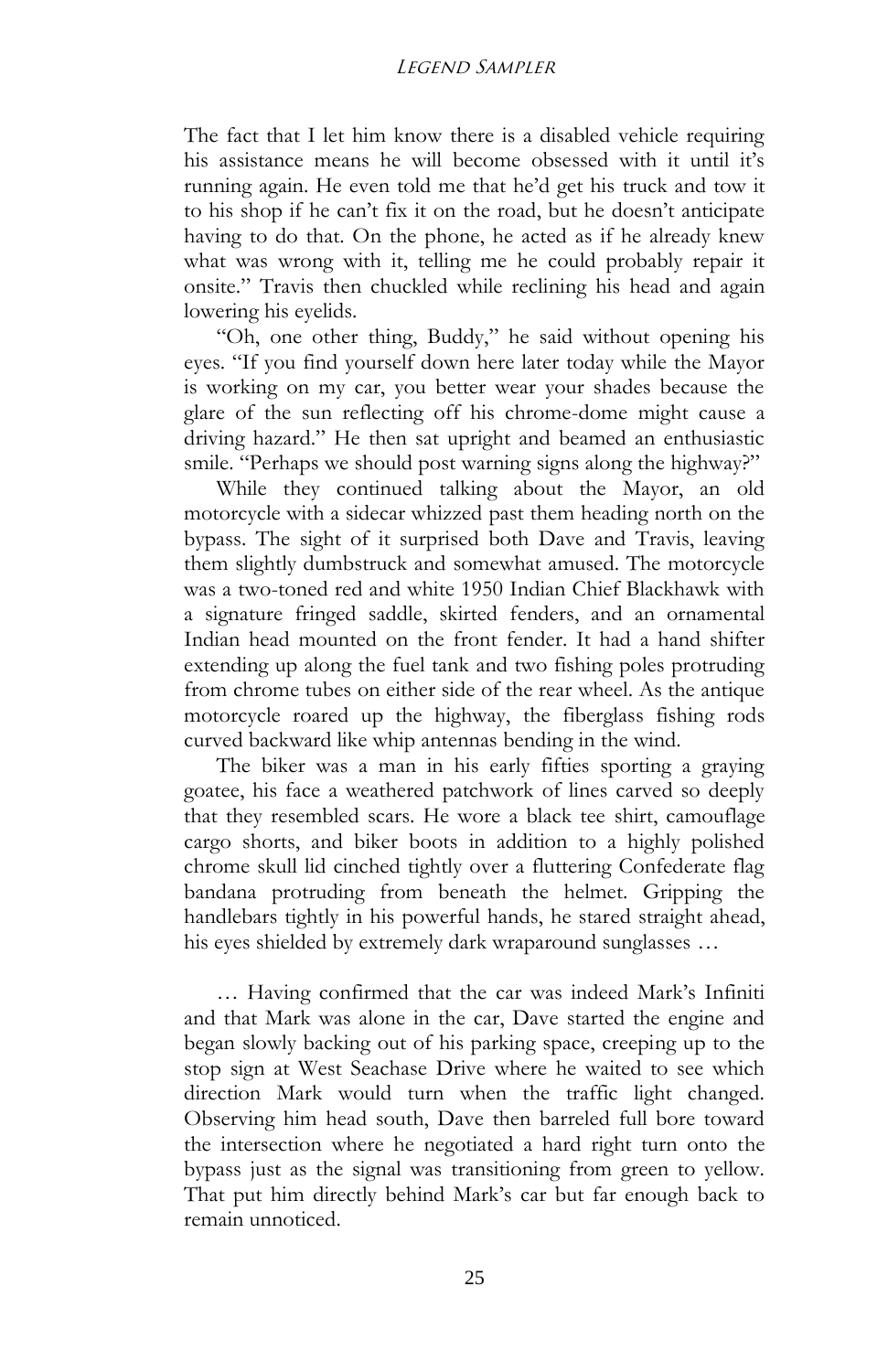His pursuit of Mark took him two miles down the highway to Whalebone Junction where the gray sedan veered into the left lane beneath a sign for the Cape Hatteras National Seashore and the Nags Head beaches. Reluctantly, Dave followed him into the turning lane, knowing that he faced the likelihood of having to stop behind him at the traffic signal. Fortunately, however, the light changed just as Mark approached the intersection, and both of them were able to make the left hand turn without getting too close to each other.

Instead of proceeding south into the Cape Hatteras National Seashore, Mark continued past the Holy Trinity by the Sea Catholic Chapel and turned right on South Old Oregon Inlet Road into the South Nags Head District. Through the many turns, Dave was able to keep Mark in sight, but, once they got off the highway and onto the beach road extension, he was only able to track him by means of his glowing red taillights.

They traveled just a few miles down the dark, two-lane road from the sixteenth to around the eighteenth milepost where Mark's car made an abrupt left-hand turn onto a short street lined with beach houses. With no cars behind him, Dave slowed down to a crawl as he approached the place where he had lost sight of the taillights because he did not want to turn onto a street without knowing what awaited him there. As luck would have it, another car was approaching from the opposite direction, so he brought the hearse to a full stop and waited for the car to pass him by, using those few moments to assess the situation. Sitting on the road with his left turn signal flashing, he was neither nervous nor frightened, and yet he felt his heart thumping vigorously, keeping time with each audible click of the pulsating signal. It led him to surmise that his body was sensing a danger his conscious mind had yet to recognize.

Peering through the darkness toward the end of the street, he spotted Mark's car sitting outside a beach house about one hundred feet away. It would not be possible for him to drive down there and remain hidden, so he decided to hide in the driveway of another house, one closer to the road. Fortunately, the first rental house near the corner appeared to be unoccupied, so he turned onto the street and immediately pulled into the driveway of a small stilted cottage, parking beneath its porch so that only his taillights were exposed. Jumping from the hearse with his binoculars in hand, he agilely ascended the stairs to the porch where he had a clear view of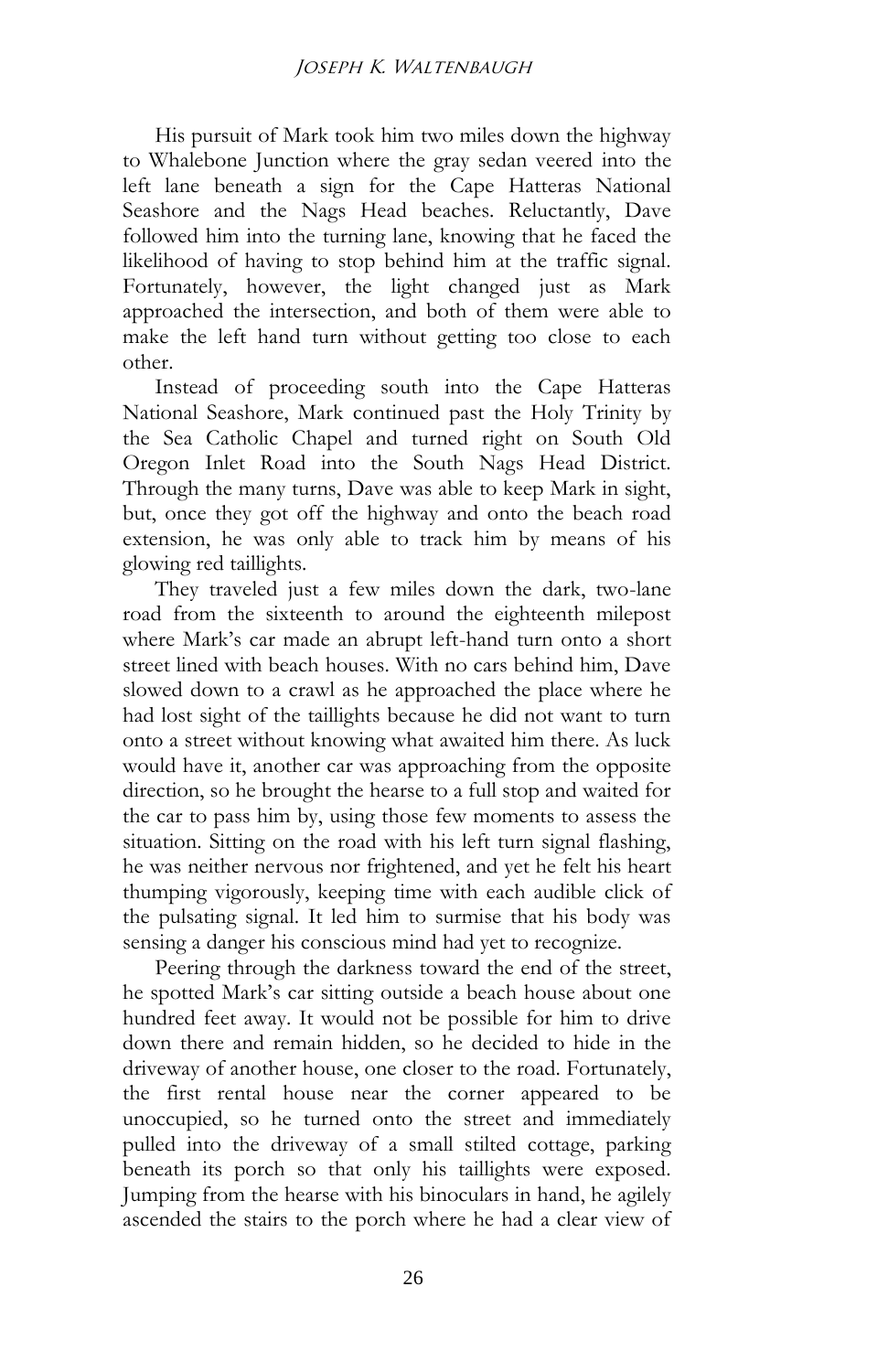the street all the way to the end.

The house where Mark had parked his car was a typical cottage-style beach house with a pitched roof and slatted railings surrounding its wraparound porch. Located precariously close to the sea, the weathered home sat enveloped on three sides by enormous mounds of drifting sand that limited the number of parking spaces in the driveway to two. Mark's Infiniti occupied one of the spots with another car parked beside it. Because the house faced the beach, Dave could not see into the living area, his view limited to the darkened windows of the bedrooms on the back of the house. He thought about walking down to get a better look but decided to wait a few minutes to see if anything happened. He did not have to wait long.

The first thing that caught his attention was the sound of laughter, the bright, sweet timbre of a young woman's voice. Looking through the binoculars while sitting on the railing of the porch, he was able to confirm that she was indeed young as she strolled out the door of the beach house, tightly clutching the arm of a towering man in sunglasses. She appeared to be in her early twenties, but it was hard to tell in the murkiness of the night and the weak glow of the single light fixture positioned above the door. "Oh, so that's what's going on," he said aloud as he watched the two descend the stairs and get into Mark's car.

As the gray sedan moved slowly up the road toward the stop sign, Dave remained hidden in the shadows while sitting in a wooden Adirondack chair on the porch. He waited until Mark had turned onto the beach road extension in the direction of Whalebone Junction before springing to his feet and charging down the stairs, clearing the last three steps in a single bound. Hastily backing out of the driveway, he was in pursuit of the couple within seconds, speeding down the road with Mark's taillights in view.

At Whalebone Junction, he saw Mark veer onto the beach road and then turn into Cahoon's Market beside Jennette's Pier. Rather than follow him into the store's parking lot, Dave hid in the shadows by Sam & Omie's Restaurant on the opposite side of the road where he could watch in secret everything occurring at Cahoon's. He did not have to wait there long because Mark was only in the store a few minutes, emerging with a bottle of wine that he handed to the girl through the car window before climbing back into his Infiniti and speeding away. Pulling out a short distance behind him, Dave raced down the road, beginning the chase anew.

It was astonishing how quickly he had mastered the technique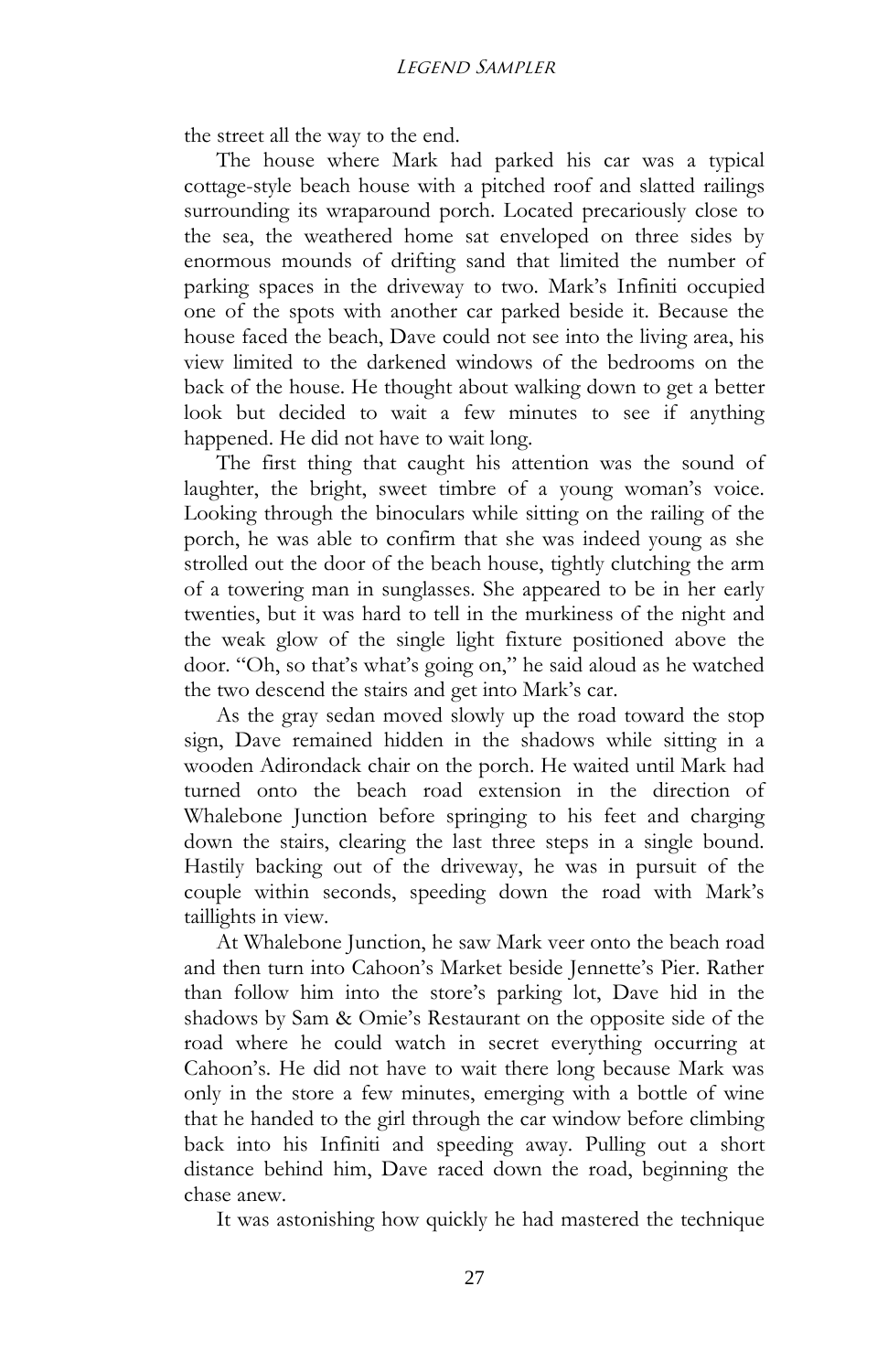of shadowing someone, and he began thinking it might prove a lucrative career for him if he ever decided to give up the surfing life. He had no problem maintaining visual surveillance of Mark's car while remaining undetected despite driving around in a circus wagon that practically advertised his presence, and he looked forward to telling Nikki about his newfound skill along with all he had learned about Mark's secret life. Yep, he thought to himself, his discovery of Mark's affair would be just the thing to cement the deal with Nikki. Once he told her how the jerk had dumped her for someone else, it would be clear sailing for him. Observing Mark race down the road, moving farther and farther away from Nikki, he felt himself drawn even closer to her.

He followed Mark and the girl onto the causeway where the two vehicles passed by Basnight's Lone Cedar Café and crossed the Washington Baum Bridge to Roanoke Island. Driving past Pirate's Cove Marina and Condominiums at the end of the bridge, Dave smiled as he thought about Nikki, finding it astonishing how everything was unfolding practically on her doorstep. Tailing Mark's car past the Roanoke Island Marshes and through a right-hand turn toward Manteo, he pursued the big man and his date all the way into town, being especially careful to maintain enough distance to remain unseen. At an intersection several streets beyond a banner advertising nightly performances of *The Lost Colony*, Dave followed Mark onto Sir Walter Raleigh Street where they traveled down the narrow road through several picturesque neighborhoods lined with flowering crepe myrtle trees spilling their sweet fragrances into the warm night air …

#### **Full text available at LegendOBX.com**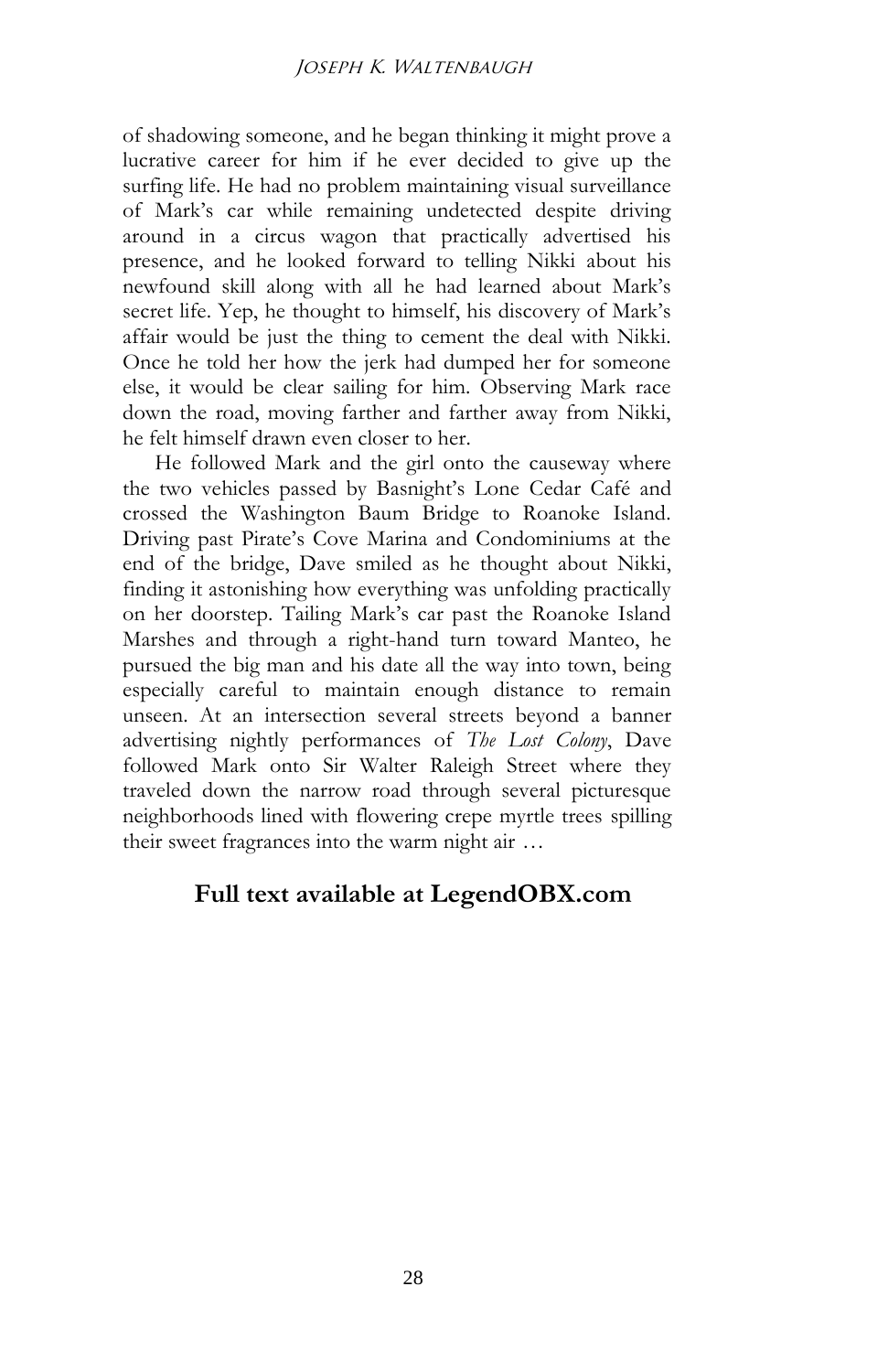# $\frac{1}{\sqrt{2}}$ CHAPTER 9

… He walked about a half mile down the beach before crossing over to the beach road where he stopped at the Cavalier Surf Shop. It was about eight o'clock, and the store had not yet opened, so Dave tapped lightly on the window to get the attention of Marty, who he could see standing behind the counter checking an inventory sheet. Although he regularly surfed with their son Jerry, it had been a while since he had visited with Marty and Ken, so he stayed a little longer than he had planned, putting him way behind schedule once he left the shop. Walking along the road, he came to the Surfside Plaza where he noticed the Mayor's motorcycle parked outside of the Harley-Davidson shop. He was tempted to stop by and say hello but decided against it because it was almost time for Nikki to arrive at his house. He also jettisoned his plan to drive up to Cap'n John's Marine & Nautical Consignment to check on a surfboard that he was trying to sell. That could wait for another day, he told himself. Instead, he marched straight home and jumped into the shower …

… Kitty Hawk Kites operated out of a shopping complex known as Jockey's Ridge Crossing located directly across from the dunes of Jockey's Ridge State Park on the bypass between the twelfth and thirteenth mileposts. Marking its location along the highway were blowing windsocks, banners, flags, and twirling windmills, all made of Sun Tex fabric. The shopping center was a long yellow building trimmed in blue with white ramps and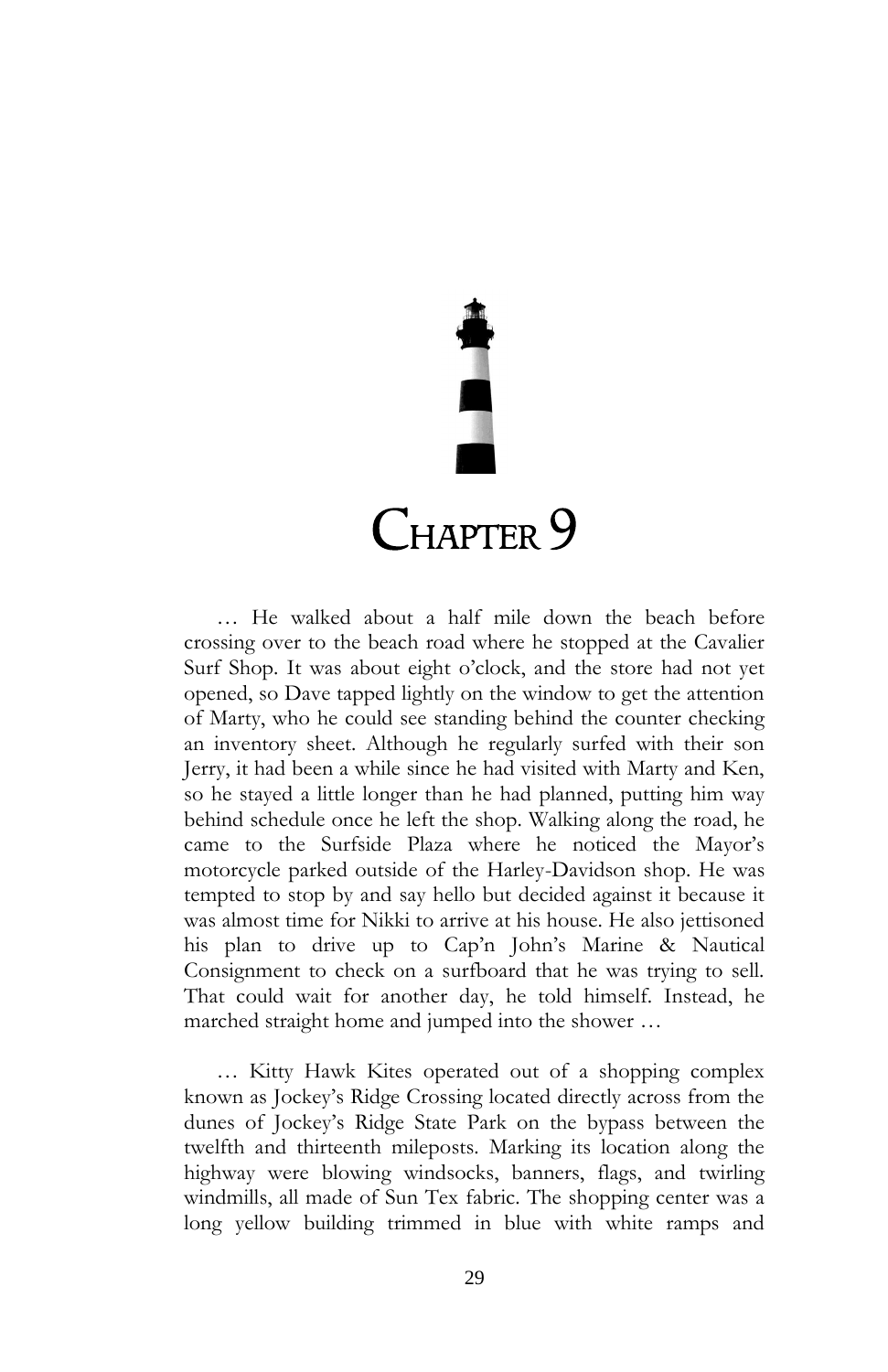staircases connecting the floors of the two-story complex. Perched high at the north end of the building was a crow's nest with a flagpole on which flew an enormous black and white bovine windsock, a cartoonish Holstein that fluttered and bounced happily in the constant breeze.

In addition to Kitty Hawk Kites, Jockey's Ridge Crossing also housed a number of other stores that included The Fudgery, Scoops Ice Cream Parlor & Deli, Natural Life, Kitty Hawk Surf Company, Kitty Hawk Hammocks, and Life on a Sandbar; but Kitty Hawk Kites was the largest of the retailers, occupying both levels at the north end of the shopping complex. Not only did the store sell kites, flags, windsocks, and all sorts of wind-related merchandise, it also offered hanggliding lessons on the adjacent sand dunes. Nikki chose to enter the kite store through the second level entrance while Dave waited outside on the covered deck.

Positioning himself at the top of the ascending ramp, Dave was able to observe Nikki through the glass doors of the shop. Additionally, he could see out beyond the parking lot to the other side of the highway where an eighty-foot dune rose from the earth like a giant sandcastle. At that hour, many people were struggling to climb the enormous sand mound while others stood along its crest flying kites in a variety of designs. He enjoyed watching the soaring kites, delicate wings of fabric diving and swirling through the air in a rainbow of blending colors, some creating buzzing and whizzing sounds that he could hear from his perch high on the second-level deck. Although an accomplished kiteboarder, he had no memory of ever having flown a kite just for the fun of it, not even as a child.

Farther along the ridge of the main dune, he noticed two hang-gliders poised to plunge down the backside of the massive sand mound. With the dunes extending all the way to Roanoke Sound, Dave knew that there must be more hanggliders on the secondary dunes behind the one fronting the highway. The existence of the larger dune and the smaller ones behind it intrigued him, mainly because they were such a contradiction. Despite their illusion of permanency, they were always in flux, change being their only constant. Continually in motion, they marched forward or receded backward depending upon the vagaries of the wind that drove them here or there. In that respect, he and the dunes were very much alike.

The shopping center was active that morning with many children and families scurrying from store to store. He seemed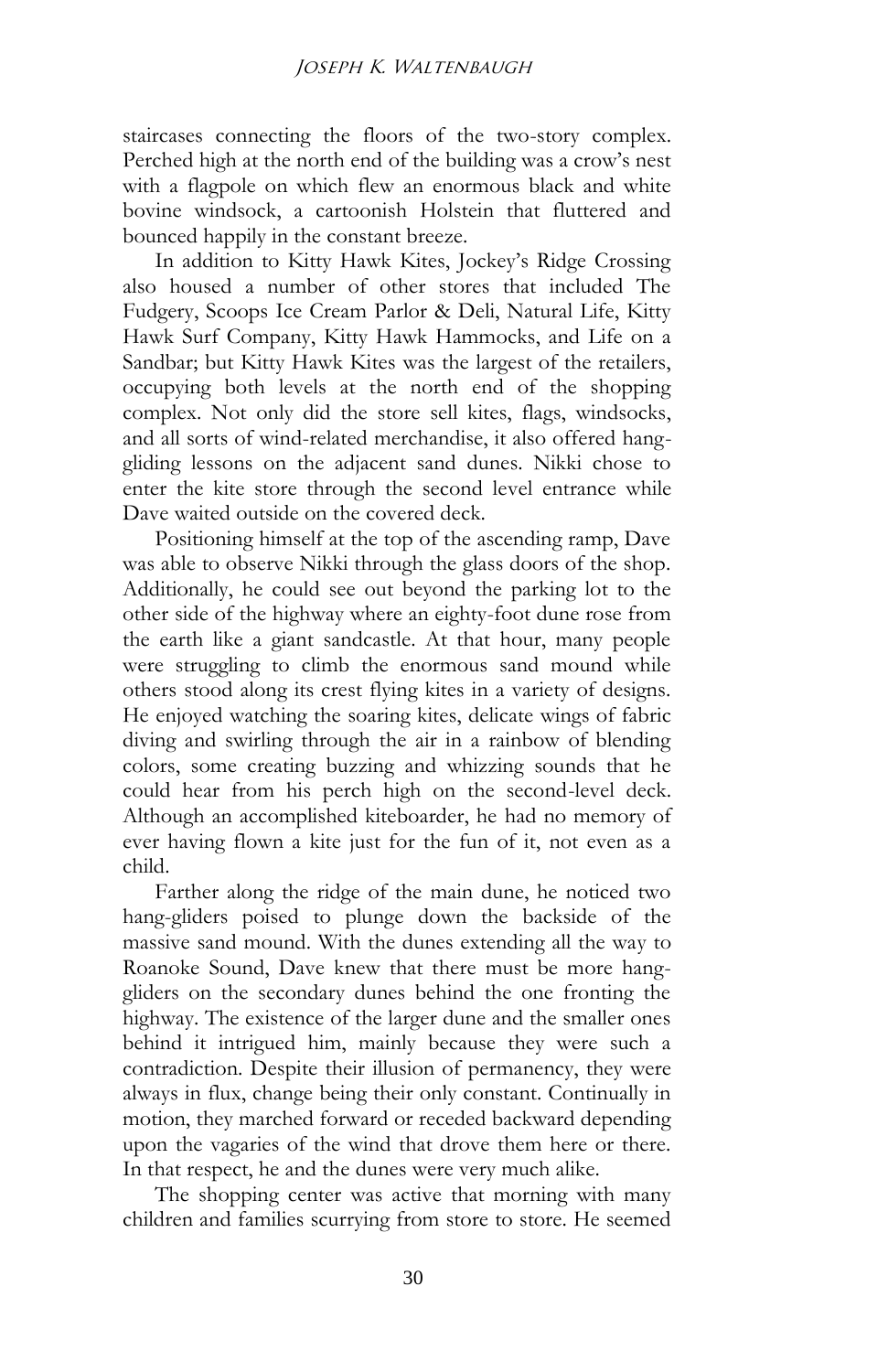#### Legend Sampler

unaware of their presence as he leaned against the railing at the top of the ramp, passively watching the activities on the dune. After about ten minutes, though, he started getting antsy, so he peeked over his shoulder through the shop door where he saw Nikki still milling around inside. Directing his vision away from the store, he glanced down the ramp to observe a black man walking up from the ground level. Appearing hairless, the man's highly polished cranium glistened with reflected sunlight. It was not until the gentleman neared the top of the wooden ramp that Dave noticed a light dusting of gray stubble along the sides of his head. Another "commode-head"—he thought to himself. Suppressing a grin, he wondered what Travis would say if he were there.

Although he did not know why, Dave found himself shocked to see a Roman collar on the man, an obvious indication that the stranger was a cleric. Reaching the top of the ramp, the black priest looked Dave straight in the eye and flashed him an engaging smile that exposed a mouthful of unblemished white teeth. "*Good* morning to you," he said in a manner indicating that he sincerely meant it. Dave did not reply but instead acknowledged the priest with a nod of his head while focusing his attention on the clergyman's accent. It sounded African.

The priest then stepped around Dave and peeked through the shop window while walking past it. Something he saw in there caught his attention, making him stop and promptly enter the store. As the door sprung shut, Dave heard him address someone inside, "My dear Nikita—" The slamming door muted the rest, and Dave turned to see Nikki rush over and embrace the priest, giving him a huge bear hug and an exceptionally warm smile. Watching the priest straighten his back to increase his stature, demonstrating to Nikki that he was as tall as she was, Dave chuckled; it was something he had done more than once himself when in her presence. He then watched the two friends talk for the next ten minutes, laughing and giggling as they did so. The priest was quite emotive, and, when something struck him as funny, he would stamp his feet in excitement and clap his hands. It was like watching a silent movie without the subtitles, and Dave longed to know what they were saying. Finally, Nikki embraced the priest again, and the black clergyman turned and walked out of the shop.

"*Good* morning to you, again," he said upon exiting the store. "How are you today?"

"Good," Dave answered, his response delivered mechanically without much thought.

The priest stopped and looked him dead in the eye. "Are you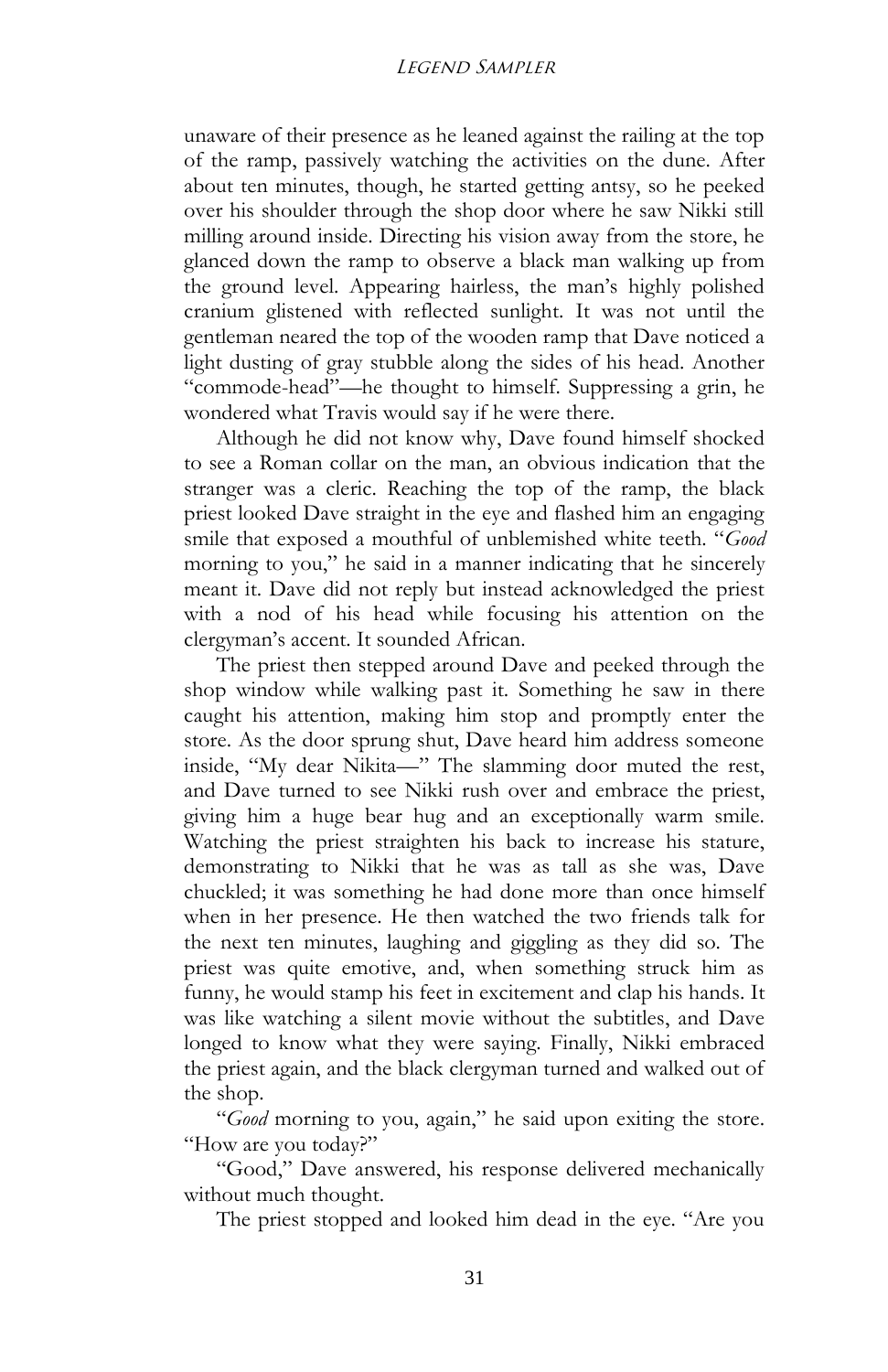#### Joseph K. Waltenbaugh

sure?" he asked with a mischievous grin on his face before proceeding on his way. Walking in a casual manner, he offered a parting observation, "Yes, it is going to be a *good* day."

Dave made no reply but simply observed the priest stroll across the deck toward the other shops …

… Nikki was at home on the water. She was also an excellent student who listened attentively to everything Dave told her, paying close attention to his instructions and the information he shared about sailing, such as what it means to "tack" and "jibe" and how to apply those principles to windsurfing. He explained how the sailboard was just a simple sailing craft consisting of a wishbone-shaped boom and sail along with a mast attached to a board with a universal joint that enabled the mast and sail to rotate freely around the board as well as fall and rise when lifted out of the water using a rope called an "up-haul." He also described how her body would act as "standing" and "running" rigging commonly found on sailboats. Instead of employing ropes and cables to hold up the mast, she would use her arms and legs supported by her muscles to perform those crucial functions. By tilting the mast fore and aft, she would steer the board, and by pulling in on the boom and easing it out, she would control her speed.

He compared the sail to an airplane wing standing on its end and explained that the board's movement through the water would result from "lift" generated by the air moving across the sail. In effect, she would be flying across the water. With the sailboard capable of skimming across the water's surface like a flat stone, the flying analogy was not far from the truth; however, the breeze that day was too light to make anything like that happen. She would have to wait until another day to experience that kind of speed and exhilaration.

Before moving into the water, Dave had her practice on dry land, standing on top of the board near the water's edge. Once Nikki had demonstrated her mastery of the basics, Dave dragged the rig into the sound about twenty yards offshore. He had chosen that area of Roanoke Sound to teach her because the water depth was mostly knee to waist deep except for a few low spots farther out and some deeper areas in the dredged channel closer to Roanoke Island.

Once in the water, Nikki immediately climbed on the board and struggled clumsily to her feet while Dave stood beside the sailboard, steadying it with his hands. He then released his grip the moment she pulled the sail out of the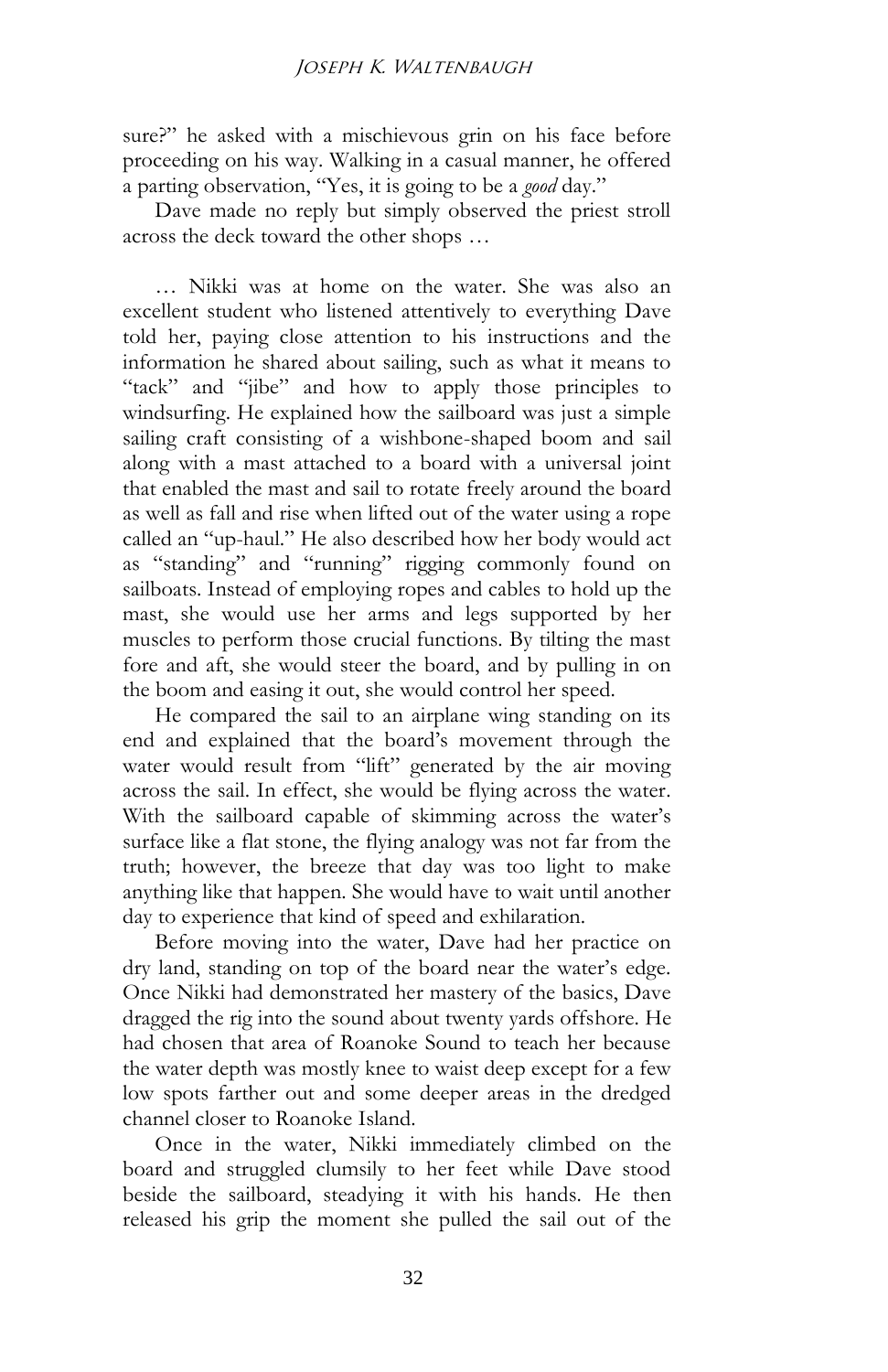#### Legend Sampler

water, but her erratic movements sent her tumbling backward on top of him, plunging both of them into the brackish water of the sound with the sail falling down to cover them like a blanket, creating a tight seal over the surface of the water with both of them trapped beneath it.

Forced underwater, Dave relaxed his body as he lay on the sandy bottom with Nikki on top of him and the sail covering both of them. He could feel the panic in her body as she hardened her muscles in response to the weight of the heavy sail and rigging lying on top of her, so he wrapped his arm around her waist and pulled her closer to him, shielding himself from being kicked and elbowed if she were to begin thrashing. The strain of her body was intense, but he held her tightly while turning slightly to poke his free arm up into the sailcloth, creating a hollow of air into which he quickly thrust her head. With her breathing restored, the tension of her muscles eased, but Dave maintained a firm grip on her waist while encircling her body to emerge in the air pocket directly in front of her. Kneeling on the gritty bottom of the sound with their heads breaking the surface of the water, the two of them then stared at each other face-to-face under the canopy of the multi-colored sail.

"And that," he said, "is how you breathe when the sail falls on top of you. It's a trick you need to remember, especially when you're in deep water."

She was so close to him that she could almost taste the salt water trickling over the taut skin of his cheekbones as she peered deeply into his gray eyes. Feeling the intense, constant pressure of his arm around her waist …

… so Dave drove to the Sugar Creek Seafood Restaurant on the causeway instead of taking Nikki back to her car. He was hoping to find the outdoor deck open, and it looked like it was. Walking up the ramp with Nikki, he saw a young girl inside a small enclosed bar near an outdoor gazebo. She did not see him, so he tapped lightly on the screen door of the tiny barroom. "Anybody home?" he called out.

Hunched over a big white cooler, the young bartender was stocking it with beer bottles, but she raised her eyes in response to the question. "Buddy!" she cried out happily. In her voice was the slight twang of a Southern drawl.

"You open?" he asked.

"For you, Buddy, we're always open. Actually," she said, smiling at him through the screen door, "I've been here about fifteen minutes. You're my second customer." Nodding her head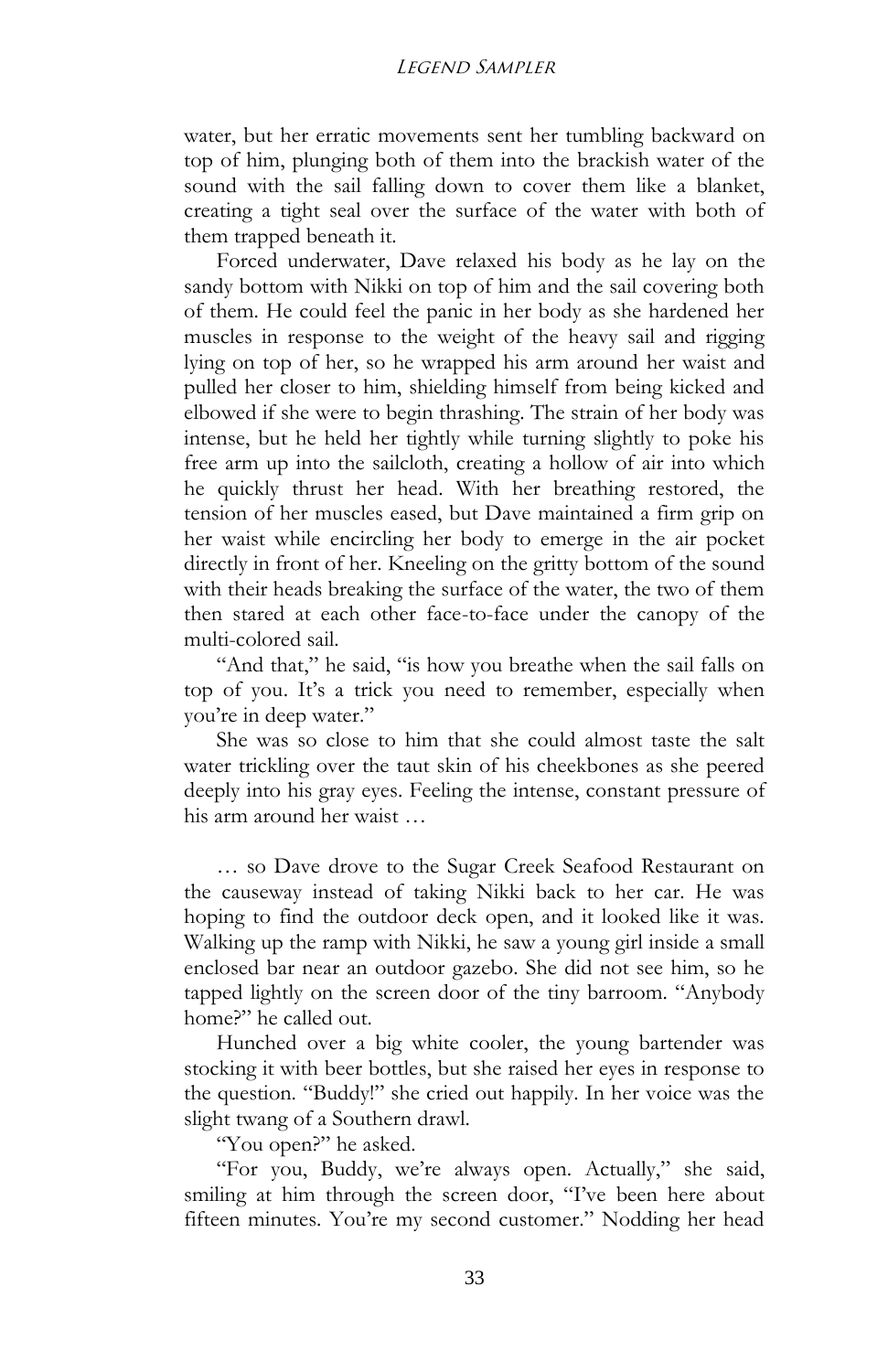to the right, she directed Dave's attention to an old man sitting on a wooden stool along the rail by the gazebo. He appeared sloppy and sweaty as he sipped whiskey from a small plastic shot glass and chased it down with a swig of beer. The guy looked vaguely familiar, but Dave could not quite place him. If he had to guess, he would say that the old-timer probably worked on Roanoke Island, most likely in Wanchese …

 $\bigotimes$ 

… After Travis had walked out, Dave changed back into his shorts and neatly folded his new wardrobe before returning downstairs. By then, Travis had gone back out onto the porch, speaking up when he heard Dave step through the doorway, "Buddy, you've only been in town what? Three or four months? And you're already on your way to becoming a legend around here. Do you know that?"

Dave grinned and sat down on a chair with his newly acquired booty resting on his lap. "I thought Mojo Collins was the Living Legend of the Outer Banks, at least, that's what he told me."

"When did you see Mojo?"

"Last week. The Mayor and I had lunch at Sam & Omie's, and he told me that Mojo was playing at the Tale of the Whale that night. Of course, I had to go over and pester him a little. I arrived early while he was still setting up in the gazebo. When I started down the ramp, he was sitting there tuning his guitar, so I yelled at him, 'Hey Mojo, there's nobody here!' You know his sense of humor. He just growled at me saying, 'Well, you're here ain't ya.""

Travis laughed. "Everything in life changes, but not Mojo."

Dave gulped down the last of his beer and continued, "We talked until the dinner crowd showed up and he started singing. He told me that he's playing at the Outer Banks Brewing Station a week from Saturday, so I told him I'd stop over. You should come too if you're not working."

"I'll have to check my schedule," Travis said. "I'd enjoy seeing Mojo again. I get tired of using my best material on the Mayor. The only problem is that Mojo is a lot quicker on his feet. His comebacks to my barbs are more expressive and pithy than what I get from the Mayor."

"Yeah, but, unlike the Mayor, Mojo actually likes you."

"The Mayor likes me. He fixed my car didn't he?" As he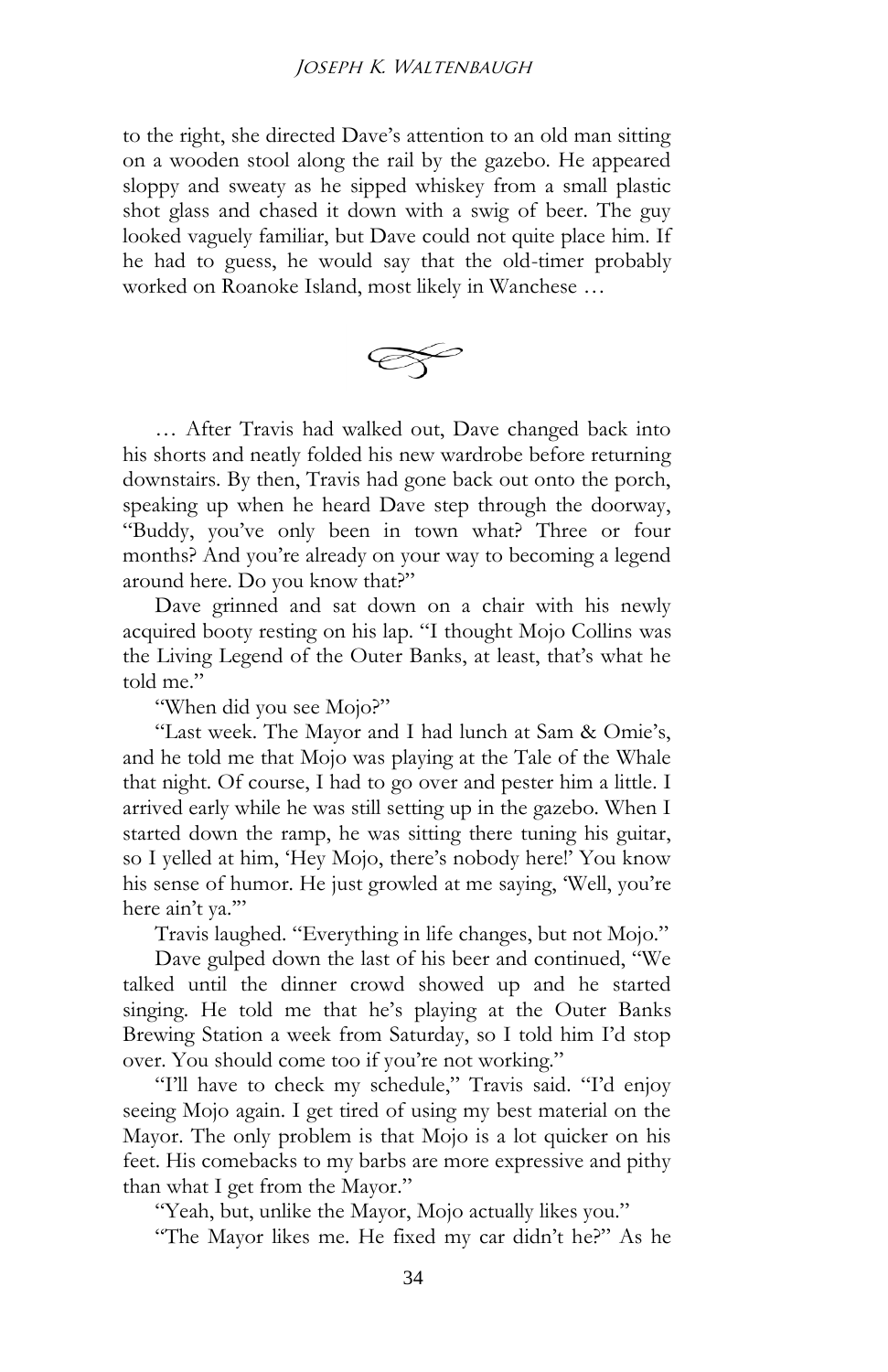#### Legend Sampler

said that, he chugged down his beer and spied the long shadows on the houses across the canal. "I hate to tell you this, Buddy, but it's getting late. You should hurry, or you'll miss your date. And I need to head off to work."

"Damn!" Dave said. "I've got to get going. Thanks for the clothes." Grabbing his things, he raced through the screen door and down the stairs.

Travis called out to him as he left, "I expect a full accounting of everything that happens tonight … *if you know what I mean*! …



… After about four miles, the Infiniti signaled left and pulled into the parking lot at the south end of the Port O' Call Restaurant. Astonished by the fact that he had come full circle, finding himself right back from where he had started only a few hours earlier, Dave drove past the restaurant and entered the parking lot on the north side of the building in an effort to remain hidden from view. Reaching for his jacket on the seat beside him, he rummaged through the inside pockets until he found the dinner receipt the waitress had given him. The spot where he had parked the hearse did not provide a clear view of the front entrance, so he waited patiently inside the vehicle, giving his quarry sufficient time to enter the restaurant.

Despite the simplicity of his plan, the first part of which involved walking over to the other parking lot to check the license plate number of the car, he found himself hesitant to act, stymied by an uncomfortable feeling that something was not right. Although he could not explain his reluctance to solve the mystery, he knew that he would ultimately act, spurred on by his desire to end the suspense. Deep down inside, he hoped he was just chasing ghosts, telling himself that the car most likely belonged to someone else; however, his wishful desires were quickly dashed when he stood at the rear bumper of the familiar gray sedan and recognized the plate number of his adversary. Although uncertain why he harbored such uneasy feelings, he knew exactly what he would do next; he would enter the restaurant if only to satisfy his need for closure.

The inside of the Port O' Call appeared no different than when he had been there several hours earlier except for a younger crowd jamming the lobby and the loud, disjointed music playing in the Gas Light Saloon. The deafening volume inside the place did not surprise him because he had already heard the din of the raucous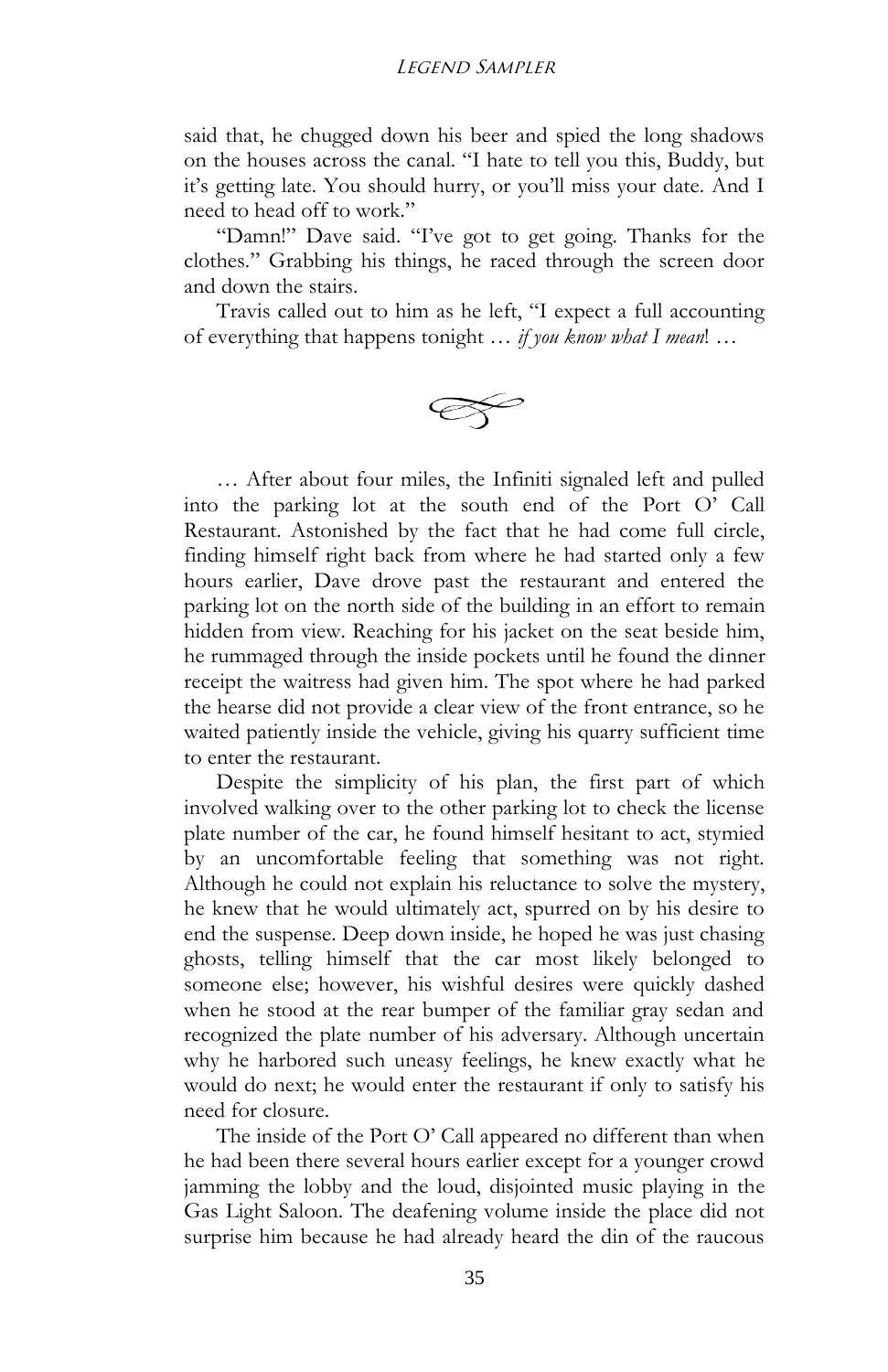metal band while still in the parking lot. Studying the crowd in the hallway, he failed to spot Mark, so he ducked into the men's restroom where the only occupant was a slightly intoxicated kid leaning against the wall by the urinals. Completing his sweep of the restroom, a search that included the bathroom stalls, he then returned to the lobby, confident that Mark must be in the bar.

Handing his dinner receipt to the bouncer in lieu of a cover charge, Dave stepped into the saloon near the dance floor, finding it filled with people his age or younger, mostly girls jerking and gyrating to the heavy metal beat. Those not on the dance floor were milling around the bar or sitting at the rear of the room, but he could not distinguish their faces due to the low lighting and the flickering of multiple strobe lights distorting their features. Unable to search using facial recognition, he instead scanned the crowd based on body shapes; Mark was huge and would be easy to spot. A quick pass of his eyes around the room, however, did not reveal anything except someone vacating a seat at the end of the bar. Slithering through the crowd as quickly as he could, he succeeded in claiming the empty chair that provided him an excellent location from which to observe the crowd. From his seat beside the waitress station, he was able to view the entire downstairs and see anyone going up or down the carpeted staircase directly behind him.

When the bartender came over to take his order, Dave merely pointed to an orphaned beer bottle on the bar rather than shouting over the music, tossing money to the young man when he returned with the beer. Dave then tilted back his head to take a long swig from the bottle but found himself rendered motionless by the disturbing sight of Mark reclining on a chair high above him in the Lincoln Booth of the Captain's Lounge. Sharing the exclusive booth with the oversized brute was a petite young girl sitting on his lap, the fabric of her short white dress clinging tightly to her thin frame. Her long flowing hair, red as an autumn leaf, confirmed for Dave that she was not the same girl he had seen last night on the boat …

… Stunned and detached, Dave watched the revolting spectacle in the role of a passive observer. Since it all seemed impossible and unreal, he was unable to react in a rational, moral way. As such, he experienced no fear, nor did he feel threatened by anything he saw. Even as he witnessed the morbid burial rite, he had no active participation in what his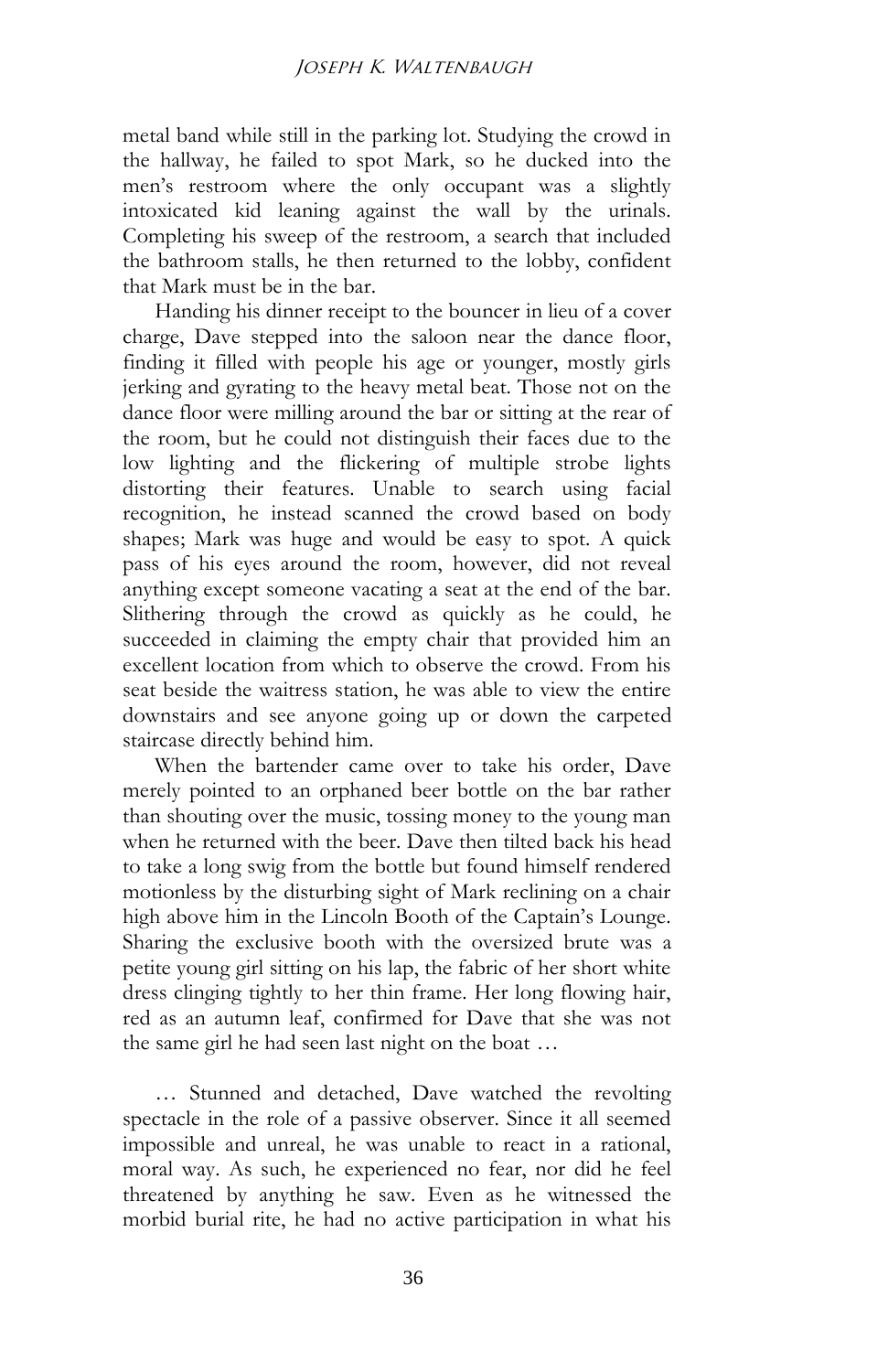eyes observed or what his mind perceived until he noticed a minor irregularity in the overall scene, a feature of the environment he had overlooked until then—shadows.

The diffused light of the super moon painting the night with the impressionistic aura of daylight was causing long shadows to appear on the landscape, but Dave had been ignoring them, observing things around him without noticing their presence. Suddenly, he became conscious of shadows everywhere, dark patches on the ground caused by anything of substance. Sand mounds, shrubbery, grass, even his own body; everything cast a shadow—everything, that is, except for Mark.

Struck by this odd phenomenon, Dave used his binoculars to search the ground around the behemoth man, but he could not find a shadow anywhere on the sand. The bizarre nature of this circumstance made him even more determined to find a rational answer, and he again scoured the ground for the elusive lunar shade until he noticed the murderous fiend raise his head and gaze upward toward the sky, sneering in open defiance at the glowing orb reflecting light upon the earth. Seeing the shadowless villain scoff at the moon in such a manner, Dave half-expected him to thrust back his head and emit a bloodcurdling howl, much like a werewolf in a horror movie, but that was not to happen. Instead, a provocation more frightening and intimidating occurred when Mark carefully removed his sunglasses and peered directly at Dave from across the sandy terrain.

The shock of seeing the lethal man staring at him from the base of the dune was enough to shake him out of his disengaged stupor. It awakened him to the danger of becoming more than just a spectator in this deadly game of voyeurism, but he managed to tamp down his fears by reassuring himself that Mark could not possibly see him at that distance, not without some sort of optical aid, which he did not appear to have. The solace provided by his argument was only short-lived due to the feelings of uncertainty that bubbled up almost instantly, steadily increasing the longer the homicidal maniac maintained his menacing glare. With each passing second, Dave felt the ghostly eyes of the predator pierce the lenses of the binoculars to burrow straight into his brain, ultimately convincing him of the precariousness of his situation and the very real threat he faced. Holding his breath while attempting to restrain his growing sense of dread, he nervously watched the menacing figure scowl at him from across the sand …

#### **Full text available at LegendOBX.com**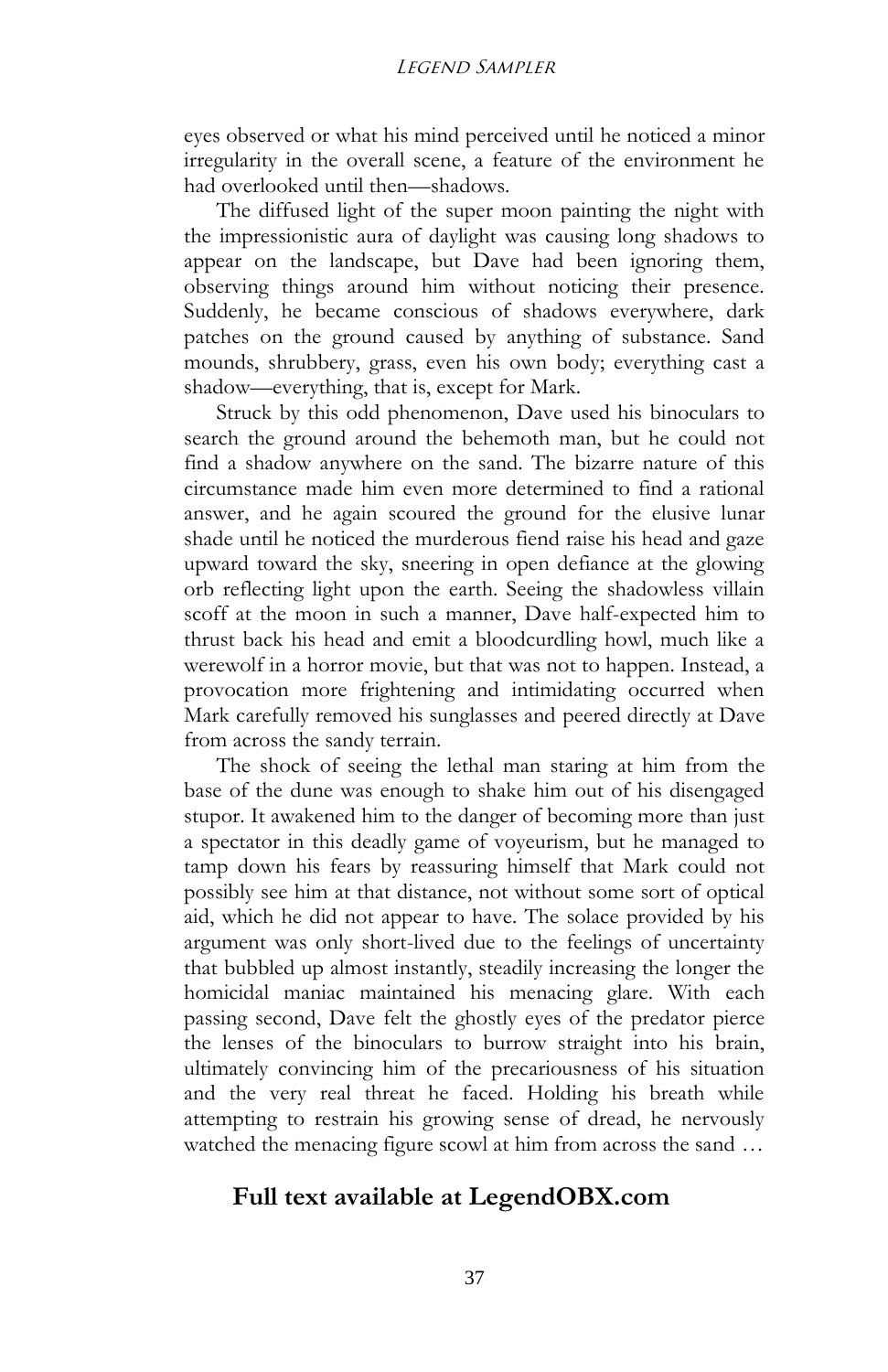# CHAPTER 12

… It was just before noon when Dave passed Sam & Omie's Restaurant and turned onto the beach road extension at Whalebone Junction to cross into the district of South Nags Head. His destination was Garry Oliver's Outer Banks Fishing Pier around the eighteenth milepost, but he had decided to make a quick stop at Ace's house before going there. Up ahead, off to the right, he saw the weathered planks of the small, one-story structure, easily identified by the flags in the yard and a large sign that read *Home of a U.S. Marine*.

He recalled the first time he had visited the place shortly after arriving in the Outer Banks. It had been one evening while he was out driving around after dark, trying to get the lay of the land. That was when he came upon what he mistook for an open-air bar. Noticing a string of twinkle lights around a large open doorway and several chairs arranged inside the place, he pulled into the driveway and parked alongside a classic red and white motorcycle. To his great surprise, he had not discovered a quaint little bar but, rather, the home of a former United States Marine, someone who had turned his garage and driveway into a place for drinking and socializing with his friends. Sitting inside the garage were two men engaged in conversation: an older gentleman with a long white beard reminiscent of Santa Claus and another man in his early fifties with a Marine Corps tattoo on his upper arm.

Dave immediately apologized for the intrusion and turned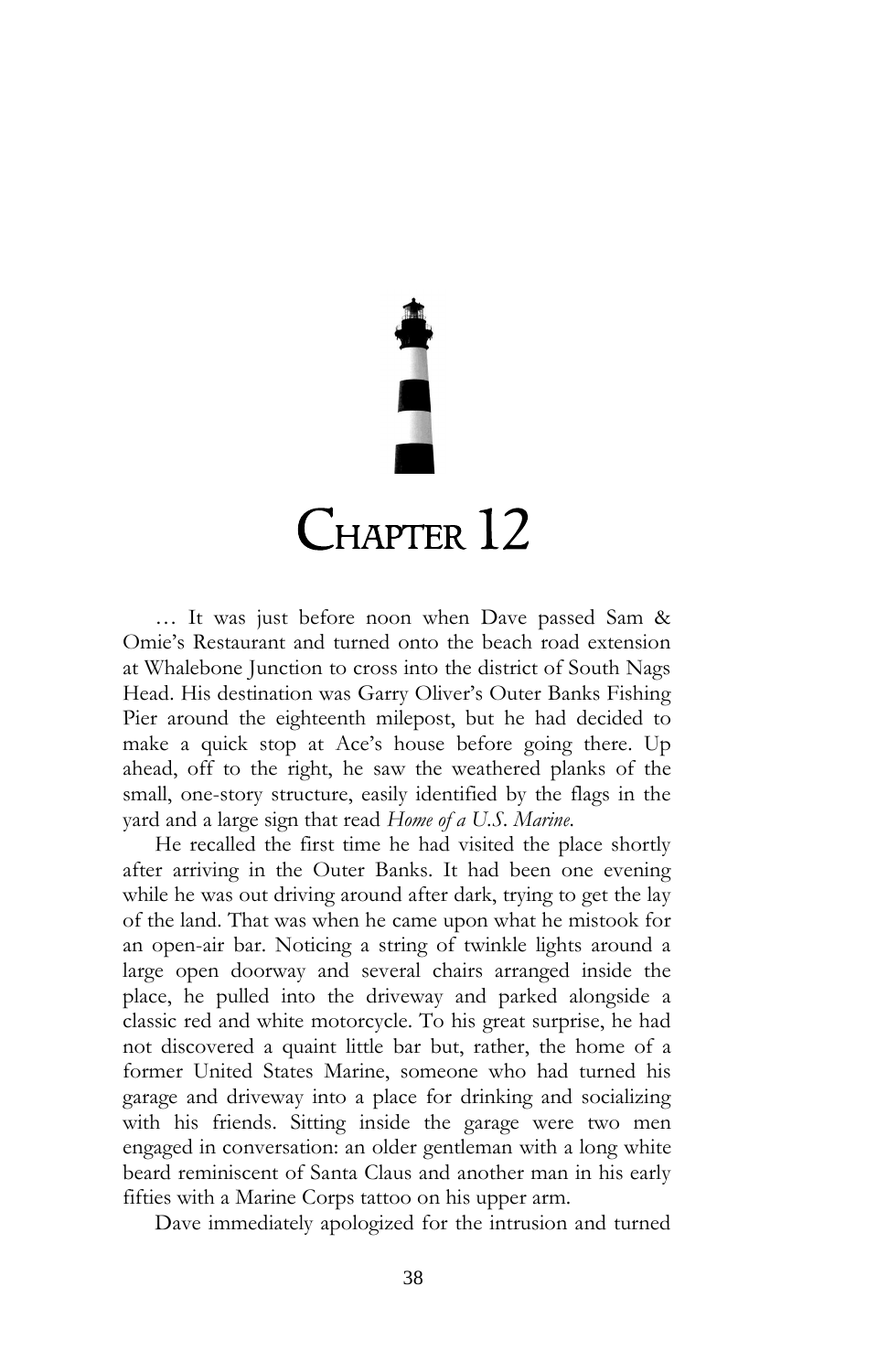to leave when Ace, the owner of the property, invited him to stay. With his bleached whiskers resting comfortably on his chest, the veteran introduced himself and proudly showed off his home after handing Dave a can of Budweiser and telling him to grab a folding chair from beside the propane grill. Placing his beer can on a fishcleaning table, Dave unfolded one of the chairs and sat down, barely able to constrain his smile as he admired the collection of unique objects and artifacts comprising Ace's world.

Between the porch and the garage was an old wooden bench inscribed with a written endorsement suggesting that people enjoy Budweiser at Fish Heads Bar & Grill, Mulligan's, Applebee's, and Sam & Omie's. Above it was a sign that read *Home of a U.S. Marine, Budweiser drinking, Earnhardt Jr. fan*. The interior walls of the garage were stacked and lined almost to the ceiling with empty Budweiser beer cans, the contents of which Ace proudly claimed to have consumed. Hanging from the rafters were American flags and Marine posters as well as a sling hammock on which Ace preferred to sit while drinking and conversing with his friends. A refrigerator stood in the corner of the garage filled with ice cold cans of Budweiser waiting to be consumed and added to the interior motif of the garage.

Dave immediately bonded with the older gentleman, and the two became fast friends from that day forward. He also developed a close relationship with the other service veteran sitting in Ace's garage that night, someone who turned out to be the Mayor.

Approaching the ramshackle hideaway, Dave slowed down when he saw his friend sitting inside the garage. Instead of pulling into the driveway, he stopped by the side of the road and prepared to call out to Ace when the bearded veteran surprised him by speaking up first.

"Buddy, aren't you going to come in and have a Bud?" the oldtimer yelled to him from across the lawn. Despite his impaired vision, Ace had detected Dave's presence along the road.

Shaking his head in amazement, Dave answered him, "How did you know it was me …



… "I wish he'd stop looking at us," Patty moaned, her grimace reflecting her annoyance with the man sitting along the railing by the dance floor.

"He's not looking at us," Maria said. "He's looking at Nikki."

The girls sat at a large table two rows back from the hardwood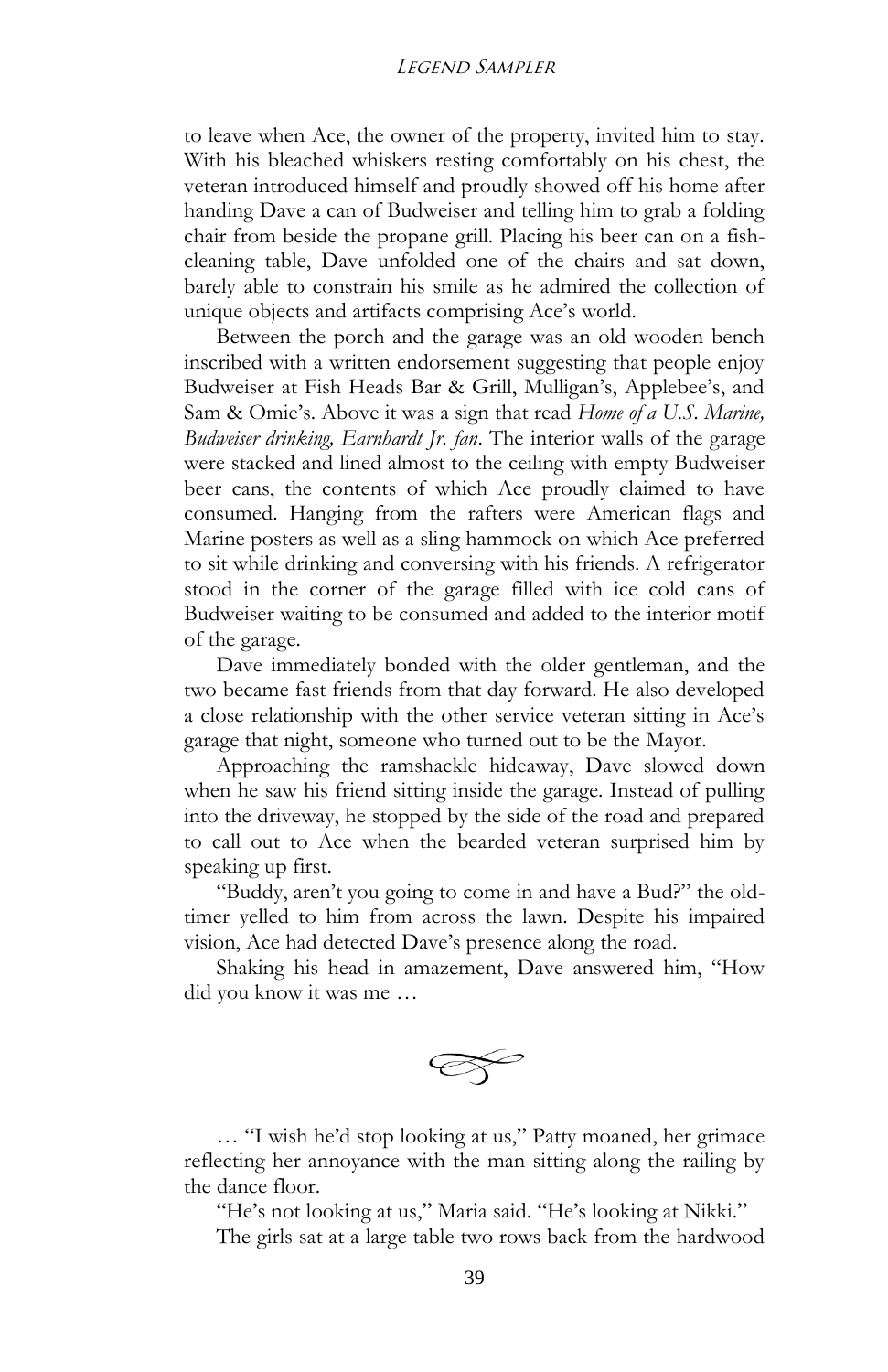dance floor listening to a rock band on an elevated stage wail out its opening song to the syncopated flashes of colored strobe lights swirling throughout Kelly's Tavern. Sitting at a small table between the girls and the empty dance floor was a bald man with a goatee wearing camouflage cargo shorts and a black tee shirt. He was alone at the table except for two open bottles of Budweiser. With his back to the band, he sat facing the girls, squinting in their direction with a grotesque grin on his face that was accentuated by the crinkling of his nose and the puckering of his lips as he nodded his head in time to the music, clapping his hands to the driving beat of the bass drum while stomping the sole of his biker boot on the floor.

"He's giving me the creeps," Patty said, elevating her squeaky voice over the music, hoping her words would reach the ears of the annoying man.

Jan raised her hand. "Wait a minute," she said, "I think he's blind."

"Blind?" Maria asked skeptically.

"Yeah, look at his eyes. They're nothing but slits. I don't think he can see. He's not actually staring at us."

Nikki cast a dubious glance at the man and then shook her head. "He's not blind," she said to her friends.

"And how do you know that?" Jan asked defensively.

"Because—" Nikki said with raised eyebrows and a nod of her head toward the man. "Because he's wearing a watch, dummy."

Jan tilted her body and craned her neck to get a better look at the guy's wrist moving back and forth in time with the music. "Maybe it's a disguise," she said with a giggle, her low raspy snicker causing the rest of them to start laughing.

Patty added with a smile, "I liked it better when we thought he was blind."

Before going to dinner that evening, the girls had attended the five-thirty Mass at Holy Trinity by the Sea Chapel so they could stay out late and not have to get up early to attend church on Sunday morning. As was always the case, Patty wore her usual beach attire while Jan and Maria were dressed to kill for their big night out, sporting high heels, tight slacks, revealing tops, and lots of jewelry and cologne. Nikki, however, was dressed more conservatively, wearing a white cotton top, wedge sandals, and the same lime-green linen pants she had worn at their last get-together at Mulligan's on the night she had met Dave.

Having eaten in Kelly's dining room with Jan's brother and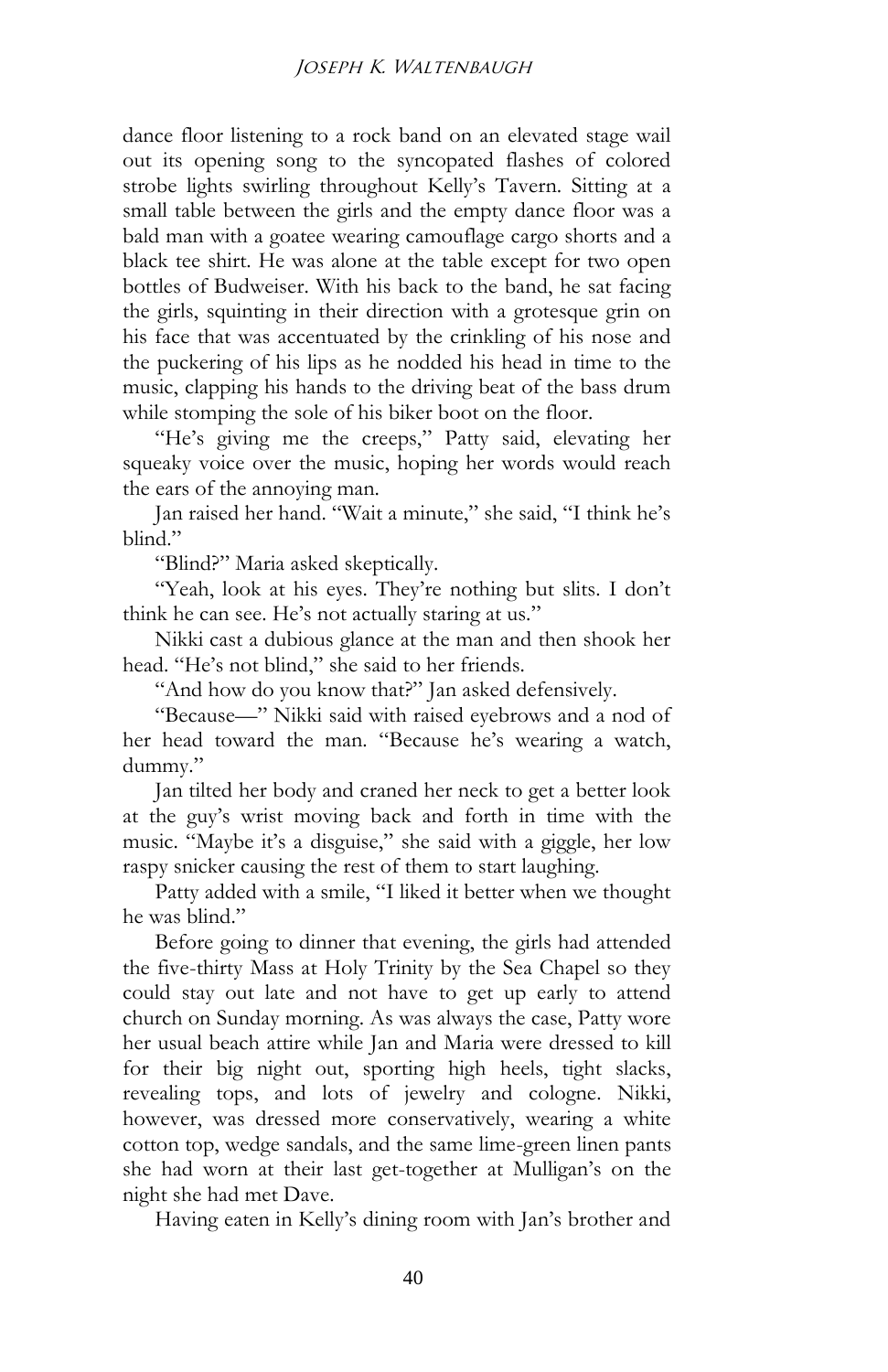the rest of the band members, the girls and the musicians then moved into the bar where they enjoyed a few rounds of drinks before the band took the stage. Nikki's friends had hoped to involve her with Jan's brother, but the anticipated arrival of Dave made them scrap their plan. Maria and Patty were excited about meeting Dave, but Jan was a little disappointed because she had hoped Nikki and her brother would hit it off. Her brother also shared his sister's sentiments, continually staring at Nikki from across the table at dinner and then from his spot on the stage. Polite as always, Nikki graciously acknowledged his advances and gently deflected them because she had already set her sights on other game. Positioning herself with a clear view of the bar entrance, she kept a sharp eye on the doorway, impatiently awaiting Dave's arrival.

Despite the threat of the hurricane, the barroom had filled up quickly with people coming out in droves to hear the band fresh in from Norfolk. Having performed at Kelly's before, the musicians had a good reputation in the area, one bolstered by Jan and her public relations blitz, so they knew the type of music the crowd wanted to hear. Mike Kelly, the owner of the restaurant, had given them the opportunity to cancel their contract because of the threatening weather, but they decided to keep the engagement because they needed the money. With so many predictions about when the storm would make landfall, they chose to believe the one forecasting a delay of another day; however, they had wisely left their tour bus idling in the parking lot so it would be ready to jettison them north the minute they finished their gig. As such, they did not waste any time getting on stage, starting ten minutes early, much to the chagrin of Jan's brother who had hoped to spend more time with Nikki. Because it was their first number that evening, no one had yet stepped onto the dance floor, but Nikki expected her friends to drag her out there the minute the band sounded the initial beat of their second song.

Striking the last chord on his guitar, Jan's brother brushed back the locks of his sandy-colored hair in an attempt to catch Nikki's eye, but the only thing she saw was the sudden illumination of her Android smartphone lying on the table beside her wine glass …

… The Bodie Island Lighthouse sat about a thousand yards back from the highway down a winding road through a grove of Loblolly pines. Careening off the highway onto an access road, Dave glanced at two wooden structures sitting near the intersection, houses owned by the National Park Service built in the traditional coastal style of architecture. He was aware that one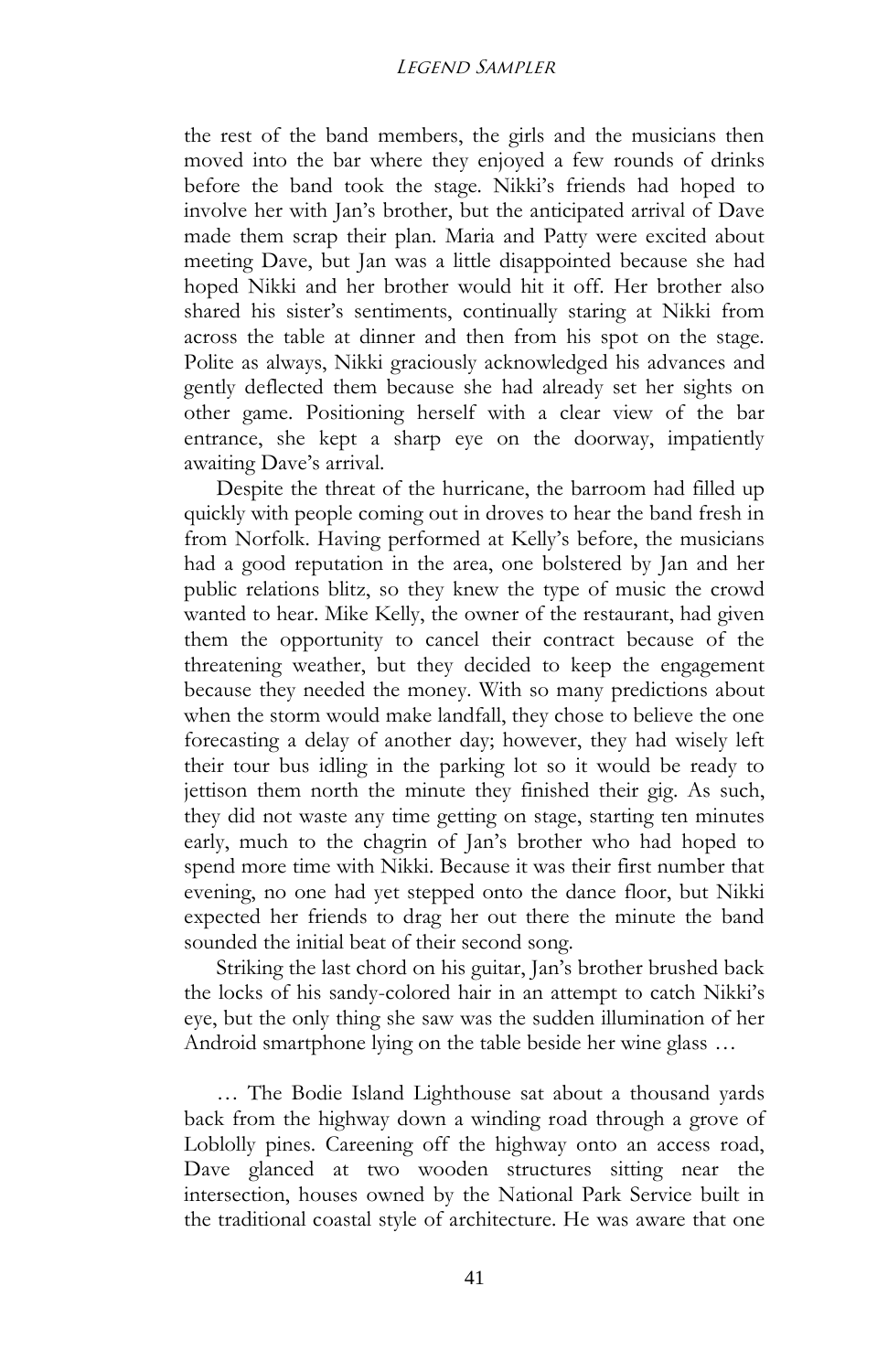#### Joseph K. Waltenbaugh

of them housed law enforcement, but he did not know which one it was. Seeing both buildings completely dark and no vehicles anywhere in the parking lots, he sped past them and plunged down the darkened road at breakneck speed, still hoping to get there in time.

The approach to the lighthouse through the pine grove was long and dark, but Dave maintained a constant speed along the serpentine route without flying off the road or crashing into any of the tree trunks. Emerging into a clearing surrounded by other tall pines and reeds of *Phragmites* swaying in the gusty breeze, he slowed down only when he saw the dim outline of the massive beacon rising one hundred and sixty-five feet into the air behind a visitor's center located about one hundred feet in front of it. At the end of the parking lot, he noticed a few outbuildings, but he was unable to distinguish anything else other than the glowing porch lights of the buildings and one exceptionally bright light flashing twice every thirty seconds in the sky above him.

Inside the clearing, he followed the wide, sweeping course of the road as curved around the grounds to the visitor's center, a two-story structure that had once served as living quarters for the lighthouse keeper and his family. Straining his eyes to see through the inky blackness of the night, he thought he could detect the outline of a sport utility vehicle sitting in the parking lot, but he was still too far away to know for sure. It was not until he steered the hearse around the bend and flooded the area with his headlights that he conclusively identified a white Jeep Patriot parked near the visitor's center. Additionally, he saw …

#### **Full text available at LegendOBX.com**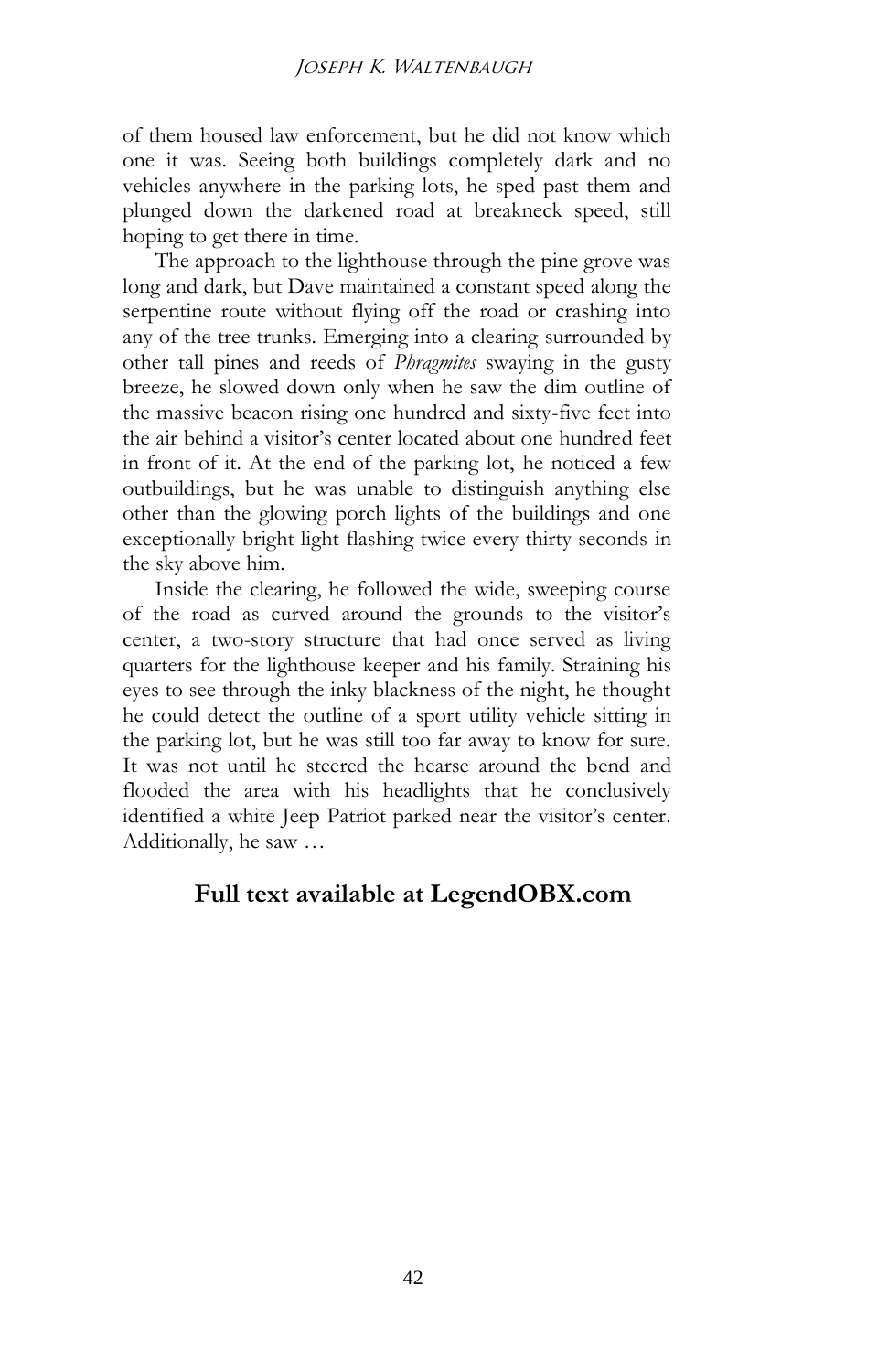# $\frac{1}{\sqrt{2}}$ CHAPTER 13

… It was several minutes past three when Dave steered the hearse into a large parking lot off West Kitty Hawk Road near the bypass between the fourth and fifth mileposts. Dodging the deep puddles of water while straining to see through the unrelenting rain, he approached a building at the end of the lot and parked as close as possible to its front entrance before jumping from the hearse and jogging to the shelter of an overhang above the door. Besides the wind and rain, the main impediment to his getting there that afternoon had been the bumper-to-bumper traffic on the bypass caused by the hordes of evacuees trying to outrun the hurricane. The highway had already bottlenecked at the Wright Memorial Bridge over Currituck Sound, and he knew it would only get worse as the day wore on. Standing outside the door of Holy Redeemer by the Sea Catholic Church, he questioned his reason for being there, wondering if the guidance and reassurance he sought would be worth the effort he had expended in getting there.

Except for Dave's hearse parked in a reserved handicapped space, the parking lot was deserted, making the church and its grounds appear abandoned and forsaken. Cupping his hands around his eyes to counter the reflection in the glass doors, he peered into the vestibule where everything seemed dark and unwelcoming. His initial reaction was to give up and go home, but he instead grabbed the door handle and gave it a half-hearted tug, fully expecting it to be locked. To his great surprise, it moved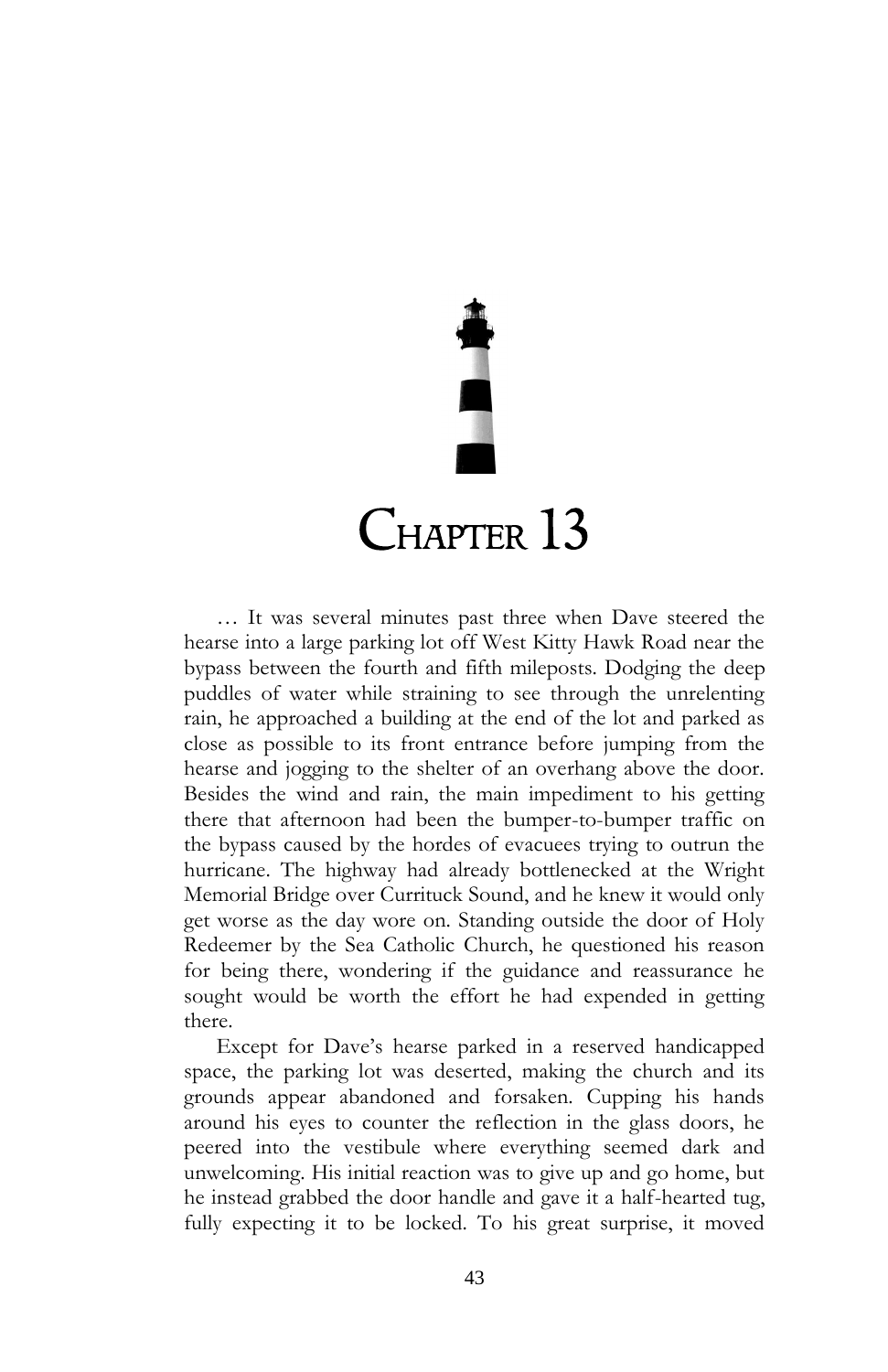easily in his hand.

The church was an odd-shaped building of a contemporary design consisting of three pie-shaped divisions, each section doubling the length of the one adjacent to it. There was a long brick wall forming one side of the church with curved, segmented walls expanding in concentric arcs around the opposite side of the building. Dave had been in a Catholic church on only one other occasion, and that was when he was a boy attending a wedding with his parents. He remembered that church, but it was nothing like this one. That one was an ancient Gothic-style building with spires, arches, buttresses, and colorful stained glass windows. Based on his one-time experience, he had assumed that all Catholic churches looked like that.

It was ghostly quiet when he first walked into the large open vestibule, but the soles of his shoes squeaking loudly on the tile floor instantly shattered the solemn silence. Crossing through the vestibule, he opened the door leading into the main hall of the church and paused briefly to look inside before entering the room. In the distance ahead, he observed a white marble altar sitting on a raised platform. Brick steps led to the altar over which hung an enormous crucifix mounted on the wall. Three sections of wooden pews spread out from the altar to fill the great room with an organ and an encasement of pipes occupying the far side of the church. Carved images of the Stations of the Cross adorned the walls of the interior space, and Dave remembered hearing from someone that Glenn Eure, a local Nags Head artist, had designed, carved, and painted them. On many occasions, Dave had driven past the artist's Ghost Fleet Gallery located between the tenth and eleventh mileposts, but he had never visited the gallery nor had he ever met the artist.

Walking down the side aisle toward the altar, he marveled at the eclectic design of the church. It was not what he had expected. There were several stylized stained glass windows at the far end near the organ, but they were not the ornate depictions of saints and angels he remembered from his youth. About halfway down the aisle, he stopped by a white marble Baptismal font set in a small alcove near six stained glass windows arranged in two columns of three. The brightly colored windows depicted nature scenes of land, sea, and sky; once again, not the saints and angels he expected to see.

"They are the Outer Banks," a cheerful voice called out from a short distance away, its bright tone filling the large, empty room.

Dave turned and looked toward another alcove along the opposite wall in which stood an ornate tabernacle made of gold,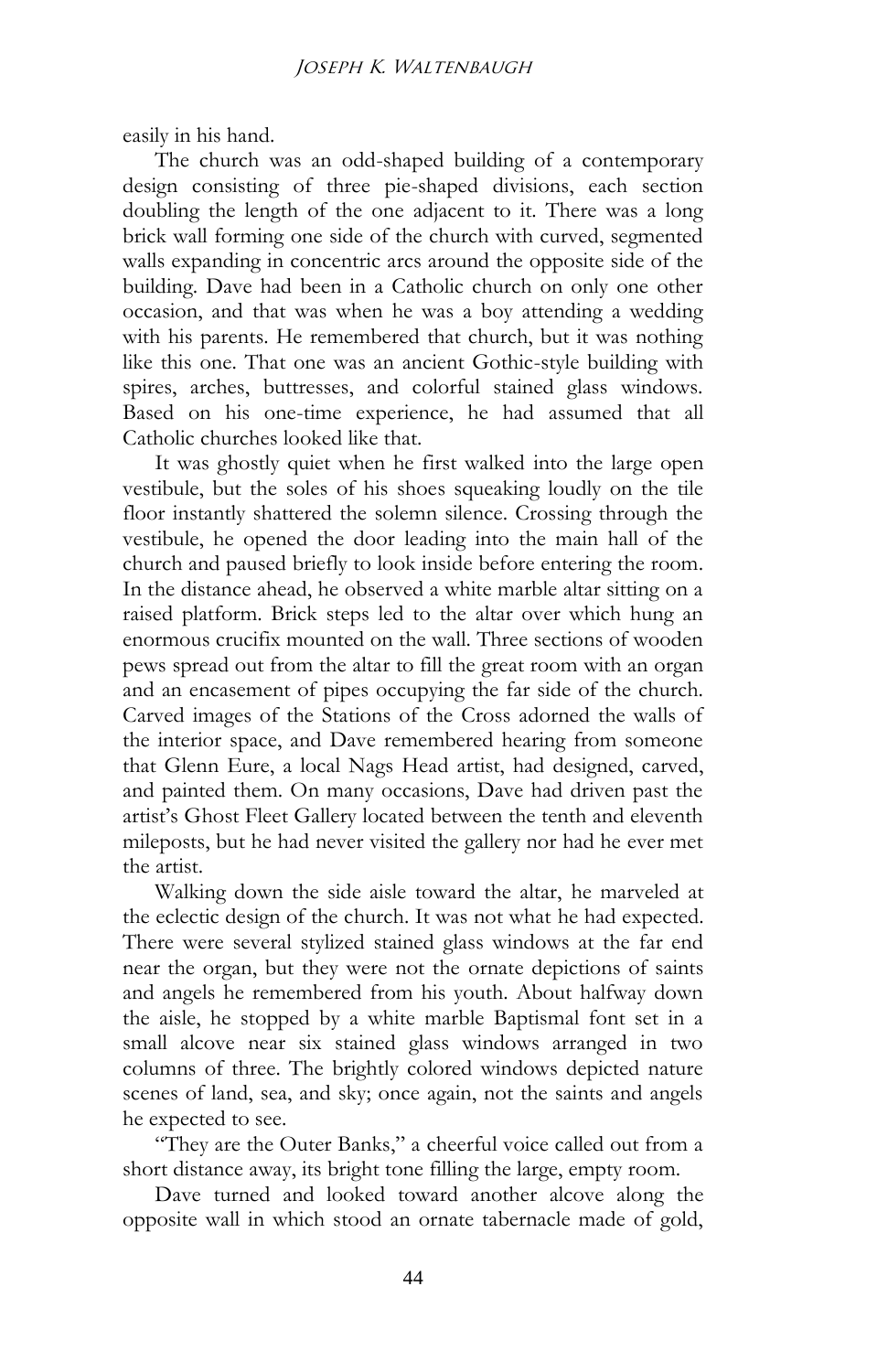#### Legend Sampler

bronze, or polished brass; he could not conclusively identify the metal from that distance. Facing the burnished coffer were two prayer kneelers along with two chairs positioned directly behind them. Father Andal sat on one of the chairs wearing neatly pressed slacks and a black short-sleeved shirt with a Roman collar. Remaining purposefully quiet, he had been watching Dave closely for several minutes.

"The stained glass windows depict the Outer Banks," the priest explained while remaining seated on the other side of the church. "The sound side is represented by the left windows and the ocean side by those on the right." He beamed a wide grin that Dave could see even from that distance. "You have fish, water, trees, birds, animals—everything you find in the Outer Banks," he declared quite jubilantly.

Dave did not immediately respond but instead turned to reexamine the windows. Yes, he could now see the visual representation of the region in both landscapes and seascapes, all depicting the world he had come to know and appreciate over the past several months. When he looked back, Father Andal had risen and was genuflecting solemnly before the tabernacle, so Dave began walking toward him across the middle of the church …

… His destination was only three miles away along a route leading down the bypass to East Gray Eagle Street, a cross street connecting the bypass to the beach road in the vicinity of Whalebone Junction. The intersection had no traffic signal, so he had to slow down to keep from missing it, straining his eyes to see through the blowing rain and roadside debris tumbling across the highway. Whalebone Seafood Market sat on the corner of the intersection, so Dave searched the darkness for the *Fresh Seafood* signs displayed on the sides of the building. Despite the distraction of the highway signs flapping wildly in the wind, he spotted the lighted signs of the seafood market and determined where he needed to turn.

Reducing his speed even more, he quickly engaged the fourwheel-drive while turning onto the cross street and plowing straight into the standing water covering the road. He hoped to travel as far as possible before becoming mired in water and sand, but he knew he was close enough to his destination to finish the journey on foot if necessary, although it would not be easy given the circumstances. As it turned out, he did not encounter excessively deep water on the street, but he could see it up ahead near Banks Surf Supply in the Dare Building at the corner of East Gray Eagle Street and the beach road. Unable to predict the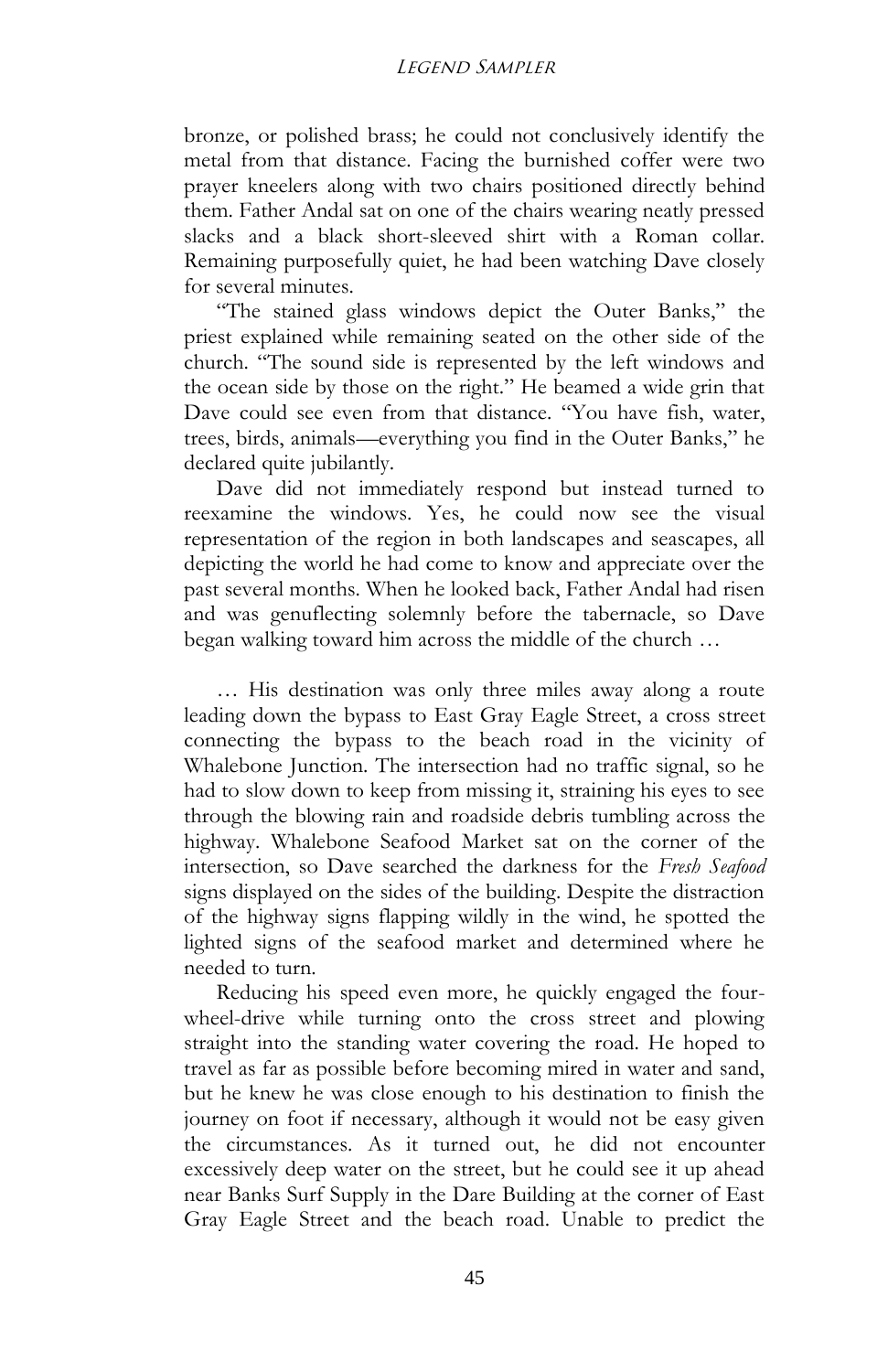water's depth but unwilling to halt his forward progress, he threw caution to the wind and plunged directly into the swollen lake while turning south on the beach road.

His discovery that the water was not as deep as he had feared both surprised and delighted him. The depth of the flooding was only about two-thirds the height of his wheels, so he plowed through it with relative ease, proceeding just a little slower than normal due to the extreme weather conditions. His biggest challenge was visibility as he strained to see through the rain while endeavoring to keep himself centered on the pavement. He could not afford to veer into the sandy soup along the berm, not even in a four-wheel-drive Jeep, but he could not see the edges of the road, forcing him to align himself using only the lighted business signs that were hard to distinguish in the blinding rain. Passing Cahoon's Market on the left, he searched ahead for the Sam & Omie's sign on the right, a lighted landmark that told him he was traveling safely in the middle of the road. A quick glance to his left then confirmed that he had arrived at his intended destination, Jennette's Pier.

Despite the glowing light from the numerous tall lampposts rising high above the ground, it was still dark and gloomy in the pier's parking lot due to the blowing sheets of rain obscuring the powerful overhead floodlights. Using Sam & Omie's Restaurant as a guide, he approximated the location of the pier's entrance ramp and plowed straight into the parking lot, fighting his way onto the flooded asphalt by spinning his tires over the buildup of sand along the berm of the road. With the parking lot completely empty, he encountered no obstacles as he soared across the wet pavement and parked near the pedestrian ramps leading to a large pier house on which hung the logo of Jennette's Pier, a stylized fish silhouetted by blue fluorescent lighting glowing eerily in the blustery night …

#### **Full text available at LegendOBX.com**